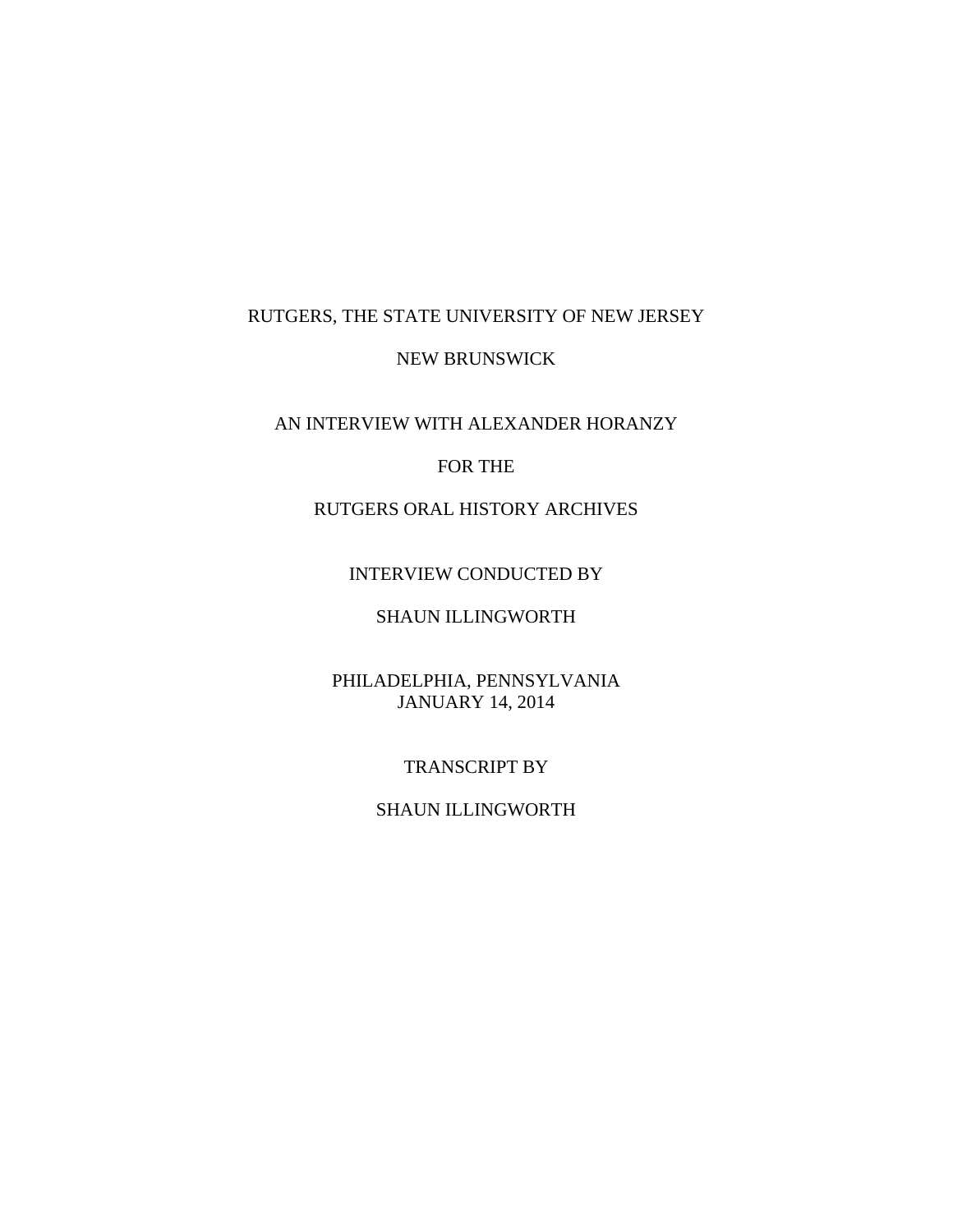Shaun Illingworth: This begins an interview with Mr. Alexander Horanzy in Philadelphia, Pennsylvania, on January 14, 2014, with Shaun Illingworth. Thank you very much for having me here. To begin, could you tell me where and when you were born?

Alexander Horanzy: … I was born in Poland. The reason why I was born in Poland, my parents came over here in 1916. They got married and had three children. They decided to take a trip to Poland. I was then born in Poland on April 22, 1922, and was about three months old before we returned to the United States. So, they just went over for a vacation with our three siblings and I was born at that time and this is what happened. To this day, I don't know anything about Poland, only what my parents have told me. …

SI: What part of Poland were they from?

AH: That's up in the northeastern part. Right now, my father was born in Janow, J-A-N-O-W. That's right by Bialystok. It's up north. That's [the] northeastern part of … [Poland], about maybe about twenty miles off the border of Russia. Also, my mother was born there. Altogether they had seven children,but I'm the only sibling that was born in Poland. The rest were born here in the United States. …

SI: Do you know why your parents immigrated to the US?

AH: [laughter] That's a good question. I think they thought the streets were paved with gold and everything that was around here was just fine. Well, actually, to make a long story short, they came over for a better life, like everyone else did at that time, because they were out of work, they were hardly educated, so that they figured, "It's a place of opportunity, here in the United States." That was why they came.

SI: Did they get married in the US?

AH: They got married in the US. They got married here in Philadelphia, the section called Manayunk--St. John the Baptist Church, in 1916.

SI: Did your parents know each other in Poland?

AH: No. … I think my mother, she must've [had] relatives here, in the United States somewhere. I can't put my finger on it, but what happened, I think they met on the ship, believe it or not, yes, is what happened, and so, they got married, 1916.

SI: For the record, what were their names?

AH: Oh, now, these are--the last name's Horanzy. Horanzy is, like, it's like a phonetic from- they changed the names around when they came to this country. His name was (Horazy?) in Polish and, what happened, they changed it to Horanzy, H-O-R-A-N-Z-Y, see. … My mother's maiden name, that's a hard one, Grabowiecka. [laughter] That was her maiden name.

SI: How do you spell that?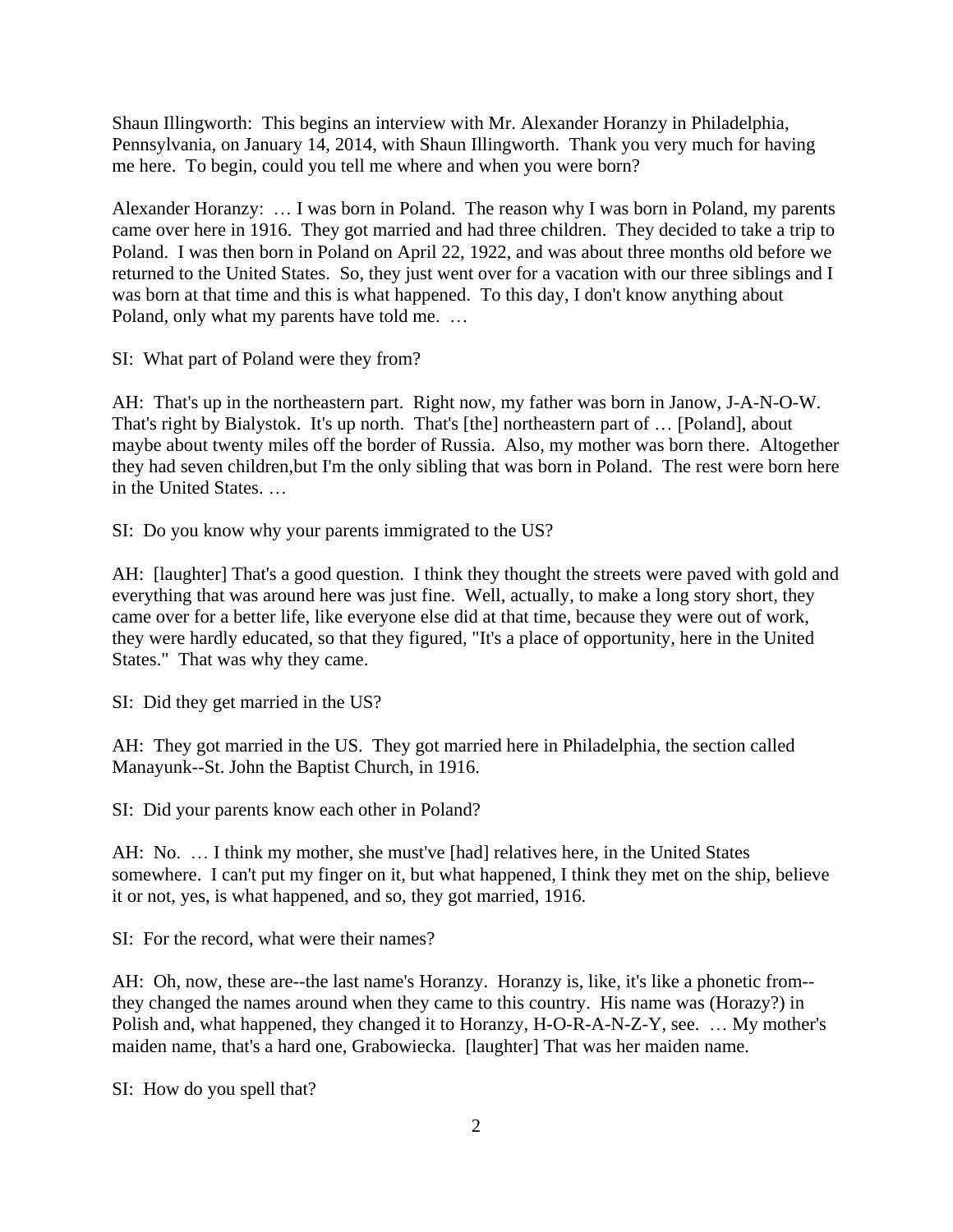AH: Well, I have to show you on a piece of paper, later on, okay. ... I'll show you the pictures when I get done. Yes, I've got pictures of [their] wedding. I'll show it to you.

SI: When your father came to this country, what did he do for a living?

AH: He was a laborer, but, after that, he decided he wanted to better himself. … He worked in the steel mills during the Depression. Then, he became a salesman like, a dry goods salesman, … but, during the Depression, it was hard even doing that kind of job, because nobody had money to buy anything. So, it was tough, because, what happened, they had seven children when the Depression hit. …

SI: You said that there were three siblings older than yourself.

AH: Well, there were, let's see, one, there's two, three--I was number four, yes, number four, yes.

SI: How many boys and how many girls?

AH: We had five boys and two girls. The only one living, is my brother and myself. He's about eighty-three and, right now, I'm going on ninety-two, so, yes.

SI: Which area of Philadelphia did you grow up in? Was it Manayunk?

AH: Manayunk, right next to Roxborough, that section, yes.

SI: Can you tell me a little bit about the neighborhood that you grew up in?

AH: Well, Manayunk was made up of different ethnic groups. There was the St. John the Baptist, it's an Irish church, there was St. Josaphat's, that's a Polish church, there was St. Lucy's, that's an Italian church, there's Holy Name Church [Holy Family Church?], that was a German church. They had all ethnic groups. They had their little sections, groups, they lived among, but they all got along good. So, they all came from the same field of looking for opportunities at that time.

SI: On your block, was there a mixture of Irish, German, Polish, etc.?

AH: Oh, a mixture, yes, but that's right, like, the Germans, they stayed in one section, Polish stayed in another section, the Irish stayed in their section, but they all mingled. There was nothing what you'd call anything wrong-doing, but they all had tough times, like anybody else, especially during the Depression times.

SI: Did your family move around at all or did they pretty much stay on the same street?

AH: They probably moved around. As far as I remember, only one, but before that they probably did move around different sections, until they got situated among their own people,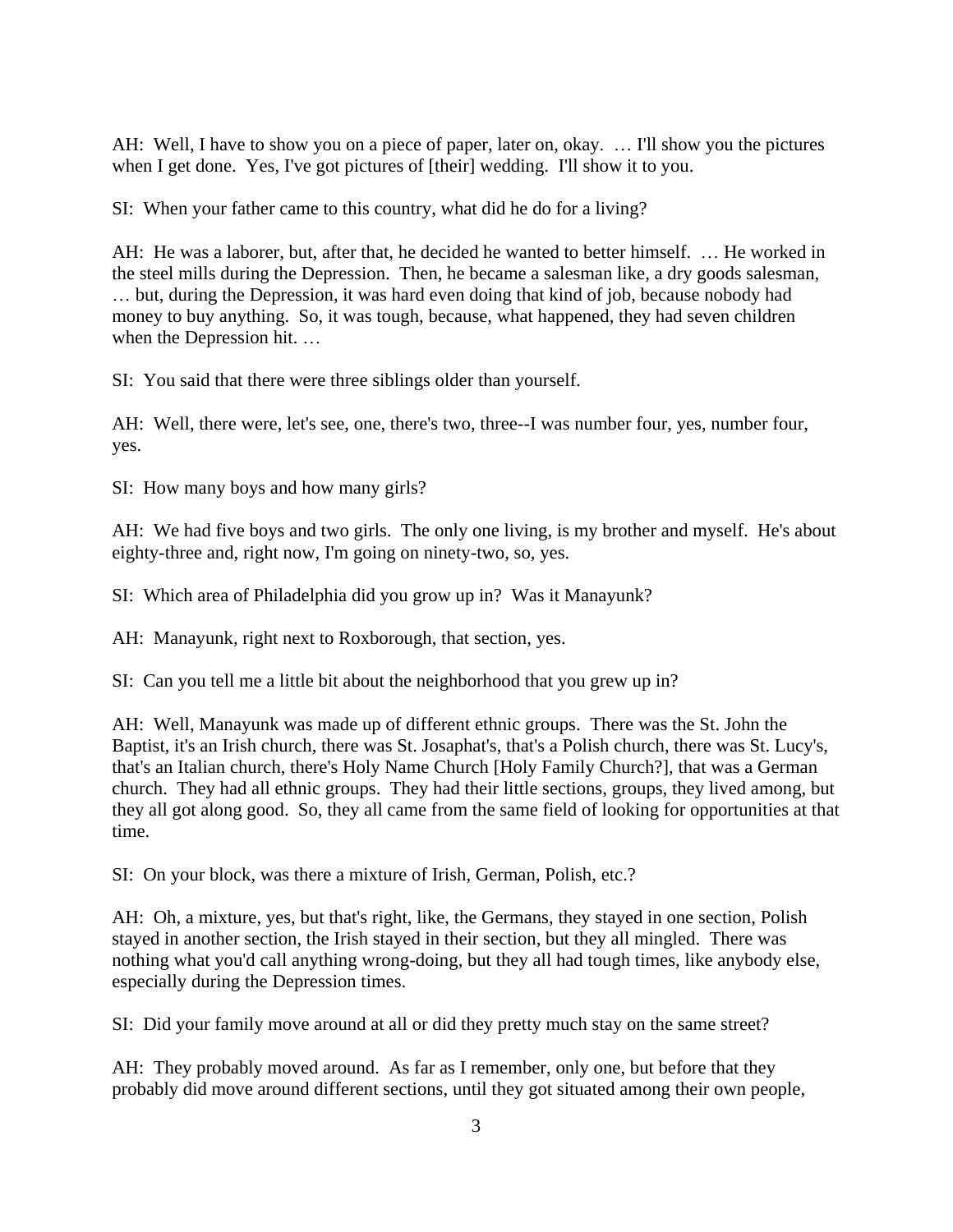because they could not talk English until later on. My dad, he took some correspondence courses and he started trying to get educated.

SI: Can you tell me about any Polish traditions that were kept up in your household?

AH: About what?

SI: Do you recall if your family kept up any Polish traditions in your household?

AH: Oh, they always did, yes, especially around the holidays, Easter, Christmas. They have their own celebrations, they have their own styles of eating, preparing food and everything else.

SI: Can you give me some examples? For example, at Christmas, what would you do that was different in the Polish tradition?

AH: Well, they always had, like, seven courses of fish--and I never liked fish [laughter]--but they always baked cakes and cookies and traditional things and they used to have nativity sets of Jesus. They think it's all fun, but what the parents did was a lot of work they went through. With like, kids, when you're young, five, six years old, ten, twelve, they don't realize what parents do, especially during the Depression. It was tough then.

SI: Can you tell me a little bit about how the Depression affected your family?

AH: Oh, let's see, during the Depression, my mother died in 1936, and my father, he had to take care of seven kids and things were really tough in the Depression. … What happened, they had this welfare thing going on, like, if you were a teenager, you're seventeen years old, eighteen, nineteen, they used to get these young fellows to volunteer or put them in the CC camp, what they called Civilian Conservation camps. They served for about six months, which was very good for the kids. They learned how to take care of the environment, build roads, and then, clean up the environment, which was very good, which they don't have that today. At that time, when you joined the CC camps, I think they were for thirty dollars a month and that thirty dollars a month went to the people that were on welfare. Like my dad, he almost lost his house, but what happened, he put it up, that he'd like to get welfare. [Editor's Note: The Civilian Conservation Corps was an agency that was part of President Franklin D. Roosevelt's New Deal, which employed young unemployed males in outdoor conservation projects from 1933 to 1942. The young men could send most of their pay home as an allotment to support their families.] So, altogether, by the time it was over, he owed four thousand dollars to the welfare, but, now, they … would not take that money as long as he's alive, but, when he died, passed away, the house is up for sale, we had to give the welfare back the four thousand dollars. So, that's what happened. So, we turned over the money to the welfare.

SI: Did any of your older siblings go into the CCC camps?

AH: What happened, my oldest brother, he went and then, my youngest brother, he went, too. I don't know whether it was during the war or maybe about a year before the war, six months before the war started. I think he went to the CC camps, too, but my first brother, he was out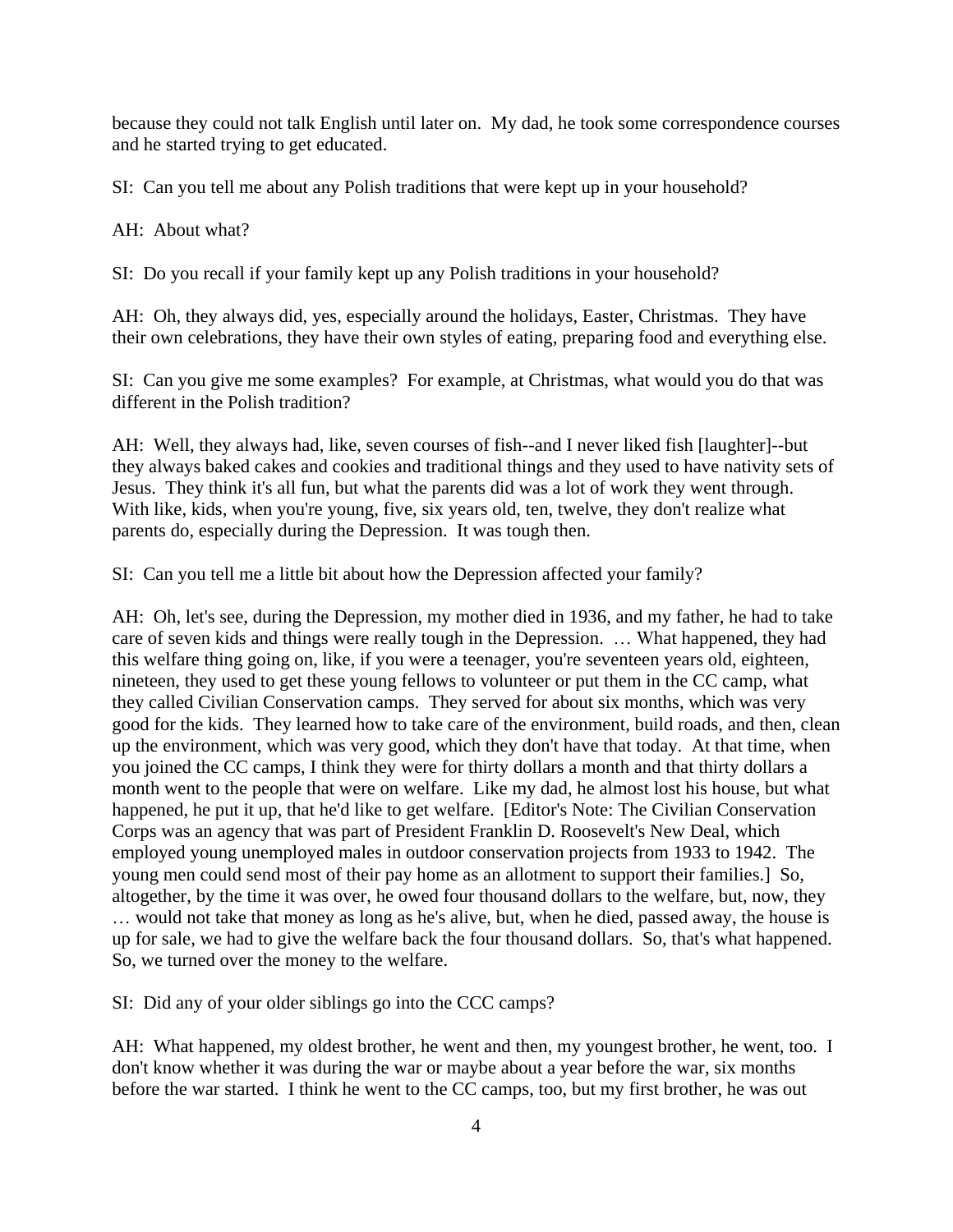already, but, then, the second brother went in. So, that's the one that was killed in Okinawa, the first one, or the second one, but, here, what happened to me--in fact, that was back in 1939--I was going to go to a CC camp, believe it or not, and then, I figured, "Well, wait a minute, I think I'm going to join the military," which I always wanted to do. So, I went in with some other fellows. I went in with three other fellows, me and two other fellows. So, I told these fellows, "The first military organization that's recruiting people for the military, I'm going to join up." The first one I went into was the Army. So, I took it. You had to be eighteen, but I told them I'm seventeen. So, I lied. I told them I'm about a year older than I was supposed to be. I took the papers up to my dad and I told him. He didn't want to sign at first, but I talked him into it. So, he signed it. I went. I wound up in the Army, and the other two fellows, they went into the Marines, yes, and this is what happened. So, I stayed with the Army.

SI: Before we talk about your time in the service, can you please tell me a little bit more about growing up in this neighborhood? What kind of things would you do for fun? Did you have to go out to work?

AH: Work, especially if you were a teenager, there's no work at all, because, during the Depression, the people, like the people that were married, they have kids, they took any kind of Depression [job]. Like, during the Depression, they had, like, these welfare programs where they had the man of the family gets a job for the WPA--that's what you called the Works Progress Administration. So, the dads used to go out and work for fifteen dollars a week and … he could have six or seven children he's got to take care of, and that was pretty tough, yes. [Editor's Note: The Works Progress Administration, or, after 1939, the Works Project Administration, was an agency that was part of President Franklin D. Roosevelt's New Deal and employed millions on public works projects like buildings and roads, as well as in specialized areas, such as the arts, from 1935 to 1943.] So, what I used to do when I was a kid, I was about twelve, thirteen years old, I used to do caddying. I used to go up and carry golf clubs for the players. We used to get a dollar for four hours' work. [laughter] That was good money and, if you were a good caddie, the player would usually give you maybe ten cents or a quarter tip. [laughter] So, that was good. … People did anything to get money. People used to go to these dumps, where they used to throw a lot of stuff out in the field, especially from the factories. I remember, my neighbor, he had about four or five kids, the straps that they used to turn the machinery--the old-time machinery, they had leather straps--they used to take the leather straps and use it for shoes, which [they] put on their shoes, and they used to distribute the leather to the neighbors sometimes, so [that] they could put shoes, the leather, on the kids, yes.

SI: I know many people tried to raise food themselves during the Depression by having large gardens.

AH: Oh, yes.

SI: Living in that area, was your family able to plant a large garden?

AH: Well, they had small gardens, but they used to do all their cooking themselves, like, what I mean? Like, stores, they had stores, but you just didn't have money to buy it. You didn't have anything. … If somebody's advertising for an opening in a job, maybe they've got two, three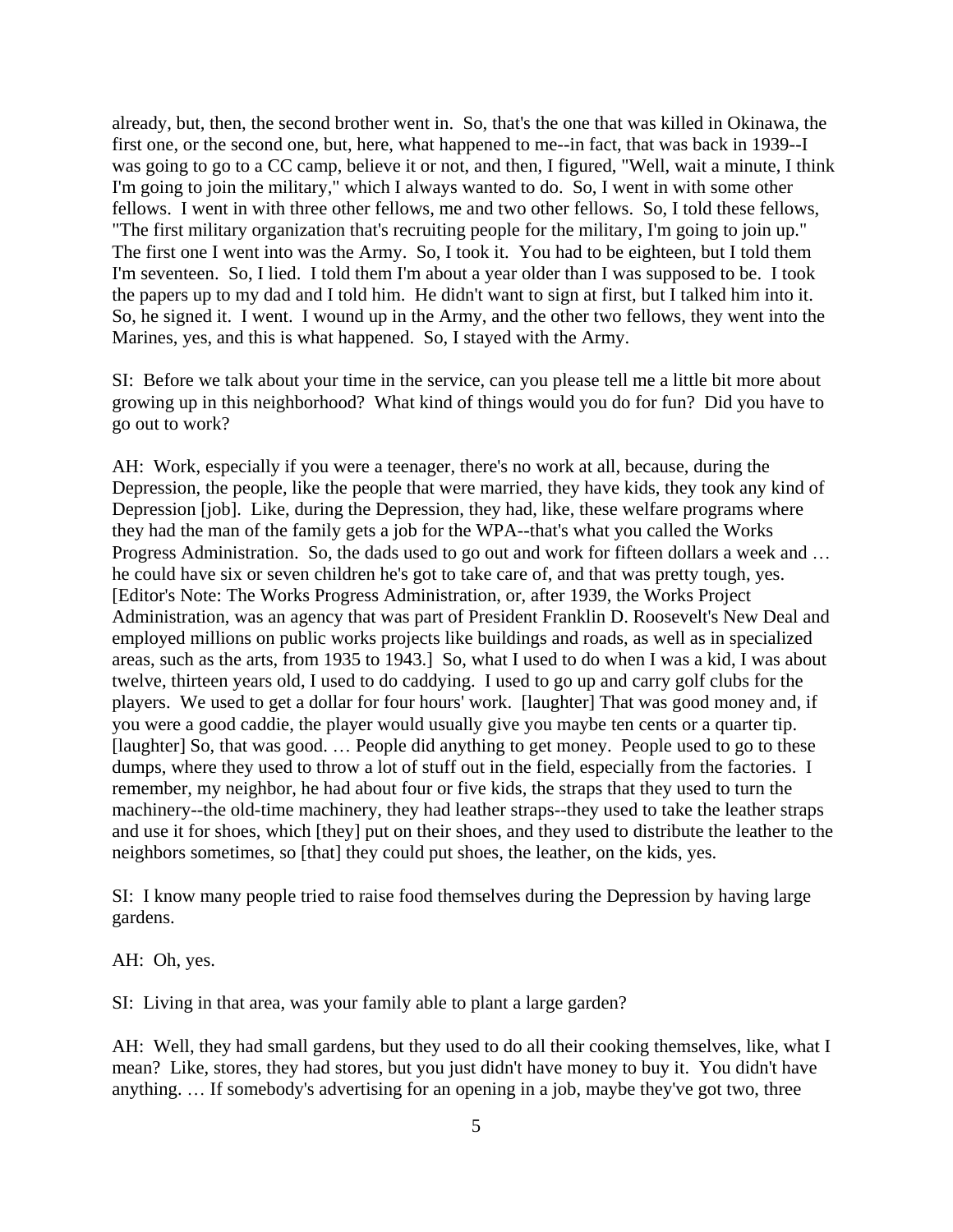openings, I mean, you got guys out there early in the morning, five, six o'clock in the morning, waiting to get called, and, yet, there's a couple hundred people out there waiting and they only have jobs for about two or three people. That was like Budds Mfg. I remember Budds when I was a kid. I'd seen all these people, I didn't know what the heck they're doing. I told my dad, "What the heck they doing out there?" He said, "Well, they've got some opening for a job. They're all looking for a job. They can't get it." So, that's it.

SI: Do you recall seeing many people who were down on their luck, hobos, coming through town?

AH: Oh, well, they'd been all around. They would sleep out in the street. They used to sleep in flophouses and everything, yes. They didn't have nothing like that. People did anything--they even bootlegged, for goodness sake. One time, I was at the road, I was with my dad, there was a coal truck there. On top of the coal truck was all coal, but the state troopers checked out the truck, took the tarpaulin off the truck, found all five-gallon bootleg whiskey, yes. The top was filled with coal and the bottom was filled--the whole platform's filled--maybe about twenty fivegallon containers are filled with alcohol, bootleg whiskey. So, they had things like that, to make them a buck, yes. [Editor's Note: The era of Prohibition began on January 17, 1920, with the enactment of the Eighteenth Amendment to the US Constitution, set in motion by the Volstead Act. It ended with the ratification of the Twenty-First Amendment to the US Constitution on December 5, 1933.] Even when people used to dispose of their trash, people used to go look in other people's trash, see what they could salvage. They used to follow the dump trucks out in the dump where they used to dump all that stuff and some people used to set up shacks. They used to live out in the dumps for some good equipment they could salvage out of the trash. … I remember things like that. … Depression was coming to the end when the U.S. entered World War II and while President Roosevelt was in office.

SI: Can you tell me a little bit about where you went to school?

AH: Oh, I hated school. I don't know whether I should tell you this, record this or not. They ruined my education, to be honest with you. So, I was about … six, seven years old, me and this one fellow, young kid. The nun picks us each up, me and him, and puts us in a dark cellar in the basement of the church, all dark. I wondered, "What the heck did I ever do?" I didn't know what I ever did and the kid didn't even know what he did. … Before she took us down there, she says, "The place is filled with rats," and everything else she's saying. She's telling us [this] and we're scared as heck. After all, we're only six, seven years old and it's dark. So, we just ignored her, but she puts us in that darn basement and she closes the door. That kid with me, he started screaming his head off. The nun didn't even bother coming in until about an hour or two later to see what he's doing. So, she comes, looks at us. I'm not saying nothing, I'm not crying or nothing, I'm just keeping my mouth shut. What happened, two hours after we're in the basement, she takes him out, because he's yelling his head off, but she left me in there. So, here, twelve o'clock, she pulls me out to eat, she puts me back down again, and so, I said, "How come you took him out, you didn't take me?" "Well, he was scared. You weren't scared." I said, "You know why I wasn't scared? I was afraid the rats would come and get me." This is what happened.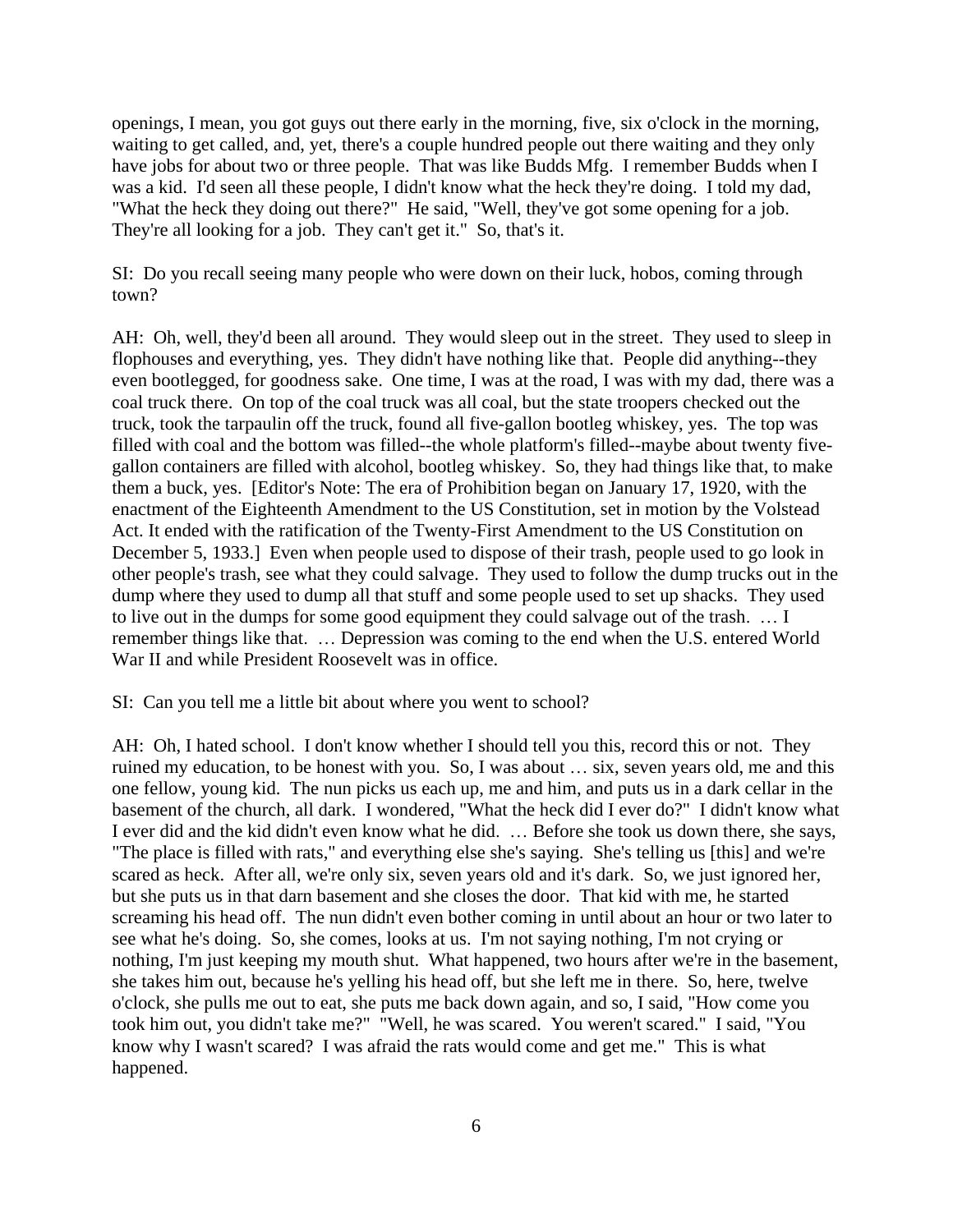SI: Wow.

AH: I still don't know what happened that day, but that sort of ruined my education. … Even when I had kids after I got married, I wasn't going to send them to Catholic school, but, eventually, I sent every one to Catholic school, because I used to question them, … "How do you like school?" … They loved the Catholic school, but, to me, that stayed with me all through all my years of going to school and, even when I went to eighth grade and all that through the Catholic school, I didn't have faith in the nuns or anything like that, because it was embedded in me, because I used to have nightmares with that stuff.

### SI: Sure, of course.

AH: So, that's what they used to do. I used to tell my children, I told my wife, "I'll never send my kids to Catholic school," but the kids wanted to go to the Catholic school. I sent them, they done great. … I'm glad I did, in a way, but it didn't suit me any, because, you know, what they did when you're young, that stays with you. They leave an indelible mark on your soul, ... and you won't forget it. …

SI: In general, did the Church play a big role in your life?

AH: The Church? Oh, they did. Oh, yes, they did. The way I looked at it, when I was there, when I used to go to school, they used to put the fear of God to you. … Very seldom did they put the love of God--they put both of them, but the fear of God, I remember, they used to say, "You see this fellow out there, he's fixing the roof? He's got … this fire pit going and he's got all this tar, all this fire burning up the tar, so [that] he could fix up the roof. If you die, you're going to go to hell and this is what it is, just like hell, what he's doing there," and I remember that. I still remember that and, sometimes, you'd see a crippled, old man when we're out on recess and we felt sorry for him. … Some of the nuns said, "See what happens? He must've been a bad person. God punished him," things like that. So, it all depends. They don't do that anymore. They didn't do it to me only, most of my friends I used to hang around, they had the same treatment I did and they remembered that, how bad it was, yes, but, well, it's not all the nuns. A lot of nuns were good. They were doing the job, but a couple of these particular nuns, … what they done to the children and what I've seen, they should've been arrested for child abuse, because if you'd go tell your parents that you were punished by the nuns, you'd better not tell them, because you're going to get whacked yourself, because they had faith in the nuns at that time, and the priests and everything. It wasn't only the Polish parish there--all of them were just like that. They always put the fright of God into their souls, instead of the love of God. …

SI: Was it a Polish order of nuns?

AH: It was a Polish [order], yes, St. Joseph's. I think it was St. Joseph's, a Polish order of nuns, yes.

SI: When you were growing up, since your parents spoke Polish, did you grow up speaking Polish?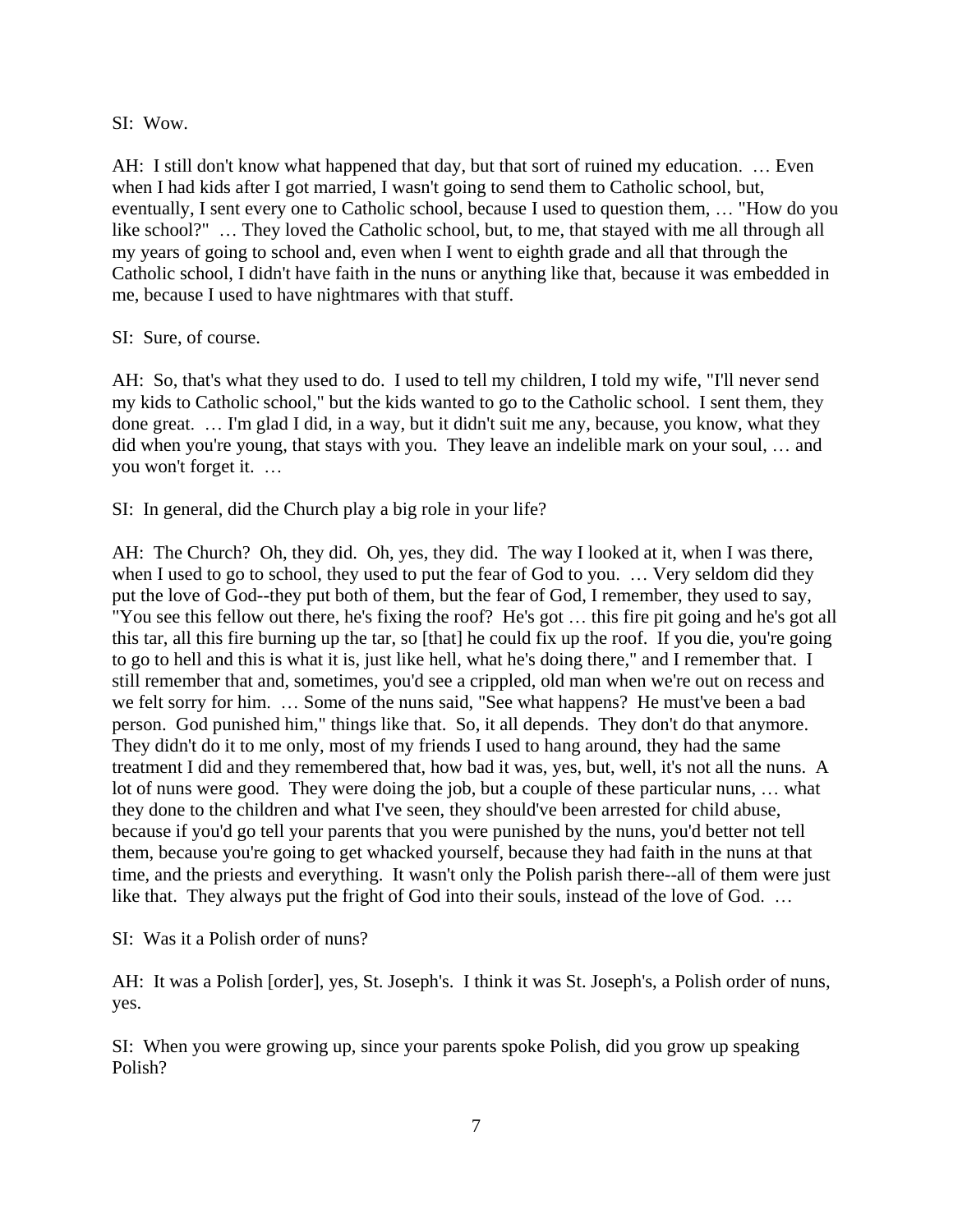AH: Yes, yes. I still know how to speak Polish, yes, but I didn't start speaking--I'd always been educated … in Polish, until I got out on my own, until I was seventeen, I left home.

SI: Was it difficult for you when you went to school? Did your classmates also speak Polish?

AH: Well, when I met somebody; … no, at first, then Polish school had Polish and English. They used to teach Polish and English and, when you used to go to church, we used to have the Mass in Polish and, when the kids used to go to church, say, eight, nine years old, you'd go to church, the priest says the Mass in Polish and you'd better know what he said, because the next [day], you go to school Monday, the nuns are going to ask you, "What did he say?" and you have to know it. So, a few times, to me, I didn't know it and I got punished for it, loaded me down with homework, put me in the back room with the other kids that are stupid, and this is what the heck happened. Instead, there's the schools [today], before that, when a kid had a hard time studying or something, they used to put them in the back and they put the smart kids up front, to show an example. They used to bring a smart kid up and recite his lessons in front of the whole class, and then, the nuns used to point their finger at this kid, "This is what you should be doing, what he's doing. See how? He's going to go somewhere when he gets bigger." [laughter] So, that's what they did. I remember the bad things about most of them, hardly, the [good things].

SI: It sounds very traumatic.

AH: Yes.

SI: The cellar, particularly.

AH: Yes, you live with it. You live with that type of style and it stays with you all the time, and, now, speaking about going to church, I listened to the parish priest talk and I was called up a few times. "Now, what did he say in Polish?" Well, I said a few words and, "I don't know." So, twice it happened to me. So, I figured, "Well, what the heck?" I said, "I'm going to get punished every time I go to church, don't know what the heck he's talking about." So, here, what happened, what I used to do, my mother and father sent me off to church when I'm nine years old, I was supposed to go to church, but I used to take a walk around the block and, right after, an hour later, I'd show up at home. They said, "You go to church?" "Yes, I went to church," but I never did. The reason why, "Why should I go to church if I'll get punished if I don't learned my lessons?" So, I figure, "If I get punished, I [will] deserve it," but I skipped a lot of church, not going to church a lot, when I was young, but, then, I started to get educated more. So, when I was a little older, I [went more often?].

SI: When you were younger, what kind of things would you do for fun? Were you into sports or anything else?

AH: Oh, no, we used to go fishing a lot. We used to swim at the Wissahickon Creek, used to swim down the Schuylkill River. Oh, yes, we used to do a lot of fishing, yes, and, sometimes, we used to go out there, raid the farmer's apple trees or pear trees, yes. We did that. [laughter] When nobody's looking, we used to sneak up. We were children then, because this was during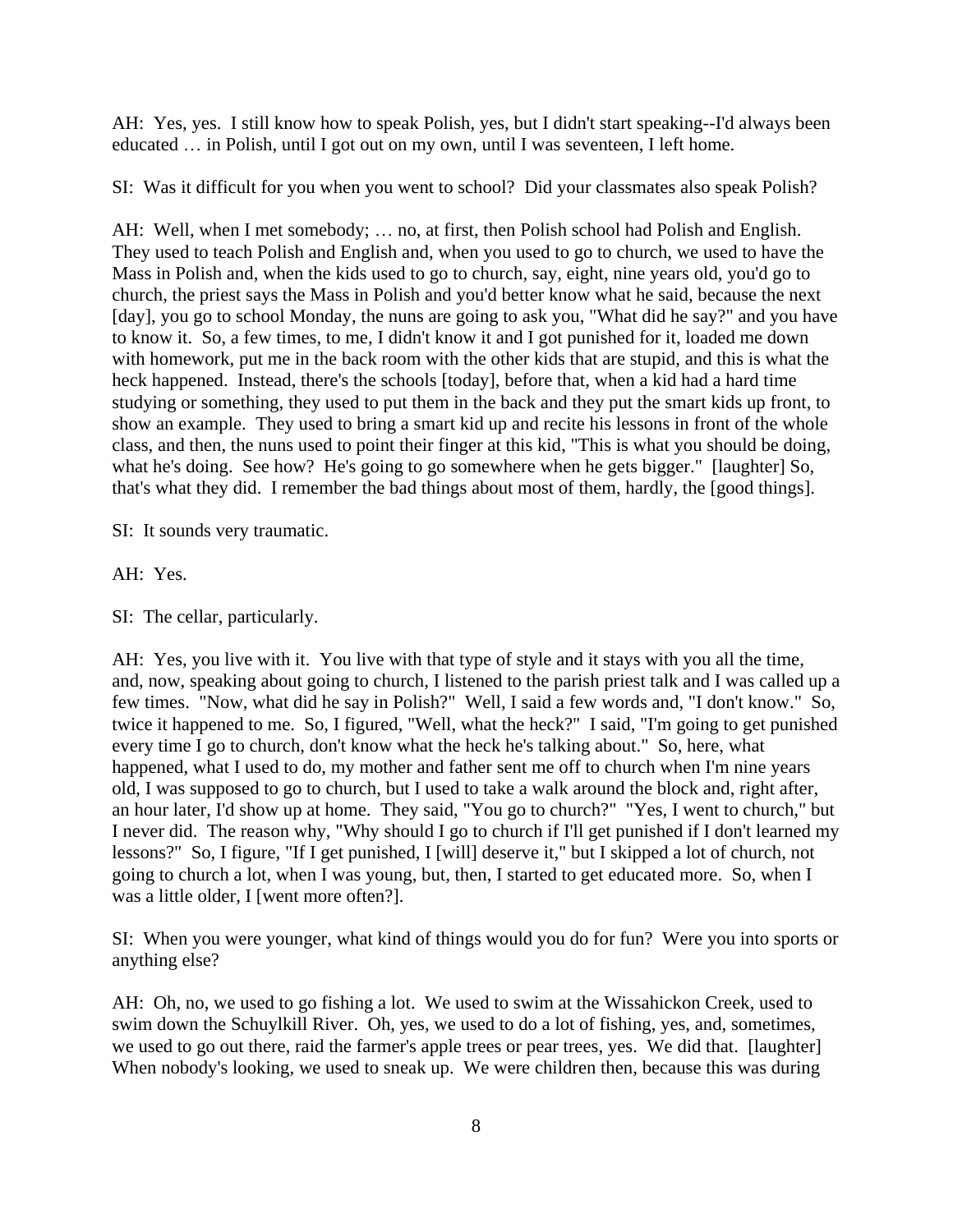the Depression. So, we used to sneak into the garden. Whatever they've got growing, you used to pick it up and take care of ourselves, yes.

SI: The area was more rural back then.

AH: Oh, yes, this was all during the Depression time, I'm talking about, yes, but that's what happened there.

SI: What did your family think of Franklin Roosevelt and his New Deal policies?

AH: Oh, they thought he was a great guy, oh, yes, because, during the Depression, it was pretty tough, but, since the war started, he took us out of the [Depression]. … Well, it was him, but, when the war started, they started to get jobs and everything else. Plus, he created a couple of ideas, like, people were still getting welfare, and then, he had the NRA, National Recovery Act. He had that going on, too. So, he tried his best. I think everyone loved the President.

SI: Before you entered the service, had you ever traveled much beyond Philadelphia?

AH: Let's see, [laughter] this was when I was about thirteen or fourteen years old. We decided we're going to take a long trip down there, … me and this fellow [who] went to school with me. He says, "Well, we're going to go to North Carolina," see somebody down there that he knows. So, we started hitchhiking. Now, we were supposed to be in school. So, we started hitchhiking. Here, the police picked us up at Laurel, Maryland, and he says, "What are we doing out on the road? It's ten o'clock at night." He said, "We're going down to see our grandmother," [laughter] but we didn't have any grandmother. So, he got wise. He says, "Look," he knew what we were doing. He saw we were hitchhiking, and then, we finally told him, "We're hitchhiking down to North Carolina." So, he took us to the police station. He held us until our parents came down and picked us up. [laughter] Oh, God, things like that, well, that's the lifestyle, yes. …

SI: In the years before you went into the service, in the late 1930s, were you following what was happening in the world? Did you follow the news about Hitler taking over in Germany and taking over other European countries?

AH: Well, at that time, yes. … I was seventeen in 1939 and Hitler was already doing his dirty work there, right. I remember that. I remember about China, too, … Japan invaded China, yes. I still remember that, also.

SI: At that time, did you think American forces would be drawn into the war?

AH: Well, at that time, no, but I used to see the movies in that time, and you used to see the newsreel, used to get all your information from that and from the radio and I used to remember that, used to show photos, like, the main attraction, especially when the war's going on between China and Japan, used to watch that.

SI: Growing up in, as you said, a mixed neighborhood, do you recall people being very pro-Axis or anti-Axis?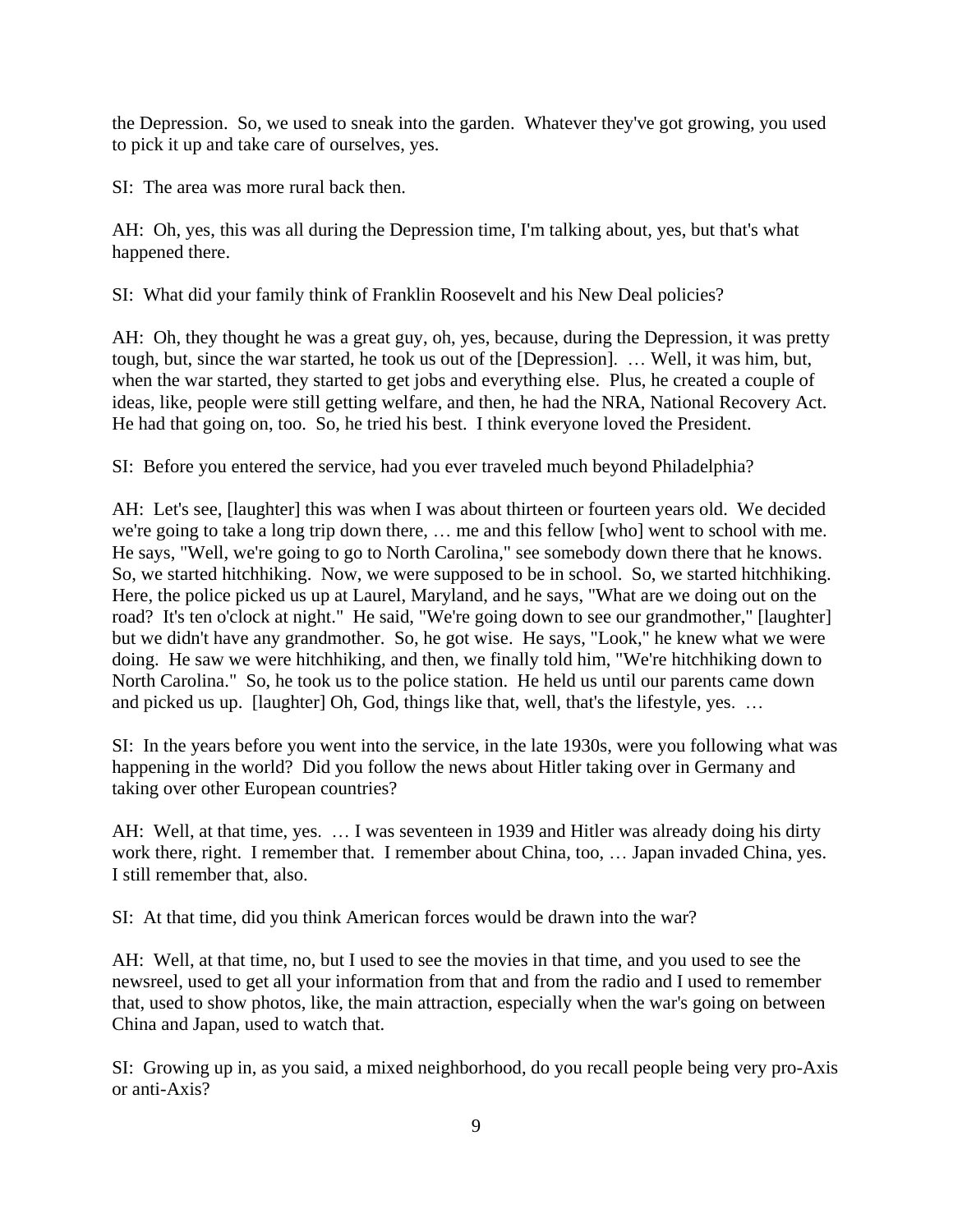AH: Oh, there's a couple places I knew that there's one pro-Axis, yes. I do remember that, yes, especially depends what country you're from. Maybe, if you're German, sometimes, you have feelings for the country there; if you're Italian, you have a feeling for Italy and I remember a couple places, … a couple of these people, they had drugstores and they belonged to the *Bund* organization during World War [II], before World War II, and I remember them. There were a couple of them, about two or three of them. Then, there was a bakery shop, they belonged to it, too, up in Roxborough. They belonged to the *Bund* organization and, when Germany started, they used to shun themselves, you know. They looked like they went underground. They didn't expose themselves too much, but they were around, yes. I still remember that.

SI: Would they have *swastika* flags in their businesses?

AH: There was one place had a *swastika* flag. Yes, he had it in his kitchen, hanging over like a curtain. He used it for a curtain, like, the flag, or maybe he used it for a signal, I don't know. He used to put it down and put it up--maybe he had things going on there, like meetings or something. If the flag's up, maybe meeting, if the flag's down, no meeting--I don't know, but that's what I thought he was doing, you know. So, yes, there were a lot of pro-people. … They stuck up for their nationalities, especially during the war.

SI: Did your family stay in touch with any family members in Poland?

AH: Yes, they did. Actually, I've still have relatives living in Poland, but I never went there. I've got letters from them, pictures at home here.

SI: Do you know if your family got any word about how their family was faring in the lead up to the war?

AH: When was that, before the war?

SI: Either before the war or during the war, did you get any word from the family about what they were going through?

AH: No, no, I didn't get no word, no, no.

SI: Your mother passed away in 1936.

AH: Yes.

SI: Was your father able to keep all the children together in the same household?

AH: Well, like I said, two went to the CC camp. The oldest one went to the CC camp and also youngest went to the CC camp. So, we had five brothers and two sisters, yes.

SI: How many of your siblings went into the service?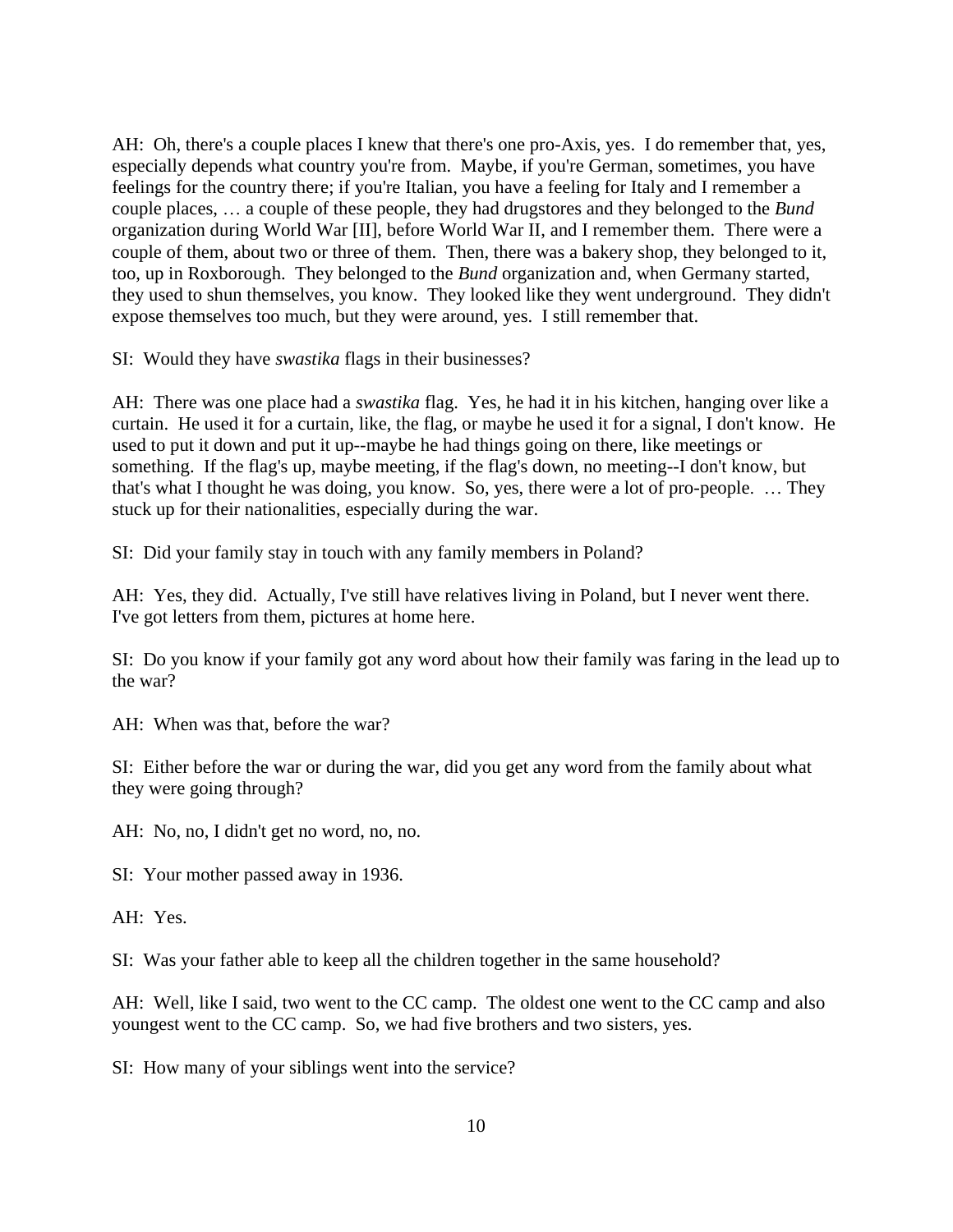AH: … Let's see, wait a minute, … we're all in the service, five brothers were in the service, yes, five of us. I was the first one to go in. I went in back in 1939 and I think the other two, they joined the Navy, and the last one, he joined the Army. Counting me, it's five, yes.

SI: You were seventeen when you joined the Army in 1939. Which month did you join the Army?

AH: July 13, 1939. I got discharged July the 13th, 1945, when the war was almost over, six years.

SI: Tell me a little bit about going into the Army, reporting in. You mentioned why you joined the Army, but what were those first few days and weeks in the Army like?

AH: First days and weeks?

SI: Yes.

AH: … As soon as I went in?

SI: Yes. Where did you have to report? What was the process like?

AH: Okay. When I first went in, I ended up at Fort Meade, Maryland. It was the 66th Infantry (Light Tanks) outfit. It's a tank outfit I went into. They were stationed at Fort Meade. [Editor's Note: The oldest armored unit in the US Army, the 66th Infantry Regiment (Light Tanks), originally stationed at Fort Meade, became the 66th Armored Regiment in July 1940 and joined the Second Armored Division at Fort Benning, Georgia.] We stayed at Fort Meade. Well, this is where I had my basic training because they did have facilities there for training and everything else. … The first thing you'd done was, they'd take you out, they process you and feed you and clothe you, and then, you're there to take orders from then on. So, that's it

SI: Did you have any difficulty adjusting to military life?

AH: No, no, I didn't. Actually, to get into the service at that time, you had to be sponsored, more or less. So, what happened, before I went in, I had a cousin, was in the Philippines, back in the early '30s, and he's the one that sponsored me, because this was during the Depression. You know, you just didn't go in and say, "Hey, I want to be this, I want to be that." You had to be sponsored. So, that's what he did, yes.

SI: Do you think most of the men that you served with in your training unit had joined the military for similar reasons?

AH: Well, they were there for the same reason, yes. Actually, when I went in, 1939, actually, they even had some men from World War I. That's how long they served--they made a career out of it. So, what was it, about twenty-five, thirty years from World War I to World War II? Sure, we had some that stayed in there all that time, yes.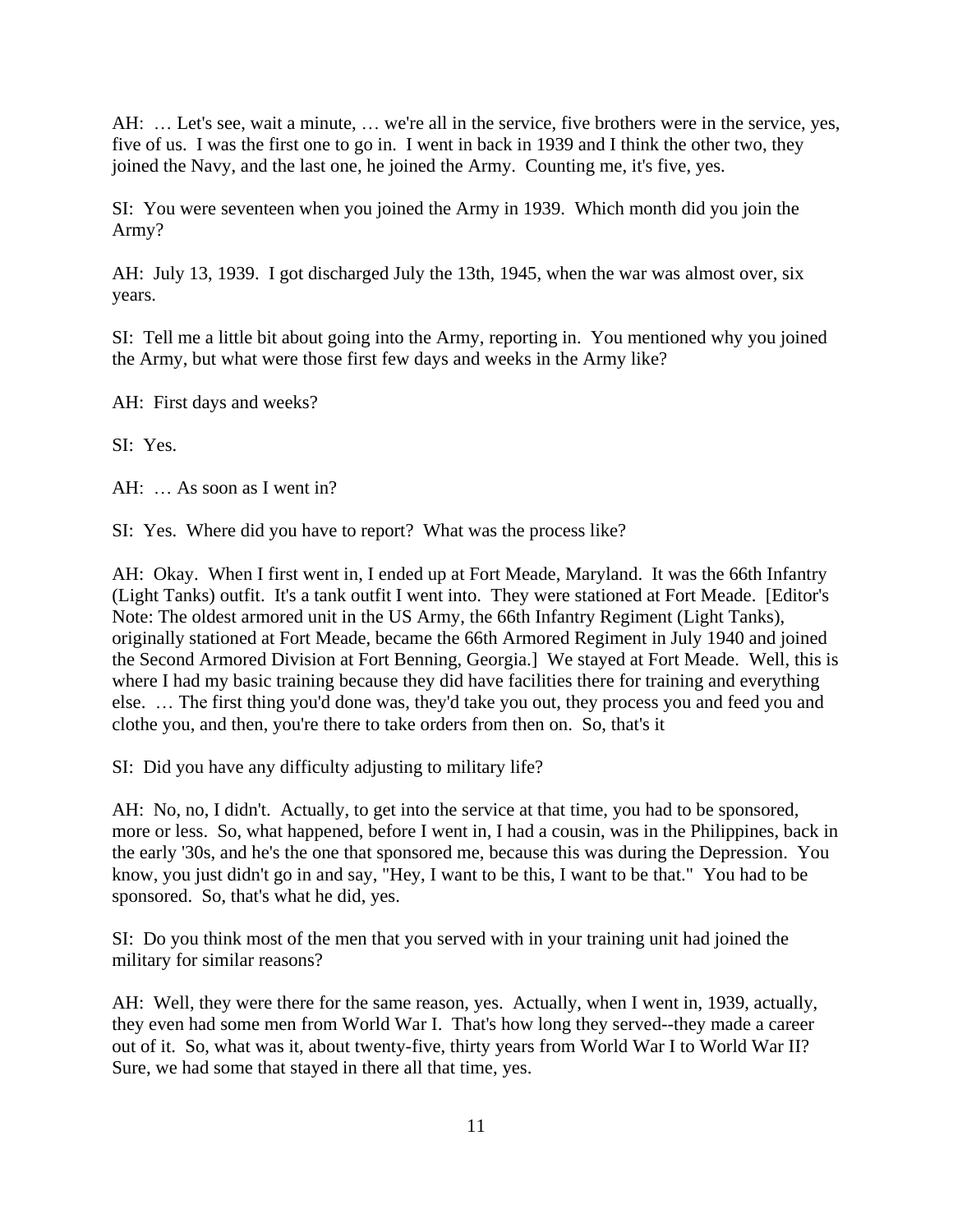SI: Was your basic training very physically demanding?

AH: ... Well, it depends what unit you're in. I was in the infantry. You've got infantry, artillery, quartermasters, and ordnance, … but I was in the infantry, and you do a lot of training in the infantry. You do all that stuff, do machine-gun firing and everything else. We used to go out then, we used to do -gun firing out in the fields, and they used to show you how to fire the machine-guns at an aircraft. In other words, they used to send an aircraft with a sleeve. They used to pull the sleeve, right, and then, they'd tell you how many leads you should take before you fire at an aircraft, and then, you shoot at the sleeve, then, later on, the plane comes down, he drops the sleeve and you see how many hits, … how many bullet holes went through the sleeve. So, we'd done that many times, yes, with airplanes going up and they used to set targets out in the bushes. It was good training, I think, yes. It was good. Actually, I was seventeen--to me, it was, like, [fun]. I enjoyed it, because [I was young], but, when you got older, you started to think. [laughter] We're a bunch of young guys, seventeen, eighteen, nineteen, twenty, yes. ...

SI: When you were serving in the 66th, what did you do?

AH: Occupation? Well, actually, we had about, let's see, one, two, three, three tanks, but I was in headquarters. We used to do a lot of processing of all the (corps cadets?) on hand, supplies and everything else. We used to do all that and we used to clean up the tanks, look for spare parts, make sure it's in working order and then again, you have all kinds of duties. They believe in keeping the guys active and busy, "Don't let them lay around." If you're going to lay around, they're going to find something for you to do, because, especially in the infantry, they're always out there doing something.

SI: One of the things that historians look at is the fact that the American military was so unprepared for World War II.

AH: Yes, yes.

SI: They were underequipped. Could you sense that at the time?

AH: Well, you know, to me, I didn't think too much about it. It was up my [alley], it wasn't up to me. I figured I've got big leaders in Washington to decide what to do. I had faith in them, like everyone else. You're just a young fellow that goes into the service--you don't know what goes on. It's Washington and the other top echelon that knows what to do. So, we just used to take orders from them. Half the time you're going somewhere, they don't tell you where you're going until you're halfway there. So, that's another thing.

SI: How long were you stationed at Fort Meade?

AH: Oh, Fort Meade, I was there about for six months. From July, we were told to pick up and we're going to go out on maneuvers. So, we didn't know where we're headed for. Finally, we headed for Louisiana, but we had convoys, and many trucks. We used to take the side roads, to get off the main highways, half the time. So, we used to head for the fields, put our tents up, sleep out in the tents. Next day, we used to pack up, do the same thing. Then, we used to go out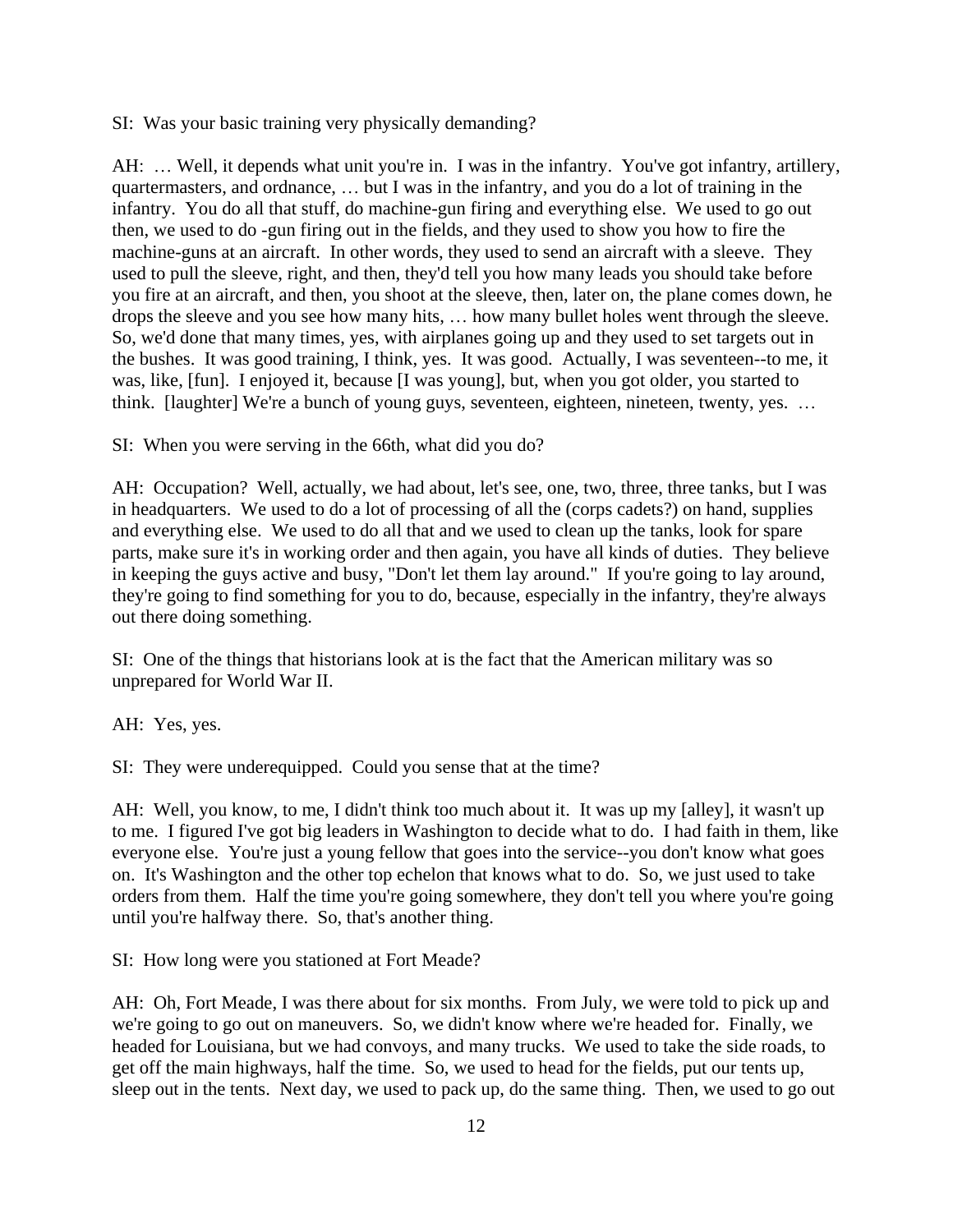to the armories. We used to sleep out there, until we got to Louisiana. We used to sleep alongside the roads and everything. We used to have what you called pup tents. Each person, like, he had half … a tent on his pack and the other soldier had a … half a tent on his pack. So, when we got to the field, we used to put two tents together. … That's where we used to sleep, out on the ground, yes.

SI: Were you able to act interact with civilians on your way down to Louisiana?

AH: Oh, yes, you met a lot. This was down in Louisiana. This is when I started to get bored. I figured, "Maybe I should put in for overseas." So, they took my name down, they took other fellows' names down, but you had to go through a routine exam again, just like you're going into the service. In order to go to [the] foreign service, you have to commit at least two years, right. So, they asked me which one I wanted to go to. They gave me a choice--no, but, first, here's what happened. When I signed up to go, ... must've been about twenty of us; so, to go overseas, you had to take a physical exam. So, out of twenty, two were picked, me and another fellow. The other guys didn't make it because they had some all physical deficiencies with them. They never made it. When they called me up, they say, "Where did I want to go, Panama, Puerto Rico … or Philippines?" I said, "I'll take Philippines," because I had my cousin in the Philippines. I figured, "I'll take it." So, here, they send me to Fort Moultrie, [South] Carolina, to get the ship, the troopship, to take us out, me and this fellow. We ended up [going] to Fort Moultrie, stayed there for the month, but there wasn't a ship available at that time, and they postponed it for about two months, before the ship would come pick us up. So, they sent me home on a furlough for twenty days. … So, I had my furlough at home, but, from Fort Moultrie, instead of taking a bus, I hitchhiked from Fort Moultrie, South Carolina, to here in Philadelphia. I was only about eighteen, seventeen, yet. So, I hitchhiked. When I'm hitchhiking, this one fellow picks me up from Columbia, South Carolina. He said he's going to Washington, DC. I said, "That is great." So, we drove up all night, but, before we got to Washington, DC, two state troopers stopped us and, here, what happened, the state troopers asked us, "Where were we going?" This driver, he was only about twenty-two years old. He said, "I'm getting a job in Washington, DC." He says, "Let's see your wallet." So, the driver shows him his wallet. The driver only had … five dollars in his wallet. The state trooper, gave it back to him. He was looking for money and he asked, "What's the soldier doing in there?" He said, "Well, I'm giving him a ride. He's going home on furlough." So, he said, "Okay, go on and go," but these two state troopers wanted to see whether he's telling the truth. They were looking for money, but they didn't know, at that time, he only had five dollars and I had, I remember, I had seventy-eight dollars in my pocket--good thing the state trooper didn't stop me. [laughter] So, I remember, and, hey, that was a lot of money, seventy-eight dollars, during the Depression.

SI: Sure.

AH: Yes, I remember that. So, from Washington, DC, … we departed, he left me off, and I'd done the rest hitchhiking back to Philadelphia and, when I got to Philadelphia, my furlough was almost up. So, I get the telegram from the State Department, or the military department [War Department?], saying, "The quota is filled at Philippines. We don't need any more military people in the Philippines." So, they decide [it is] up to me, "Do I want to go to Panama, Puerto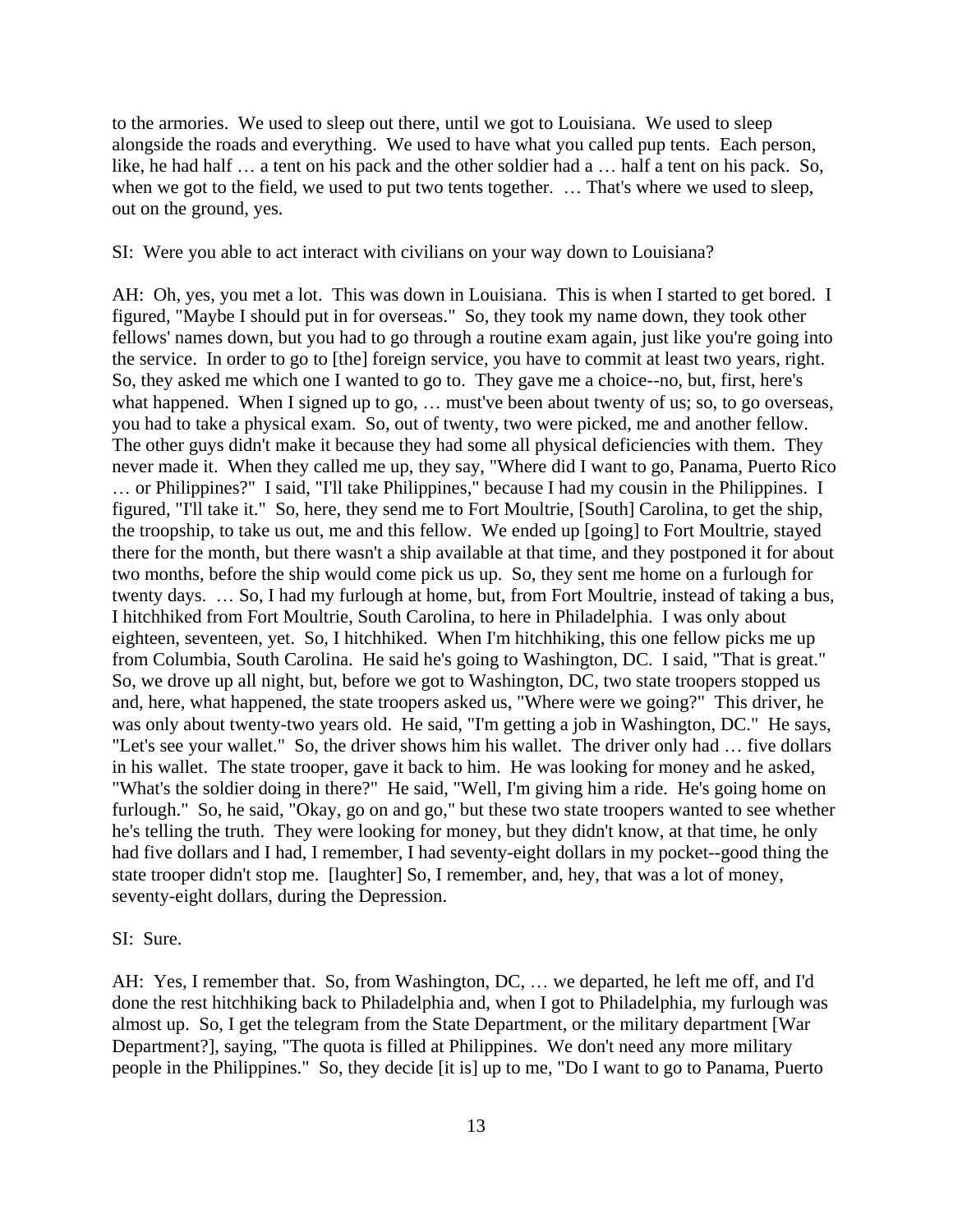Rico … or Hawaii?" So, I figured, "I'll take Hawaii, go see the dancing girls, hula girls." [laughter] So, that's what I took, I took Hawaii.

SI: How long was your initial enlistment for?

AH: ... Three years, but, then, I got stuck for three more after the war started. You see, they kept you.

SI: After you returned from your furlough, you were shipped overseas.

AH: Oh, I went back to Fort Moultrie, Charleston, South Carolina. We got the ship. The troopship was there, … called the [USS] *Leonard Wood* [(APA-12)], an Army transport. So, we started out from Charleston, South Carolina. Then, we headed towards Panama Canal. We went through Panama Canal. From Panama Canal, we shot straight over to Hawaii. Most of the ships went through Panama Canal, they used to stop at San Francisco, and then, go, but we went directly from Panama Canal all the way up to Hawaii, yes. So, that's how I ended up going into assignment at Schofield Barracks. I was assigned there, in the infantry, Schofield Barracks.

SI: What was the ship like? What were the conditions on the ship like?

AH: The ship was nice, yes. Well, it was nothing like a vacation ship or anything. You had cots, one on top of another. All these troopships were just like that. You had bunks, maybe one, two, three, four laying on top of one another like that, but you had enough space, yes, you had enough space.

SI: Was this in 1940?

AH: ... I landed there on November 2, 1940.

SI: You were assigned to the 24th right away. [Editor's Note: In the Fall of 1941, the Hawaiian Division was disbanded and recast into the 24th Infantry Division (comprised of the 19th Infantry, the 21st Infantry and the 299th Infantry Regiments) and the 25th Infantry Division. At the time Mr. Horanzy joined the 19th Infantry Regiment, it would have still been part of the Hawaiian Division.]

AH: In other words, yes, we were all taken off and we were in this big, great auditorium and they assigned you to different areas, different groups, where your marching orders were. You had papers filled out, where you're headed for. So, they had a train from [the port]. I remember, November 2nd, was raining like heck, too, … they took us, they put us on the train and this train took us up to Schofield Barracks. Some went to the infantry, some went to the artillery and wherever their stations were. So, yes, that was a train, took us up, and that's where we started from.

SI: Where were you assigned? Which regiment were you assigned to?

AH: I was assigned to the infantry, 19th Infantry, Schofield Barracks.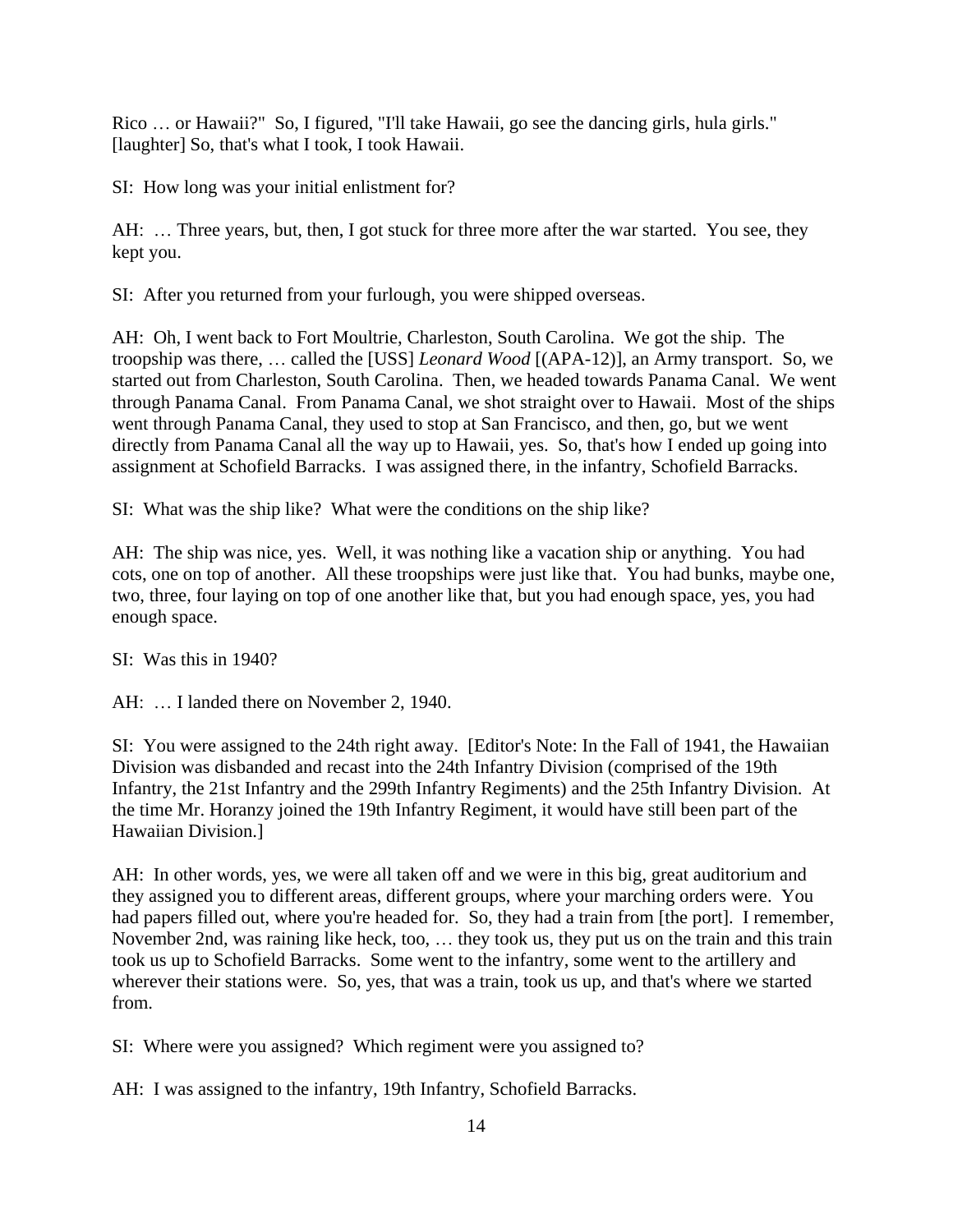SI: What was daily life like there, once you settled in at the 19th Infantry?

AH: Oh, I'll tell you, people think, just because Hawaii's a beautiful place, and it is, but, if you're in the military, you do your work. They'd put you out for training, you'd do your own cleanup and you do your marching orders and all that stuff. You get out in the morning and you do your physical exercise. You go in, you have your breakfast. …

# [TAPE PAUSED]

AH: Yes, so, it was nice during the peacetime era, but we had it pretty good there. It was nice. I enjoyed it. There's no place in the United States had a place like Schofield Barracks, because the Schofield Barracks was made up-to-date for the military. I think … it was opened up in 1922 and everything was just beautiful there, … but you trained, you trained and you don't slouch around. I mean, you could work your butt off, but, every Wednesday, you were off. If you're not on duty, you're off. They used to take you out to the North Shore. You'd go out there, take a swim. Later on, during the day, they'd go out, pick you up again and bring you back, but you've got to be off that day. If you're not off that day, you've got to work, you do your work--you can't go to the North Shore (Soldiers Beach).

SI: Were you able to go into Honolulu?

AH: ... Oh, sure, any time. They used to give us a three-day pass, but, then, again, who could live on twenty dollars a month? [laughter] I'm talking about 1941, yes, twenty dollars a month, until you started getting raises. Yes, Honolulu was a good place, but, then, they had all these prostitutes, hangouts, hotels, street and everything else, yes, especially when the Navy used to come in. The cabs used to come to Schofield Barracks to pick up soldiers and transport them to Honolulu. The drop off place was the army and navy and YMCA and the Black Cat Bar that was across the street from [the] YMCA. The cab fare at that time was twenty-five cents each way. The cab drivers put in as many soldiers that the cab could carry, so that he could make a profit. You used to see the line outside.. [laughter]

SI: Did the soldiers and the sailors get into fights?

AH: Oh, they were all like that. But still got along together. So, sometimes, the Marines got on the nerves of the Navy, the Navy got on the nerves of the Marines, they used to have fights when drinking, but we, the Army, got along good. Yes, we got along good. They had an Army-Navy, let's see, area down in Honolulu. They all used to get together, swimming pools there and everything, yes.

SI: Like a service club?

AH: What's that?

SI: Like a serviceman's club?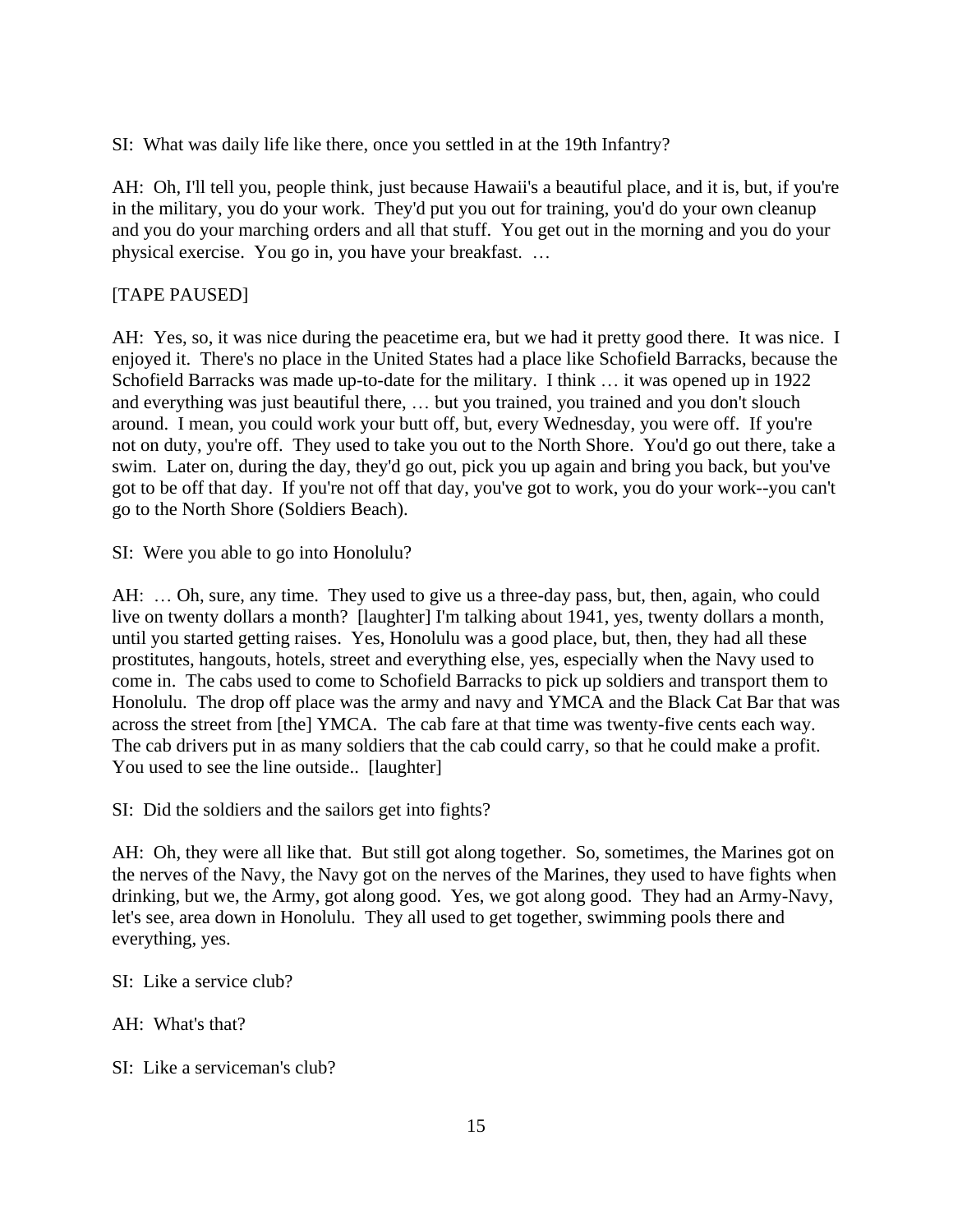AH: Yes, a serviceman's club, yes, Army-Navy--what's that? What the heck did they call that? Army and Navy YMCA.

SI: The USO?

AH: Not the [USO], another one there. I forgot what, yes. That's where we used to [go], and, across the street, there used to be a bar, used to call it the Black Cat. They used to all go there, too. I had two brothers in the Navy. I used to go see them, yes. What happened, they'd come up to see me, and then, I used to go down to see them, there at Pearl Harbor. They used to come up and see me at Schofield Barracks, yes. …

SI: Were you serving as a rifleman or did you have another job?

AH: I was a rifleman, yes, just a lineman. … I was just a grunt, nothing nice about me. I was a grunt. I was just like any other soldier. Of course, I was just a private then. I was no sergeant or nothing like that, at the beginning.

SI: What did you think of the NCOs and officers that you served under at that time?

AH: What did I think about the officer?

SI: Yes.

AH: Oh, they were great. I had no problem at all, nothing. You do what you have to do. You have to learn that. You never say no, you always say yes, and you're on your way, yes.

SI: Did you feel like they were pretty competent?

AH: Oh, they were competent, yes. You always find some stragglers. Some of the NCOs, when it really came down … to combat, I know a few guys, they shirked their duty when it's time to go into combat. I know what's going on, yes. …

SI: I will ask you about that later on, when we talk about combat.

AH: Yes, talk about it.

SI: Were you able to keep in contact with your family while you were overseas?

AH: Yes, I kept in contact with my father and my sisters and my brothers, and my brothers in the Navy, I kept in contact with them all the time.

SI: Were your brothers always stationed at Pearl Harbor?

AH: Oh, no, they were all over the place. My other brother, they had nine battleships--I mean, nine, there were ...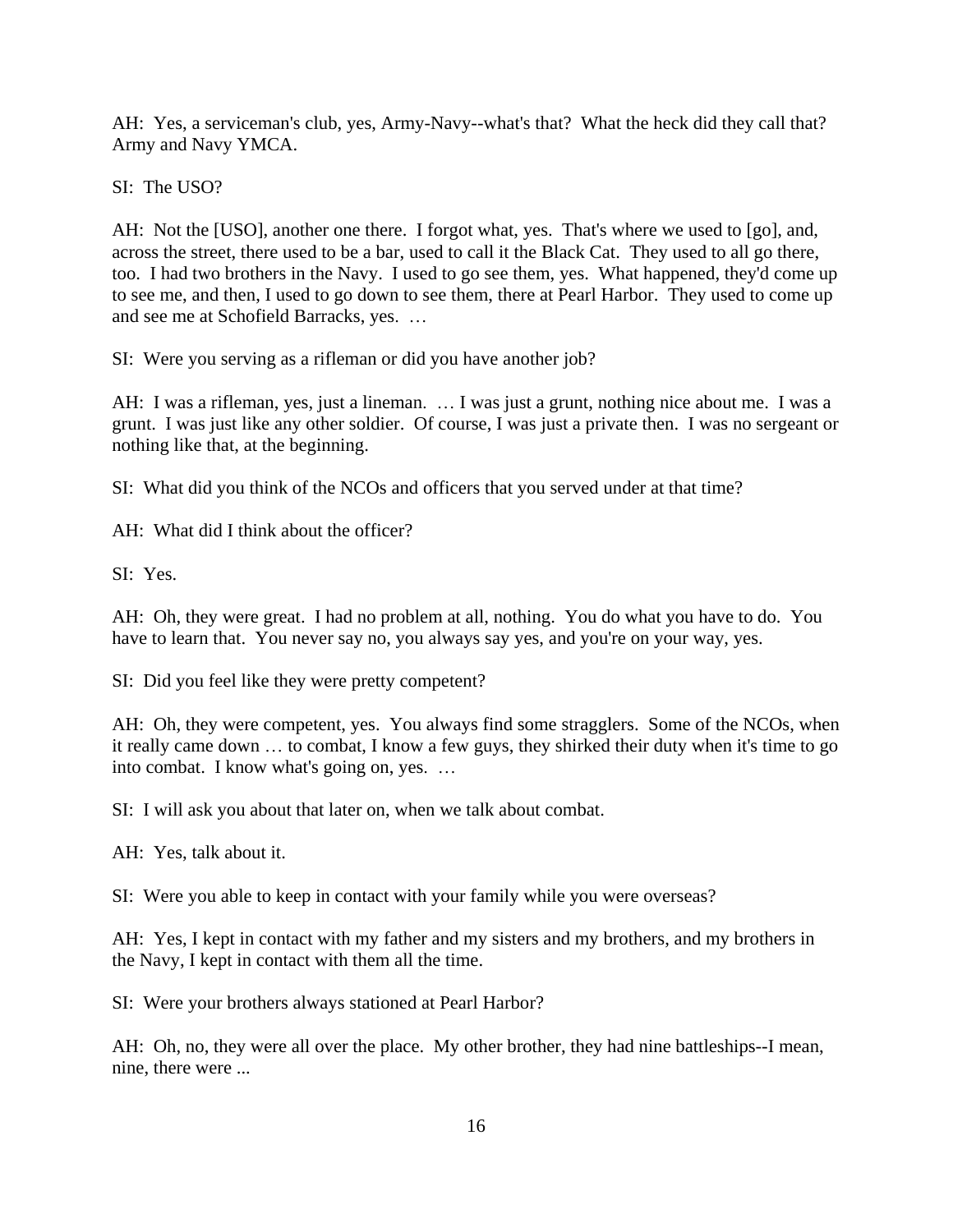#### SI: Battle Stars?

AH: Nine Battle Stars on his ship, my oldest brother, right, because they were in a lot of wars [battles] up in Kiska, in Alaska. [Editor's Note: In June 1942, the Japanese captured Kiska and Attu in the Aleutian chain. The US Army's Seventh Division led an invasion and campaign between May 11th and May 28, 1943, that liberated Attu.] Before the heavy war started, they were up there, doing their fighting, but, … now and then, they would come down to Pearl Harbor and they used to call me up. … Sometime, we'd both get together, go out.

SI: You got to Pearl Harbor in November 1940. Over the year that you were there before the attack, could you sense that tensions were rising with Japan?

AH: Oh, yes, well, we'd seen that. At that time, tension was rising with Japan, because we heard all kind of rumors, what goes on, and what happened, we went on alert many times, because they'd say, "Hey, we're on alert." Their alert was mostly on saboteurs. They didn't expect nothing like an air war. So, they figured saboteurs. In fact, all these planes that we had, they were all put out in the open field, out on the airfields, and Army, Navy, Marine planes were all out there. They anticipated that if they're going to be attacked, they're going to come through the hangers, so that by the planes being out, being exposed, you could see everything, what goes on. So, this is what happened. They had all their planes out in the airfields, … but we knew something like that was going to happen, but we didn't know where, when and how. Nobody did. … Like I said, they thought maybe it was going to be just a saboteur thing going on, but, no, nothing like this.

SI: When you went on alert, what would you be doing?

AH: Well, we used to go up at the North Shore. The North Shore, our division had [the] responsibility of taking care of the North Shore completely, the whole North Shore. Then, there was another division, the 25th Division, they were supposed to take care of the lower part, around Honolulu, you know, in other words. Then, they had the Coast Artillery set up and, well, you could do nothing else. You're just on a standby and just keep alert, but keep alert for what? What's happening? Nobody knew, you know, nobody knew, but we're always prepared, but nobody was prepared for that day, because you figured that Admiral Kimmel and General Short, I think they were out playing golf that day. I don't know, … I think they were out there, but, still, they had nothing to do with it. They did what they had to do. … [Editor's Note: At the time of the Pearl Harbor attack, US Army Major General Walter C. Short commanded all Army forces in Hawaii and Admiral Husband E. Kimmel served as Commander-in-Chief of the US Pacific Fleet. Both officers were removed from duty and reduced in rank following the attack. The Roberts Commission, appointed by President Roosevelt shortly after the attack to investigate its circumstances, found both men guilty of "dereliction of duty" in its January 1942 report.]

SI: Tell me about the attack on Pearl Harbor. What do you remember? What were you doing the day before? What were you doing that morning?

AH: Well, before, we'd been on maneuvers, up on the mountains at the North Shore, for two weeks. We didn't get back until December the 6th. We were unloading … all the equipment,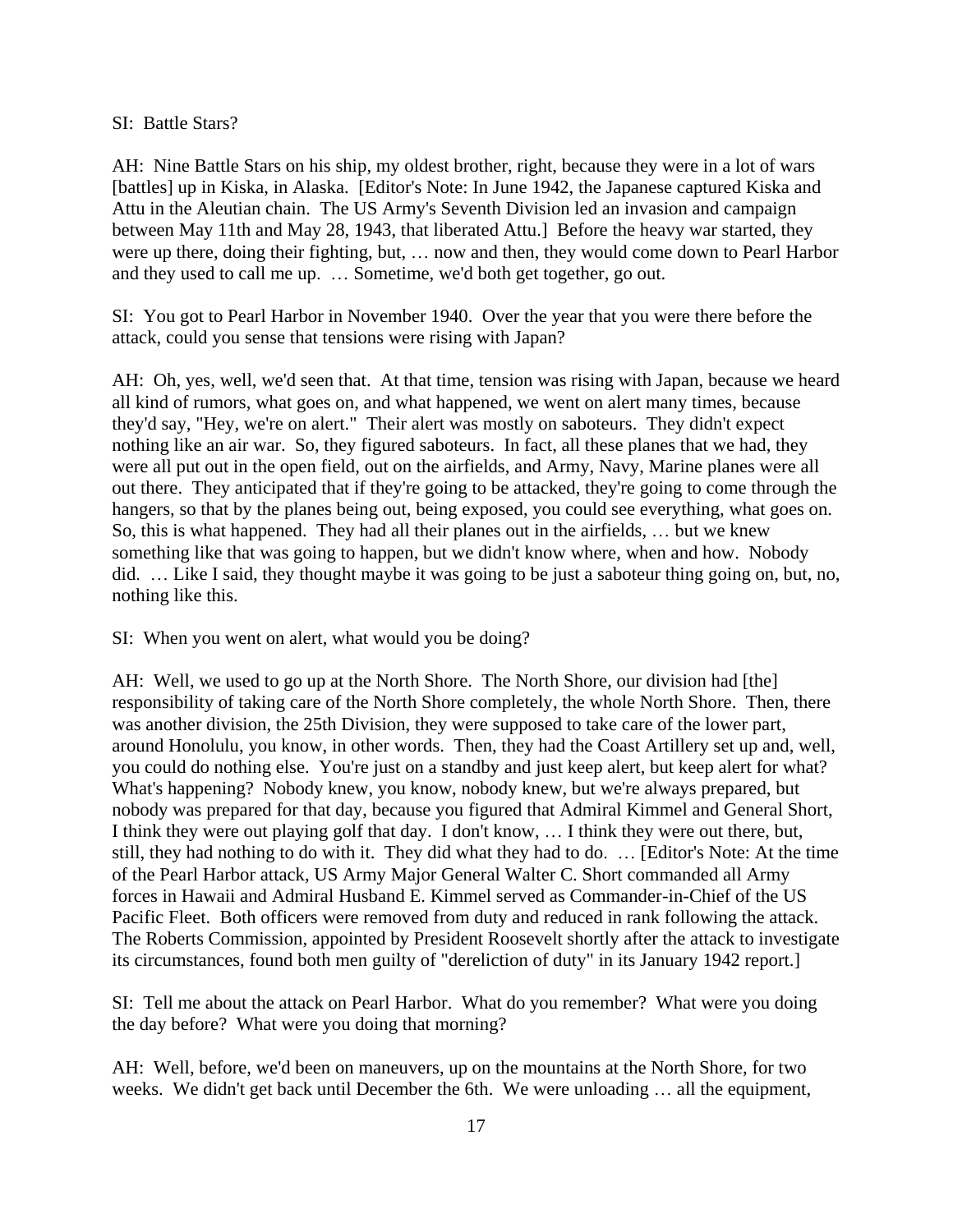came back to Schofield Barracks to unload all our equipment. We decided not to sleep that day. … We got there about two o'clock in the morning, didn't get to bed until then. So, we would not get up for breakfast. Many soldiers did get up for breakfast. Me and the other soldiers, we just slept. As soon as the planes came [in], we knew who it was, because the planes came down so low, you could see the red insignia on the plane, on the wing, yes.

SI: Did the planes wake you up or was there an alert?

AH: Oh, the planes, they were machine-gunning the area and what happened, they came down so low, … actually, you could see the pilot's head. They started machine-gunning the area and they headed for Wheeler Field. You could see them dropping the bombs right at the airfields. … So, that's when we headed towards the ammunition [depot] that was filled with explosives, because we're going to carry all of it up to the mountains to fortify the North Shore, but we knew something's going to happen. We knew it, because we'd seen the writing on the wall, and we were supplying England with all equipment and we were supplying Russia at the same time. [Editor's Note: In March 1941, the Lend-Lease program opened a steady channel of supplies and war materiel from the United States to the Allies.] So, we knew it, sooner or later, [would happen]. I actually think that we were looking for an excuse to get in the war and there's a rumor that maybe Washington knew all this, what's going to happen, let the Japanese come in Pearl Harbor, give us a chance to go out and support England, all kind of things going on like this, people talking, and they wanted to know, "How come … the aircraft carriers left Pearl Harbor a few days before Pearl Harbor was hit. Did they know that Pearl Harbor was going to get hit, to save the aircraft? Is that why they went out?" Who knows? It's nothing but rumors. Nobody actually knows. To this day, people still talking about it.

SI: The barracks were strafed. Your base was strafed.

AH: Yes.

SI: Was there a second wave?

AH: Oh, well, the first wave came in about five minutes of eight. The next wave came in about an hour later. They came in for the kill, you know what I mean, because they got all the aircraft. They're all out in the field and destroyed almost every one of them.

SI: By the time the second wave came, were you still on the base or did they deploy you right away?

AH: Still at the base. Well, in-between we couldn't get our rifles, because everything was locked up, until maybe a half-hour later, we were able to get our rifles. … When they were flying over, you didn't have anything, you couldn't defend yourself, because they were told to keep everything locked up. The reason for that was, … blame it on the saboteurs, they says, "They could get a hold of our equipment." So, everything was locked up. … We finally got our M-1 rifles and went out, firing at the planes.

SI: Did they send you right out to where you were supposed to be?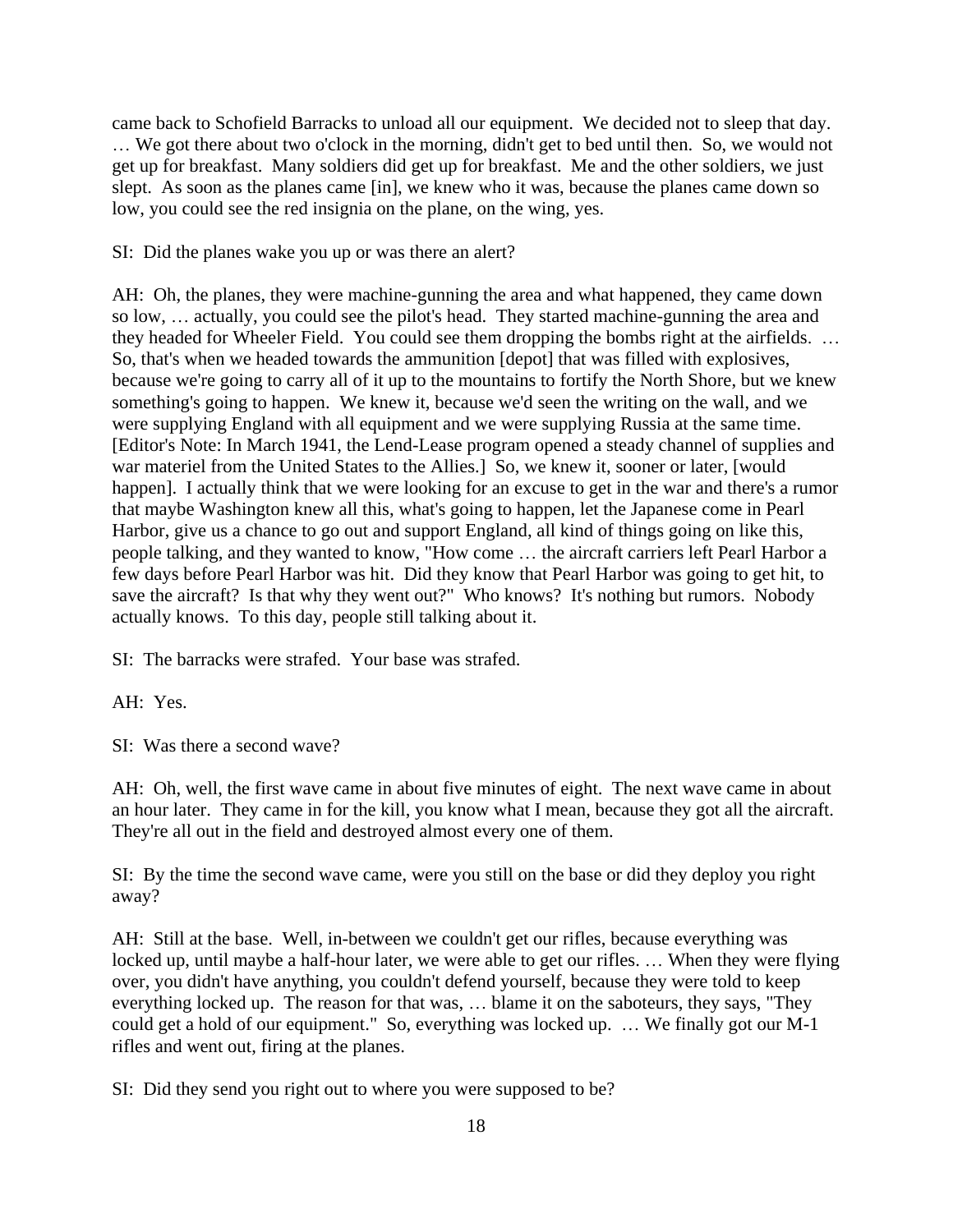AH: Oh, yes, we knew where we were supposed to be, went up to the storage area that was filled with explosive and equipment. Planes were flying over the area where we were loading up the trucks, fortifying the North Shore with heavy equipment and explosives. We figured that, "Man, they're so close, they're going to bomb the hell out of us," but we decided--we stayed there one time, but, again, the wave starts coming over--we figured, "Well, we're … not going to stay in this place, because they're going to bomb it." So, as soon as we heard them flying over again, we started to run towards a ravine, a ditch, many yards away, we figured get us some cover, but, as we were running over, they didn't fire directly at us, but they fired in front of us. I don't know whether they're trying to create havoc or what. Then, they left. We're going back to the warehouse again to load trucks with explosives. There, they come again. Well, that happened about three or four times. They kept coming over. Again, they did not fire on us directly. Maybe they did, I don't know, but all these times, they kept firing around different areas and this is what had happened. …

SI: What was going through your mind at that time?

AH: What was going through my mind? Oh, I'm just doing the work, what we were all supposed to be doing. … People took things for granted. In a way, we expected something like this [was] going to happen--who was more excited was the civilian population. They didn't know what was going on, … and I think the Japanese were trying to create havoc on us while we were running across the fields, but I'd seen them dropping bombs at Wheeler Field, strafing the area with machine guns and bombing the barracks.

SI: Were there any casualties in your area?

AH: Oh, there were a few of them, yes. There's one soldier, got shot in the leg and in some other area. … At the last flight, we did shoot at the five planes, and then, I'd seen one plane coming down, coming over, like, he was going like this.

SI: Waving his wings.

AH: And then, I lost track of him and I forgot. Then, as I'm taking the truck up towards the North Shore, filled with explosive, I'd seen this plane, was outside of Schofield Barracks, the little town called Wahiawa. I'll show it to you, it's right here. I went up and look in there, the pilot was gone, but … I looked underneath the seat. I seen something red, I pulled it out, it was a Japanese flag. So, there's a Japanese flag. I saved it.

SI: You have it framed over here.

AH: Yes, that's the flag. That's the flag from the airplane.

SI: Wow.

AH: That one there. So, I got the flag and took the other supplies up to the northern part of the shore, and then, during the day, we kept running up and down with supplies, all kind of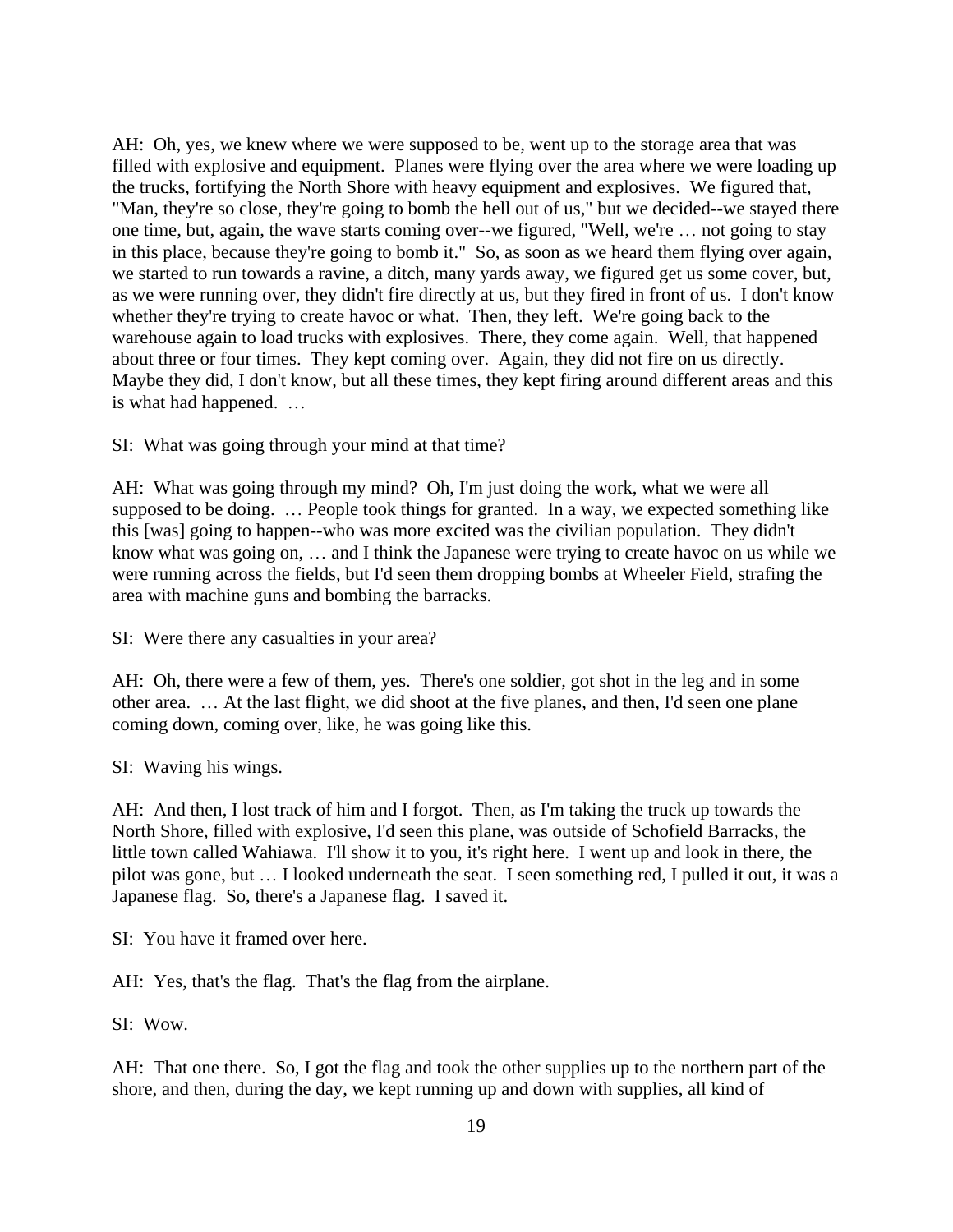equipment, etc. … It created havoc for a while, because people … never expected nothing like this, anyway, but I did see Wheeler Field. They knocked the heck out of that, … all their planes damaged, and later on, I took some supplies down to Hickam Field. They got hit with the [bombs]. The Barracks got hit with twenty-five bombs and the airfield itself, they got hit by a hundred bombs, yes, a hundred bombs. Then, the whole thing was a mess, because, when I went down, you could see, off the highway, things burning, yes.

SI: Burning in the harbor or at the airfield?

AH: Both Hickam Field and Pearl Harbor. Oh, in the harbor. Now, another thing, I don't see why they never bombed the oil tankers that were along the highway. They were supplying the ships for the Navy. If they would've bombed all these tankers filled with oil, that would've really created a larger havoc … around Hawaii, around Pearl Harbor, around the whole town of Honolulu. Even the explosive warehouse, all they had to do was just probably drop one bomb, the whole place would've blown up, but, where I was in the big field, it was surrounded by concrete barriers. That was all filled with explosive, yes. …

SI: How soon after the attack did you see the harbor?

AH: … I went down towards Hickam Field about maybe six hours later, because I had to go unload the truck with ammunition. I'd seen Wheeler Field, because it was right next to us. I had to take equipment down towards, Hickam Field, to supply them with ammunition and some weapons, and they were really hit hard. The whole place was burning up. It created havoc all around the island.

SI: Were your brothers' ships in Pearl Harbor then?

AH: No, at that time, they were not. They were lucky. Their ships were out at sea.

SI: At the North Shore, can you describe what it was like over the next few weeks after the attack?

AH: Well, over the next few weeks, it was all barbed wire. You had a defensive buildup along the embankment of the mountains, you could see the North Shore. We had the bunkers built up in the mountains, because the North Shore has … mountains and low levels. A lot of people use that as a tourist place for boating and recreation. … It was a very nice place. They used to do a lot of surfing there at the North Shore. Yes, it was a very nice place, but that's where the Japanese came in from, … let's see, about the North Shore. I've got something here. You want me to read this to you? …

SI: If you would like.

AH: Do you want to have it on? Okay, this is the 24th Infantry Division at Schofield Barracks.

SI: "24th Infantry in its First Attack."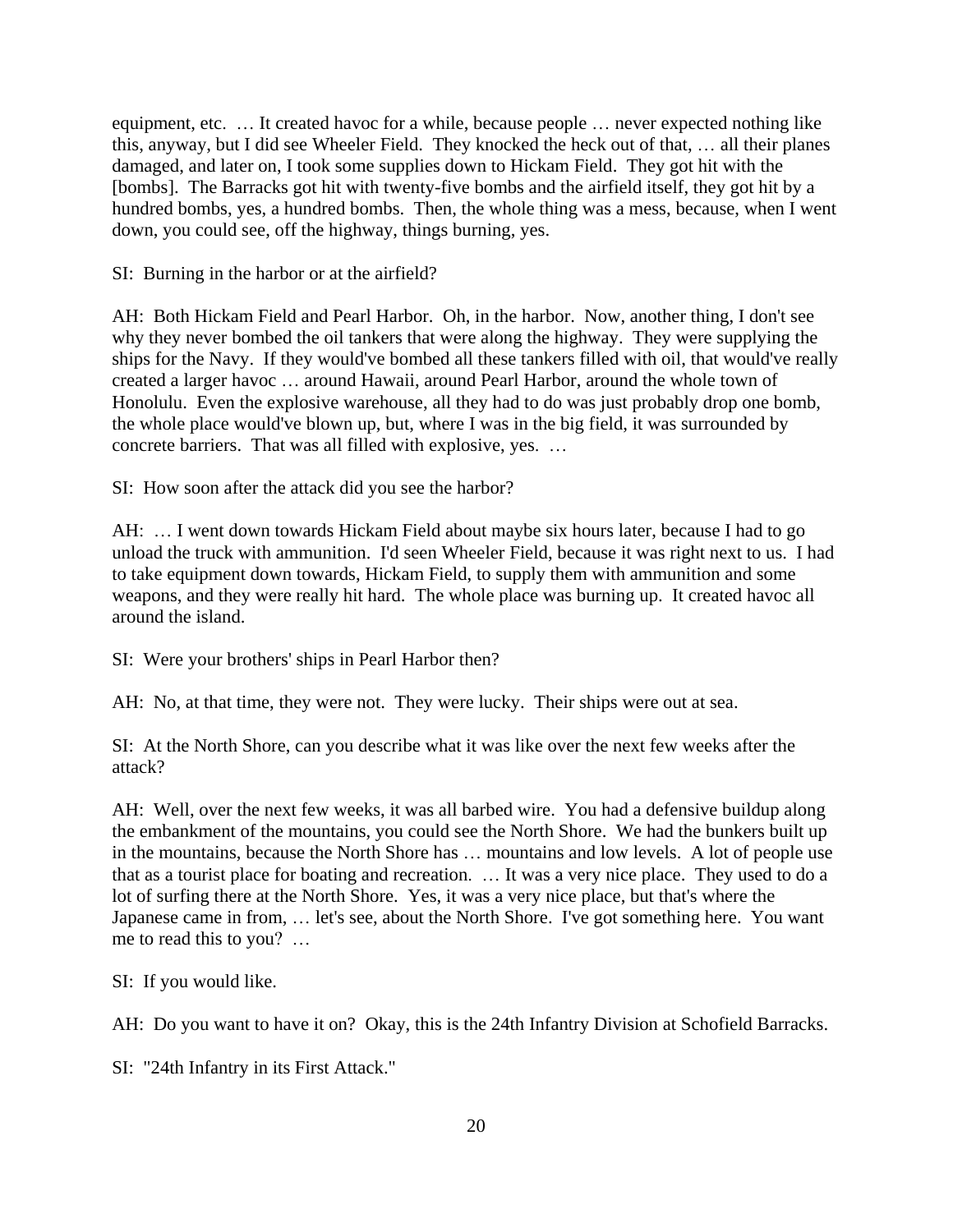AH: I'll read it, okay. Is that on?

SI: Yes.

AH: "The 24th Infantry Victory Division was formed from elements of the old Hawaiian Division on October 1, 1941, at Schofield Barracks. The 19th and the 21st Infantry Regiments and the Hawaiian National Guard Regiment, which was later replaced by the 34th Infantry Regiment, made up the division. The 19th Infantry is nicknamed 'The Rock of Chickamauga' for its action in the Civil War. The 21st Infantry is nicknamed 'The Gimlets' and also traces its lineage back to the Civil War and the Seventh Infantry, nicknamed 'Cottonballers,' began its history at the Battle of New Orleans, 1812. The 24th Infantry Division's first casualties were recorded on December 7, 1941, when the Japanese bombed Pearl Harbor and Schofield Barracks. The men of the 60-day-old division had just returned from a week-long field problem and they were celebrating by sleeping in. At 7:45 AM, the calm of the beautiful Hawaiian morning was shattered by the sounds of death and destruction. Fright was quickly replaced by action. When the day was over, five Japanese fighters had been brought down by the 24th Division's small arms fire. The fledgling division was the first Army unit to feel the fury of Imperial Japan and the first to fight back. Immediately after the Pearl Harbor attack, the 24th moved from Schofield Barracks to northern Hawaii, setting up defense against a possible Japanese invasion of the Hawaiian Islands. In September 1943, the division moved to Camp Caves, near Rockhampton, Australia, on the eastern coast for an intensive training period. For five months, soldiers of the 24th concentrated on the amphibious landing and jungle fighting. It was hard work and morale suffered as many felt the division would train through the war. They were wrong. On the last day of January 1944, the 24th moved again, this time to Goodenough Island, to prepare for the New Guinea Campaign. Finally, the word came--the 24th Infantry Division would play a major role in the return to the Philippines. On April 22, 1944, the division stormed from landing craft at Tanahmerah Bay and slashed across Dutch New Guinea. After five hard-fought days, the 24th swept from the beaches, across the jungle terrain and captured Hollandia Aerodrome, inflicting heavy casualties on its defenders. The long, frustrating months of training in Australia had paid off." I won't read anymore.

SI: I wanted to ask about some of what happened in that period. Can I just check the date here?

AH: Go ahead. You can have that, if you want it.

SI: Thank you.

AH: Yes.

SI: Between the attack on Pearl Harbor and when you left Hawaii in August 1943, what were you doing? What was it like?

AH: Between when we were stationed there?

SI: Yes, before you left for Australia.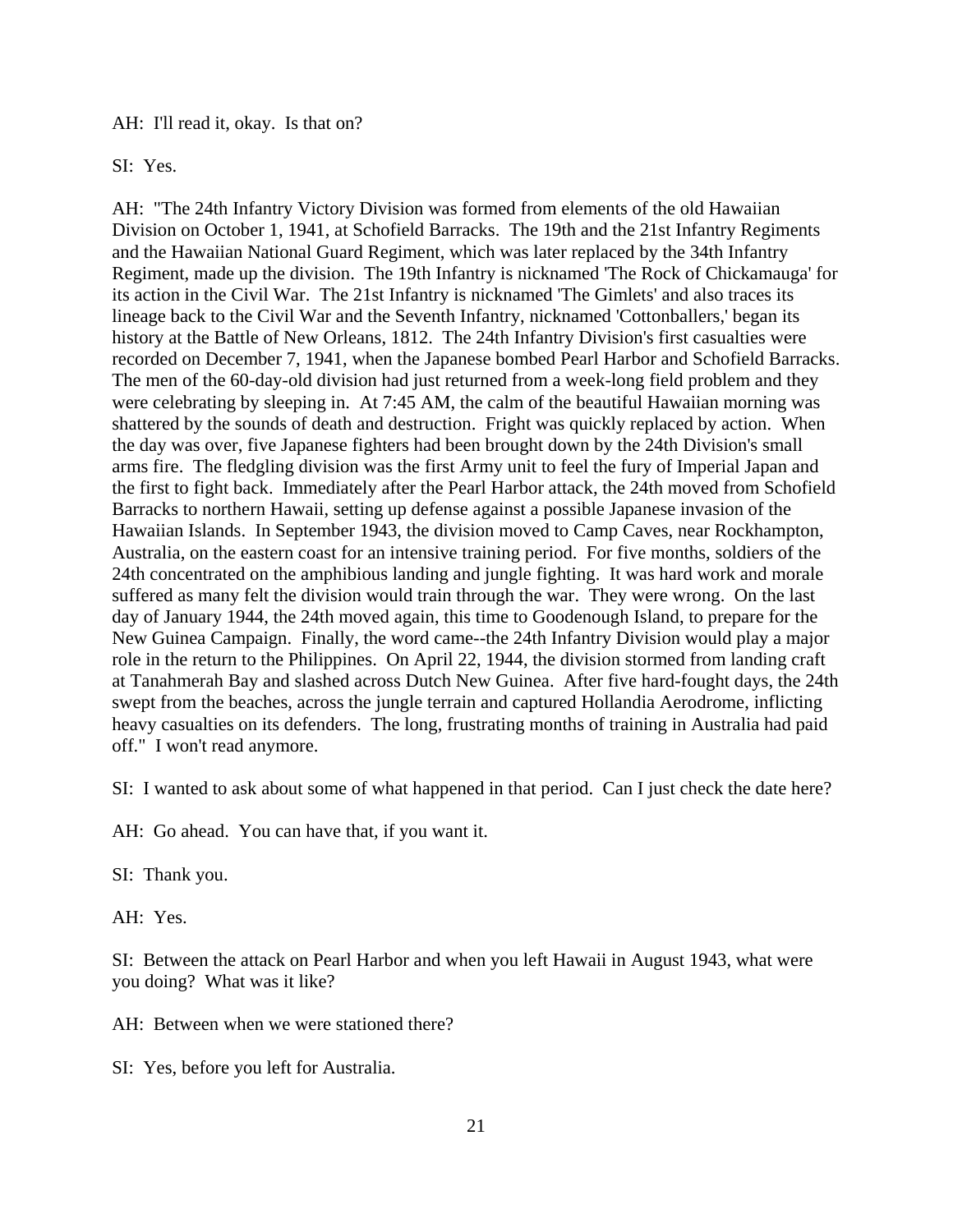AH: Before we went to Australia, or what?

SI: Were you always on the North Shore?

AH: Sometimes the soldiers spent time at the North Shore, defending the island for a possible invasion that never occurred. Oh, when we were on the North Shore and Schofield Barracks, we were doing all kinds of military. See, actually, right after Pearl Harbor, the whole island went in blackout. Everything blacked [out]. You walked the streets, you would've been shot, because no one was allowed to walk streets or in the fields or anywhere. They were completely blacked out. The military, martial law took over. So, that's what happened.

SI: Can you give me a sense of the difference between the prewar Army and the postwar Army? What changes did you see?

AH: Well, changes in-between 1940 …

SI: Between the years that you served before Pearl Harbor and the years that you served after the attack. Was there a change in operations or a change in attitude?

AH: Oh, a change in attitude; well, before operations, you're young and dumb at that time. [laughter] You don't say dumb, but, things like that happened after the war, I don't know. During the war--you are going into the war business, and you get your head together.

SI: Yes.

AH: Okay. Now, I'm going a little bit farther ahead of you. I contracted malaria, I ended up at the field hospital in New Guinea. After that, I went to Fort Bragg and I came home; I started getting an attack. I was assigned to Albany, New York, to a military police outfit. I got an attack of malaria and they sent me by train, with my orders, to Utica, New York, Rhoads General Hospital. I'd passed out, but I didn't know how I got there, but I woke up during the night and [I was] laying in the hospital. I think the military police knew. I had my orders and they used to come through the trains, check out the paperwork and all. So, they probably got me to the hospital. So, that was my first attack I had. That was Utica, New York, but I kept getting these attacks, even when I came back home. Then, I'm on furlough. Then, I got another attack. I went up in Valley Forge Hospital. That was up in Phoenixville, and I was still in the service then. Even when I got discharged, I kept getting attacks, about three years after I got discharged. I ended up in the veterans hospital, which I never cared for. They treated you like a welfare person, as if … you owe them something, but I always hated it there. One time I stayed there, they didn't treat me. I just laid there, being sick. So, following two days later, I felt a little better, I walked out of the hospital, then I came back. They started raising heck with me, saying I shouldn't go home without them letting me know. I said, "Well, you people never took care of me, so, I went home." So, that's why they took my retirement. They took my pension away from me. … I used to get fifty-percent disability, but they found out that I'm not cooperating with them. They probably wrote me up for not cooperating, but they didn't do nothing for me. I just laid there. I laid there for two weeks. Every time I got malaria, I was in the hospital for two weeks, but that place, I didn't care for it. Once you get out of the service, forget it, but, [when]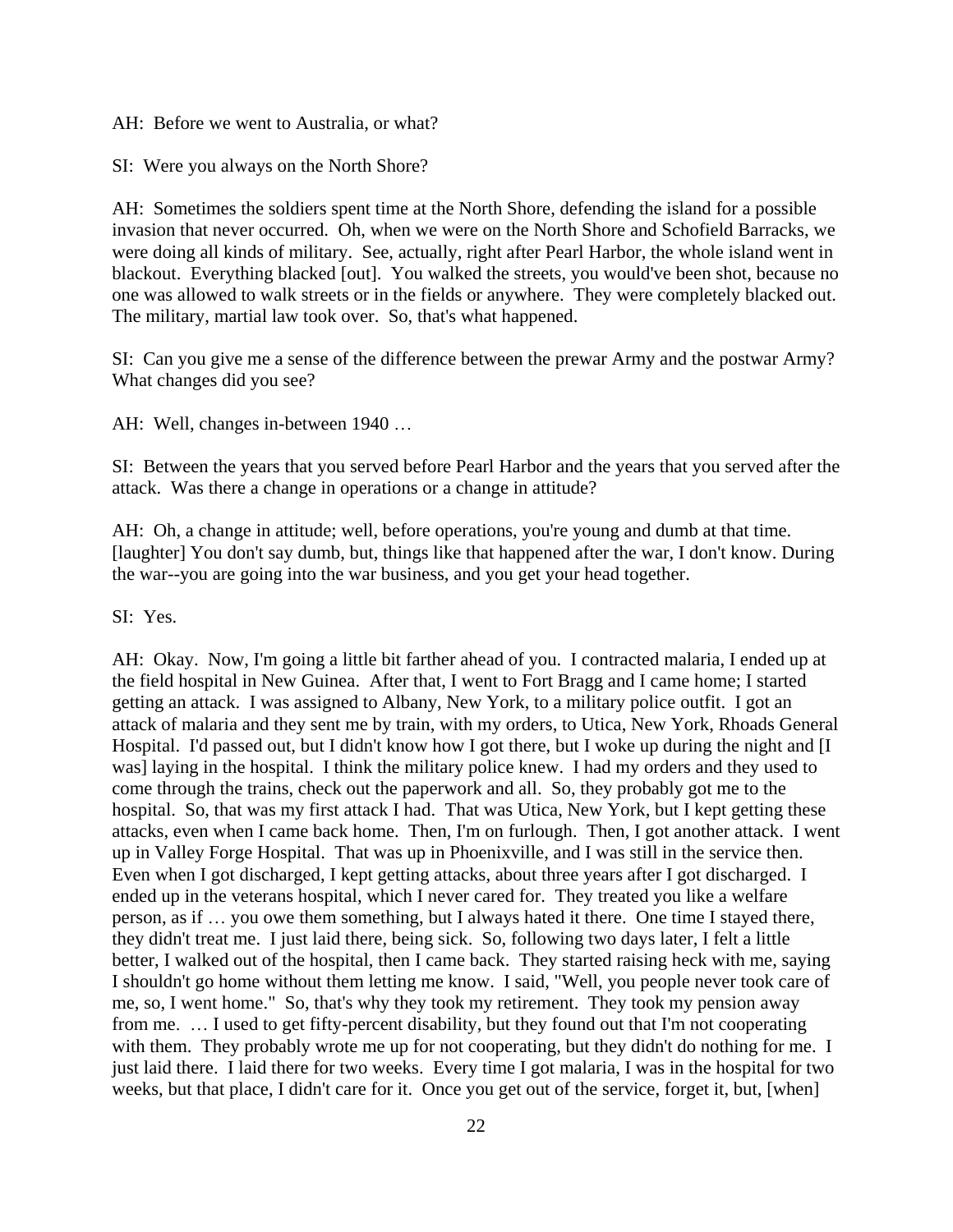… I was in the service, the military took really good care of you, very good care of you. I ended up in Asheville, North Carolina, a rehabilitation center there. I spent time there, too, when I was in the service. …

### SI: Because of the malaria?

AH: Yes. I must've been in about five, six different hospitals, yes. When I was in the service. That's right before I got discharged. Now, when I came back, they assigned me to--I was a military policeman in Philadelphia. When I was in the hospital, they actually had me [in an] assignment that's classified as A-1--to go back overseas--and I'm still laying there and the guy shows me my reassignment. I was supposed to go back overseas. I said, "What the hell? I just came back." So, what happened, the superintendent of the hospital, he gets a hold of this letter. He says, "You're not going nowhere." So, what happened, he got me assigned to the Philadelphia military police. It was right next-door to [the] Bellevue-Stratford Hotel. During World War II, there was a military police station there. So, that's where I was assigned, too. That was a very good duty, because I was able to get home. So, I stay there, but I still kept getting sick with malaria, until I got discharged, back on July the 13th 1945.

SI: I want to go back to when you left Hawaii.

AH: Yes.

SI: Can you tell me about the trip from Hawaii to Australia?

AH: The ship I was with soldiers was the Lurline. This was a cruise ship during peacetime. It was converted into a troop ship, arrived in Brisbane, Australia July, 1943. Australia was nice, but it's real tough training there. We're up in the northern part of the island, Rockhampton. That's the northern part of the island, and along the coast, around the Great Barrier Reef. We had jungle training, we had amphibious training, yes, let's see, one more, endurance training. We had three of them, yes.

SI: Had you had jungle training or amphibious training before?

AH: Well, we had a little bit in the States, a little bit, not too much, but most of it was in Australia, because we were ready to make invasions on some of the islands in the Pacific. We knew that was coming, yes, before, we had some of it.

SI: What stands out about the jungle training? What did they try to impress upon you there?

AH: … Well, in jungle training, it was survival training. Out there, they tell you what to eat, what kind of berries you could eat, what kind of Chiquitas [bananas?] you could eat, different fruits, plants and anything else, also chlorinating tablets for water, also they used to show you, taking care of your feet. If you ever got the survival equipment--how the heck could you take care of yourself? You have to have equipment to take care of yourself. So, yes, one time, we drank contaminated water. Here, we all got that--what the heck do you call it?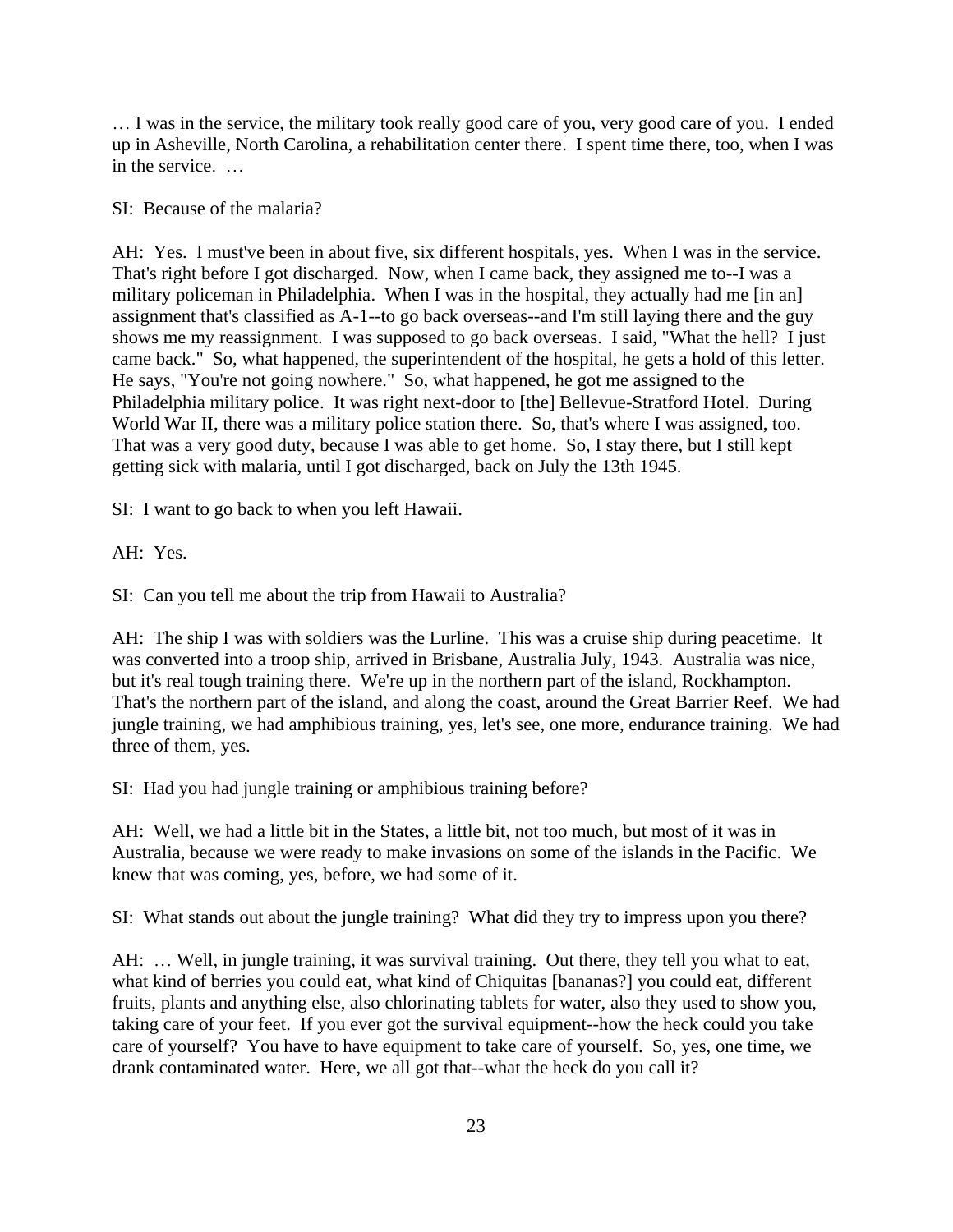### SI: Dysentery?

AH: Dysentery. The twelve of us went on patrol one night and we set up … in one of the captured aerodromes, the airfield there, from the Japanese. In the morning, we'd been on patrol all night. We got there, by the airfield. There were Japanese foxholes there. I decided to put my stuff inside the foxhole, my rifle and my pack. Now, I'm there with twelve other soldiers and there are Japanese foxholes all around. We went down to wash and clean up. We were sweaty. Here, I come back, I see my fox[hole], my rifle and pack is thrown in the mud. ... I figured, "Who the hell did this?" So, an officer comes up--I didn't know he was an officer--he said, "What's the matter?" He says, "Is this your hole, your foxhole?" "Yes, this is mine." … Then, he asked me, "What are you doing here with this hole?" He said, "I dug this hole. [laughter] It's my hole," … but he was real polite. He said, you know, "This is not a dugout by a Japanese." He said, "That's my hole, my foxhole." I said, "Why the hell did you throw my pack into the mud and my rifle?" He was very polite--he said, "Look, I just put it on the back. It must've fallen by itself." So, I'm raising hell. Then, I walked away. I went down to talk to my other buddies, the patrol, and this lieutenant comes up to me. He said, "You know who you were talking to? You were talking to the General." [laughter] Yes, he was a general. So, he was in charge of the whole division, the whole operation. I didn't know it, because he didn't have [his insignia on]. He did not reveal any rank on him, because this is a combat area. Oh, that was so embarrassing. I figured, "Oh." I've got a thing I got written up in the book, something like that. … I didn't know it was a general. We went out to drink that water. We filled our canteens up and put chlorinating tablets in it. Then, at the bottom of the creek, the water's staying still and looked kind of slimish there. It was all slime. We decided, "Something's happening up above." So, we decided to go up there. Here, we'd seen six dead bodies up there, laying in the water, Japanese. So, we dragged them out, and then, we got a hold of some natives and we gave them gasoline. They put gasoline on the bodies and burned them up but, anyway, we drank that water. Boy, I'll tell you, did we get dysentery. The twelve of us got so darn sick, because it was contaminated from them laying in the water. So, we used chlorinating tablets, it didn't help, but, yes, that was a bad sickness that time, yes.

SI: Can you tell me a little bit about the preparations you made for the landing at Hollandia?

AH: Oh, Hollandia, yes. Well, what happened there, at the landing, let's see, this was on my birthday, we made the landing, … actually, right on my birthday, April 22, 1943, '44, okay, yes. Well, we had the ships, we had the Landing Craft, Tanks, we had barges, we had everything, but, while we're landing, at the same time, the Navy and Army and Marines, they were shooting overhead, and then, you make your landing there and around the island. You dug in and, to secure the area, you know--like, I was with 150 men, right--so, right there, at the time, we dug our own holes. We're going to stay put until further notice, until we get organized, right. So, it's getting dark. At that time, it's getting dark and we decided to dig our foxholes. It was, "Stay away from the water. Keep away from the water. Come up where the trees are and everything else, dig your holes there." So, we dug our foxholes there. So, we're laying in it at night, and then, we could see the Japanese, they're landing. It was a moonlight night, was very bright. You could see down the beach, where the Japanese are coming in, … about four or five barges. So, we know they're coming in, but we still can't go out after them, because we're outnumbered. So, here, what happened, we're sleeping. All of a sudden, we feel water coming up from underneath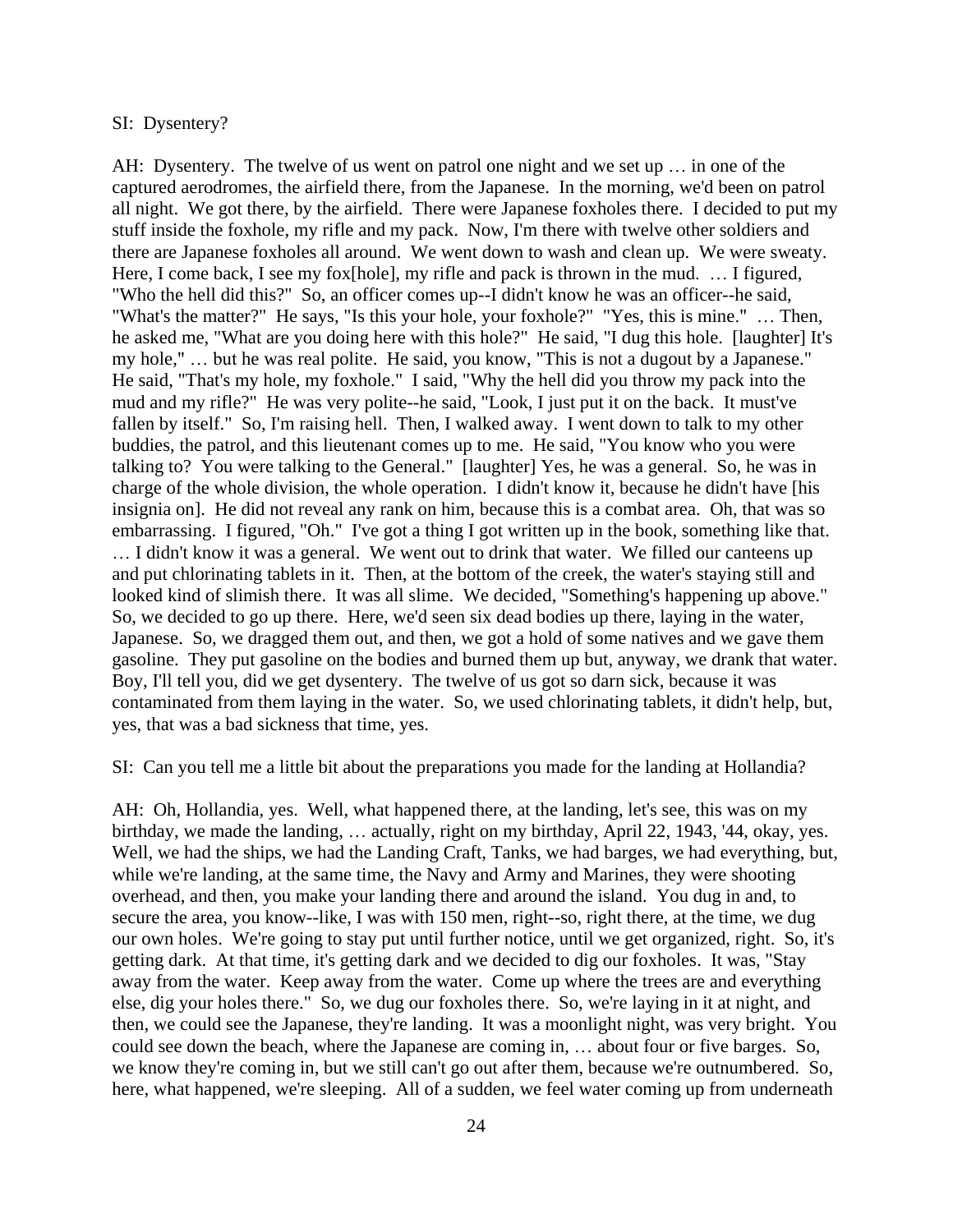the ground in the foxholes. We're all sleeping in damn water. Then, all of a sudden, water started to come up. The tide was out when we landed and, here, while we're there, now, the tide's coming in. The water did not come on top to our foxhole, the water came from underneath the ground, and we had to sleep in the hole, in the water there. Yes, so, it happened to all of us, because maybe we should have gone deeper into the jungle, dig our holes, but, no, we were at the edge of the trees, where the foliage was, like, trees and everything else, but we slept, all night, in that damn foxhole, but we did see the Japanese coming in with barges. … They were around, yes. …

SI: When you landed, the first day, was there any resistance?

AH: What?

SI: Was there any resistance when you first landed?

AH: … Was light. Oh, yes, there's fighting all over. See, New Guinea is the second-largest island in the world, and there's fighting all over the place. I mean, you could be in a foxhole, but you could hear firing on this side of the island, north side, all over, but … you're staying put in your own area, right, because you've got different areas fighting their own way. They've all got their battles. That's what we had. We had different areas, so, but, before that, while we're making the landing, they were blowing up the place, like the Navy and the Army Air Corps, they dropped all their bombs along the shore. You figured, "How the hell could anybody survive?" Yes, they really [hit it]. It looked like all bomb craters. Even when you're going out on patrol, you'd see, you could hear the, "Phew," something's going to go, you know, because they're shooting overhead.

SI: The next day, did you move to a new position or did you start going out on patrols?

AH: … No, see, everybody's got their own sections. We had 150 in our own section. So, what happened, we got organized. We break up by units first--we have so many units--and they would have a place to meet somewhere. Okay, then, they'd say, "We have to go take that airport. They've got their airfield up there. The Japanese [have] got the airfield up there." That was our main objective, to get that airfield. So, here, what happened, I'm with this group, 150 guys. We're at the edge of the jungles and there's a big hill up there. On top of the hill, you could see everything, yes. Now, out of 150 people, I'm in the background and the Captain's up front. He says, "Horanzy, where's Horanzy?" "That's me," I said. "You come forward." So, I said, "Yes, sir." So, he says, "You're the point man." You know what point man is, don't you? So, he says, "Give me your rifle." He tells the Lieutenant, "Get hand-grenades." Man, he's giving me all these damn hand-grenades, he gives me ammunition and he takes my rifle, he gives me a BAR. You know, that's a very fast weapon. Then, he said, "Go up that hill." [laughter] Out of 150 people, he chose me. That's what you call a point man. I said, "Oh, God, here I go." I said, "It's the point of no return--what the hell you going to do?" [laughter] So, I kept going, going, going, and then, I could see Japanese. They're in different areas. When I tell him--I had signals, like this, if I see anything, I would go like this, right--I told him, "They're there, on both sides, left and right." [laughter] So, I get on top of the hill and, … one by one, they started to come up and we could see all these Japanese around. So, once we're up there, we all break up and only twelve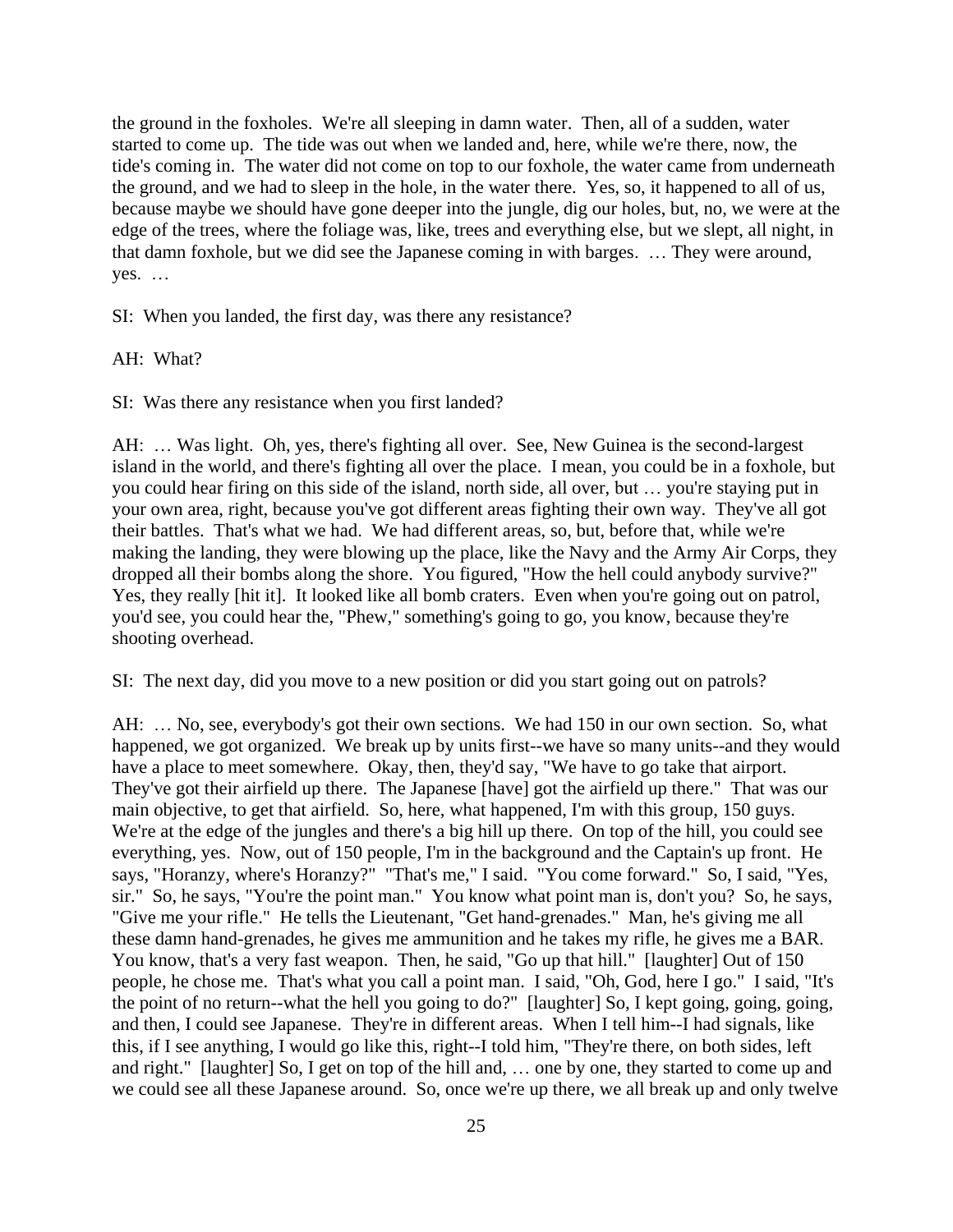of us [stayed] on that hill. I'm on the hill with these other soldiers and the other patrols went the other way. So, we dug our holes in there, in the foxhole. We're sleeping in there and it's getting dark. The guy in charge of the patrol, he tells me, "Boy, am I scared." Now, he's in charge of the patrol. He's a lieutenant. He's in charge of the patrol, of the soldiers. So, what am I going to do? So, he said, "I'll stay in the hole with you." Okay, so, we stayed in the hole. We've got hand-grenades all over the place. He stays in the hole. He says, "Okay, now, we're going to stay put." Now, it's getting dark. We don't hear nothing. So, here, all of a sudden, we did hear something coming up. There's about six Japanese, looked like they wanted to start a *banzai* attack. They came up, trying to attack us, when we opened up and we shot them all, yes. This guy was so scared, yes. He's a lieutenant. He was so scared, but, you know what happened to him? When he got home, he committed suicide, yes. Yes, I've got his picture here somewhere. Yes, he committed suicide, yes, but he was a nice guy, but what are you going to do? Was I scared? I was scared to be scared.

### SI: Was that the first situation where you had to fire your rifle?

AH: Oh, no, we fired a few times, yes, oh, no. These Japanese came towards me like a *banzai* attack. They come up with a group, had six of them, but we'd seen them coming through the moonlight, though. There's still moonlight--thank God for the moonlight--was able to see them coming up, closer, closer, closer, then, all of a sudden, started rushing us, but we were waiting for them to come up and we'd set our positions up, one to the left, one to the back and somebody watching the back, and that's it, yes. No, we shot a few of them. We invaded a lot of Japanese shacks that they were living in. Yes, we invaded them. … Another patrol, we went up. We're supposed to bring some live Japanese, "Don't shoot them. Bring a couple in for interrogation." When we came across one shack, it was raining, pouring. We see smoke coming out of the shack and we crept up on them, on the shack. We're seeing them. ... It was about, maybe, ... ten Japanese in there. They had their rifles stacked up in the corner there and they were all wet. You could see them drying their clothes over the fire. Now, we have only twelve in our group, with the patrol. We figured, "Well, they need live Japanese to take with us, back for interrogation." So, we decided, "Well, we're going to surround this place and we're going to rush them." I said, "Okay." We rush them. "We will not shoot them unless they go for their weapons." So, here, what happened, as soon as they'd seen us, we rushed them and they rushed, right away, get their weapons. That's when we started shooting them, but, then, we crept up to the other three. We captured three, but we shot the other ones that were there, because we weren't going to shoot them, because we wanted to bring them down with us, but we did shoot them. Then, we took the three down for interrogation. We set the shack on fire and we took these three Japanese with us. We tied their hands up and, here, we're going down the jungle trail. There's no roads or nothing there, you have to remember. We were going down the jungle trail and they're making all kinds of commotion. They want to get shot. They don't want to be captured. So, we tied them up, we started to drag them. They started screaming and yelling, all kind of noises and everything else, to give our positions away. So, here, what happened, the guy in charge of the patrol says, "Hey, we're going to get shot up. It's either them or us." So, here, they keep pointing to our foxhole shovels. They want our foxhole shovels--they wanted to dig their own graves. … Well, the soldier says, "Let's give them our shovels. Let them dig their holes, and we have to shoot them, because, if not, we're going to get shot [by] the other Japanese around." They took our shovels, they started digging their own graves, the three of them, believe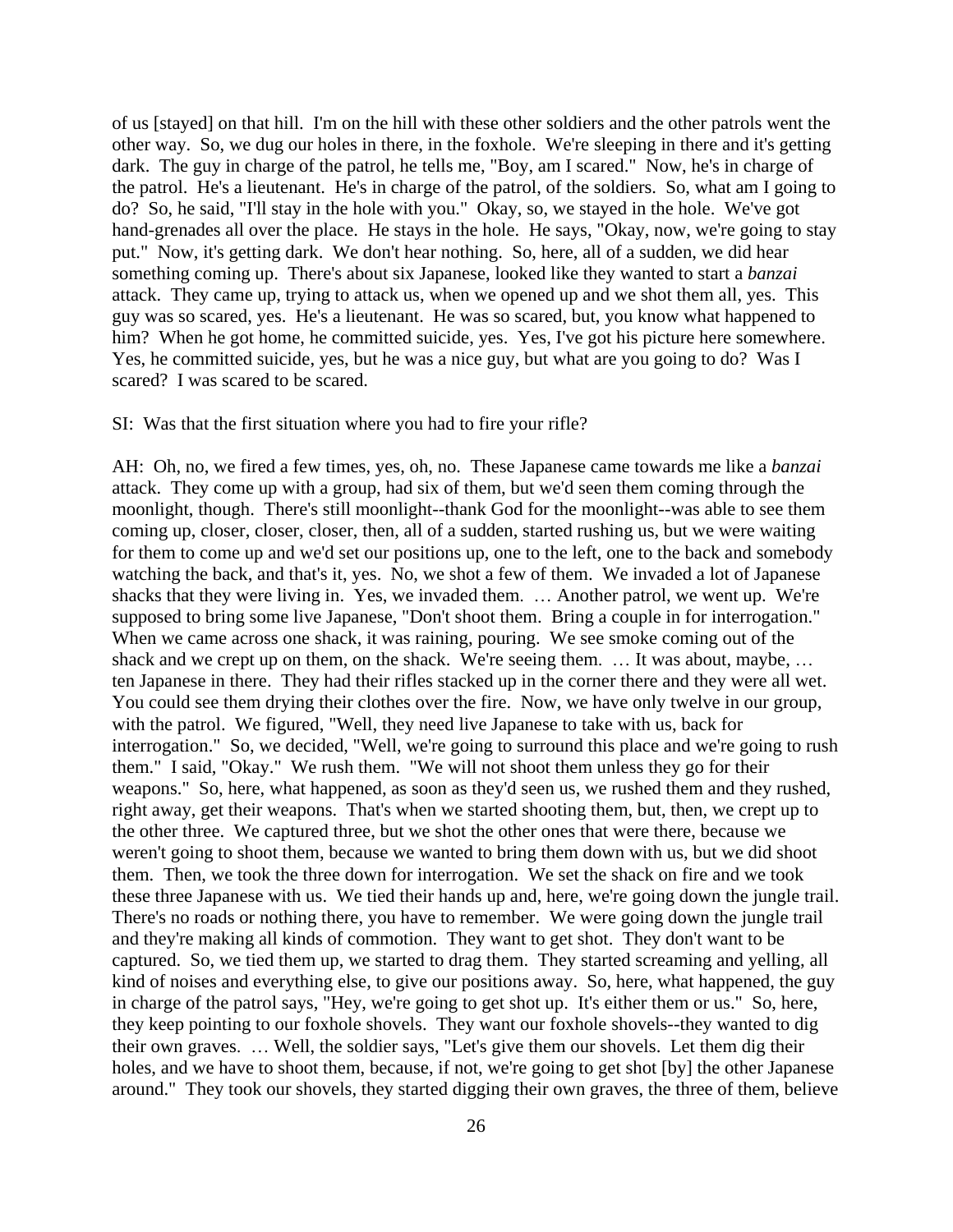it or not. They started digging. We untied them, but we were ready to shoot if they wanted to escape. They were digging their own … [graves], and just letting them just dig. Then, all of a sudden, we hear something coming up the jungle trail. It's another patrol coming up. … So, there must've been about thirty soldiers there, with the soldier leading them must've been a captain or something. He'd seen what we're doing. He knew what we were going to do--we were going to shoot them. He said, "Look, just leave everything go." He said, "We'll take care of these three Japanese here." So, they got them up, tied them up again. They took them back, down to the holding area, where they held the Japanese, yes. So, yes, we were going to shoot them, because that place was loaded with Japanese, where we were there, yes, but, see, they don't believe in surrendering. The Japanese, they never did. It's an insult to them, like, to the ancestors. If you die, you're in glory, you know, but you never want to be captured. They had that embedded in them. They didn't want to get captured. They were fierce fighters, I'll tell you. They were fierce, yes.

[Editor's Note: Mr. Horanzy included the following excerpt from Leonard Boasberg's 2009 article, "Bush Cronies Rewrote The Rules On Torture In World War II, Such Tactics Were Inconceivable," in his revisions:

In World War II, Japanese soldiers fought not only tenaciously, but fanatically, as we learned in Guadalcanal, Tarawa, the Philippines, Okinawa, Iwo Jima, and elsewhere. As Ulrich Straus noted in his excellent study The Anguish of Surrender, the Japanese army's field service code, Senjinkun, decreed it impermissible for soldiers to be taken as prisoners of war.

To many Japanese soldiers, capture was a fate worse than death - a dishonor to them, their families, and their country. Many were convinced that, once captured, they were without a country; after the war, they would try to go to the United States, Australia, or Africa - anywhere but home. Considering themselves beneath contempt, captured soldiers contemplated killing themselves, and some did.

Terrified at what the Americans might do to them, they were surprised, relieved, and forthcoming when we treated them humanely. The American government abided by the Geneva Conventions during the war not only because it was the right thing to do, and not only in the hope (if not necessarily the expectation) that our own captured soldiers would be treated decently, but also because it made strategic sense.

This article first appeared in *The Philadelphia Inquirer* on May 20, 2009.]

SI: Were there other times when you faced *banzai* attacks in New Guinea?

AH: No. I think that's the only one, but other places had them, that they had them. Of course, they didn't care about their lives. They'd die in glory. If you surrendered, you go … back to Japan, you're an outcast. They don't have nothing to do with you. That's the way they're brought up, yes. They were fierce, fierce fighters.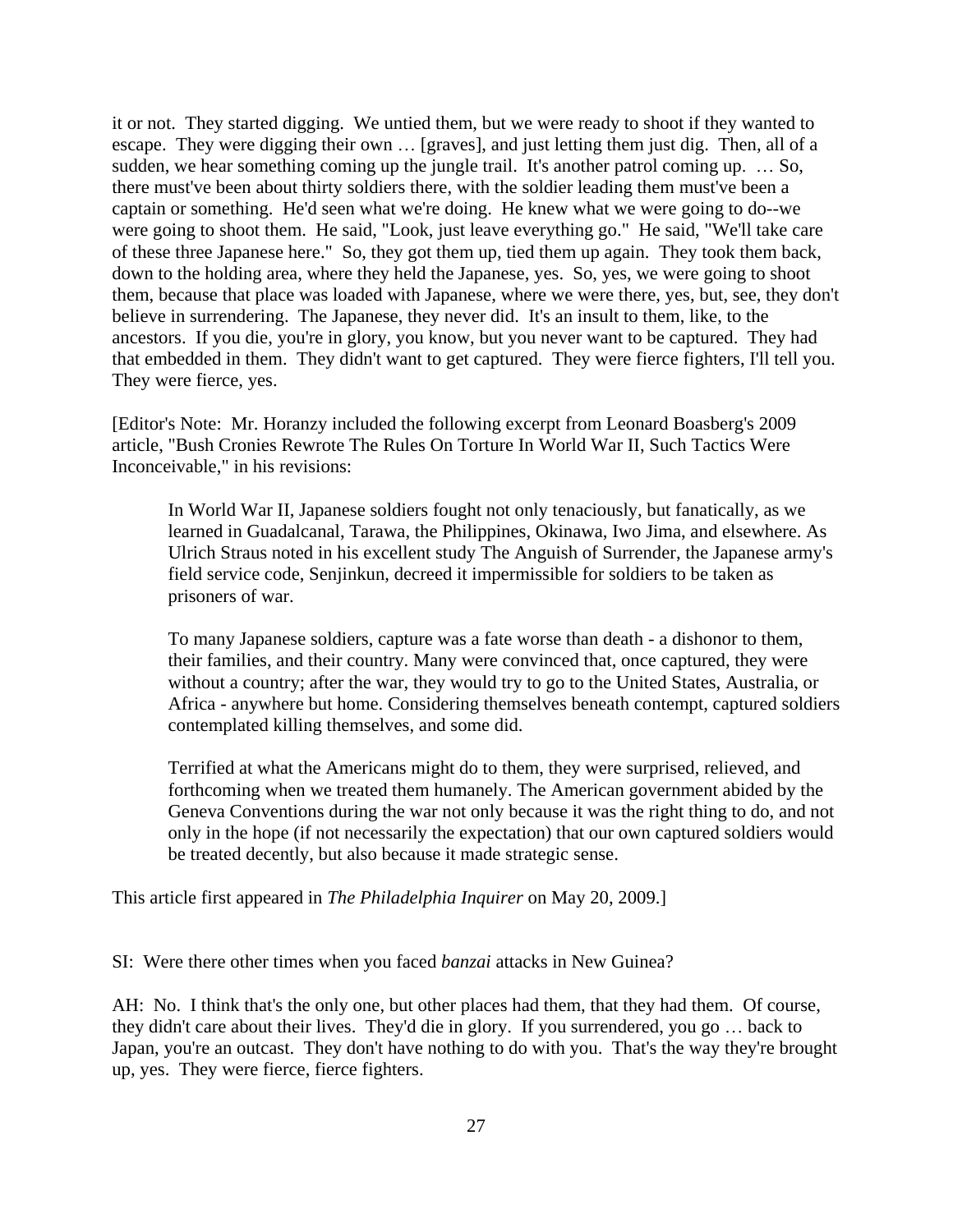SI: Were there any other situations where you had to try to capture prisoners?

AH: Oh, yes, we always got prisoners, yes, oh, yes. … One time, we got about twenty prisoners we got, yes. … Trouble is, you have to surprise them. You have to ambush them, like, you know what I mean, make sure they haven't got no rifle equipment. Like, there were a couple of trucks, when I was up in the airport, we captured them, yes.

SI: When you captured the twenty prisoners, did you face a similar problem, where they tried to make noise?

AH: Well, with some of them, diehards, you have some diehards, they'll do anything just to die in glory for the country or something like [that], but some had Korean prisoners with them. They had Korean prisoners there. I think they did not give up a fight--I mean, they gave up the fight, but the Japanese, they would not give up a fight, because some of these Japanese, they had Korean women with them. Yes, we came across some of them. Up by the airfield, they had their own tents up there. They had the women up there. They were captured prostitutes or something like that, for the soldiers, something like that. They were up there by them, yes. [Editor's Note: As early as 1932, the Japanese military abducted or otherwise coerced women from the areas they occupied into becoming "comfort women," unwilling participants in the sexual activities of Japanese soldiers serving across the Pacific. Between two and three hundred thousand women are believed to have been kidnapped and assaulted before the end of World War II.]

SI: What was the fight for the airfield like?

AH: … Oh, that was about seven miles off Hollandia. We had to go up the jungle trail to find it, yes. So, we finally, after five days, we captured it, but it was tough, because there's no roads up there. You had to go through all kinds. It's mostly trails, it's mostly trails you go up there, mud and everything else, yes. So, let's see, I had all these pictures, you know. …

SI: I will pause this for a second.

## [TAPE PAUSED]

SI: You were telling me about one time when you were establishing a perimeter in the native area.

AH: Yes, yes, we pulled the perimeter because we had troops inside and nobody's supposed to get out of the perimeter, and so, we put a bunker above the creek. There was a creek alongside of us. What happened, we dug in during the night … and we're pretty well surrounded for safety. So, the one place [that] was open was that creek, because [the] Japanese usually followed down around inside the creek and creep up on you. So, at night, we're staying and it's very dark. You can't see nothing, because the trees and everything else is covering everything up. You can't see no light. All you hear is, like, crickets, frogs, making all kind of noises, and then, all of a sudden, you hear a louder noise coming through. All of a sudden, we hear something rushing down the creek. We thought, "The Japanese are running down. They're ready to attack."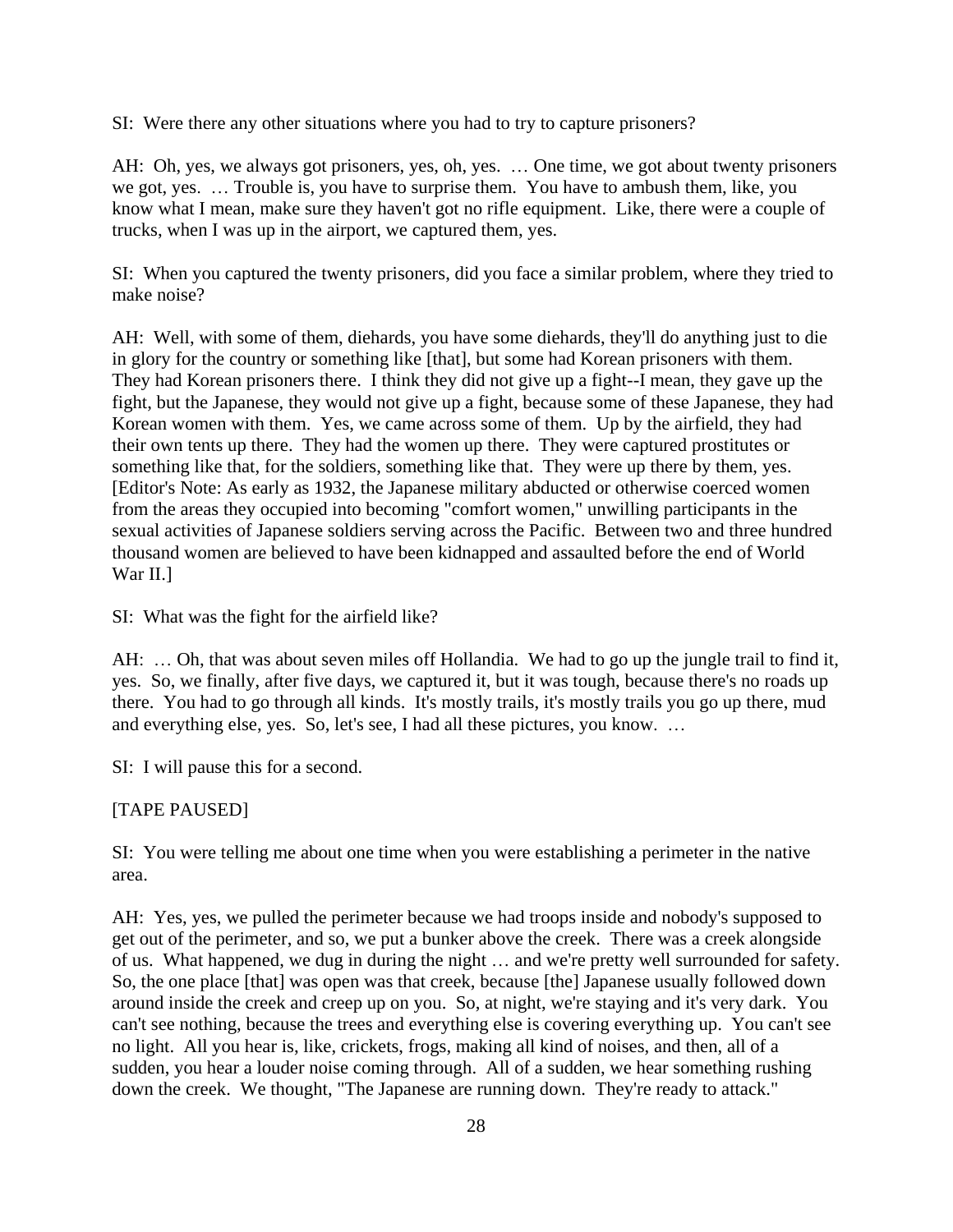[laughter] All of a sudden, we open up with the machine-guns and the hand-grenades and, here, nobody got out of the water. Nobody went down to the water to see what goes on, because it's too dark. We just waited for daylight to come. As dawn began to break, we went down to see. Guess what we'd seen? three dead cows, yes. We thought it was the Japanese, but what happened with these cows, years ago, missionaries used to bring livestock up to the natives and some of them went astray and that's what happened. At first, I thought we were having a *banzai* attack, but it was three cows. What happened, the natives took care of the cows and they slaughtered them and we had good meals later, after that, because, at that time, we could not get any food and we had an airdrop. When the airplanes came over, dropped food, most of the time, they dropped it in the wrong places, where the natives used to get a hold of it, and, this time, we had something to eat, because, when we killed the cows, the natives took over and they butchered [them] up and they shared the meat with us. [Editor's Note: Mr. Horanzy begins to refer to a photograph album/scrapbook.] Yes, that was them, yes, all natives, all pictures of natives. That was funny about all that. … Now, that was way at the beginning; that was Fort Benning, Georgia.

SI: When were you at Fort Benning?

AH: At Fort Benning, that's me there. …

SI: When were you stationed at Fort Benning?

AH: Fort Benning, 1940, yes, 1940, off and on. This was in Mississippi, when we were in Mississippi/Louisiana on maneuvers, yes.

SI: Okay.

AH: Yes, see, yes, that's on maneuvers. That's Louisiana.

SI: It was in the swamp area.

AH: Yes. … Here's the Japanese, was Japanese there, lots of postcards. … That's Japanese invasion money. See, when the Japanese take over a country, they have their own money. It's like, "Your money's no good." … In other words, they have what you call invasion money, like, they capture, like, the Philippines and New Guinea, here's one, here's some here, see, "Japanese Government, Five Pesos, Japanese Government." See, that's their own money, invasion notes, that's their own, yes. See, it's all their money. That's real Japanese money. … Yes, so, that's all invasion money, yes. … See, they were ready to invade Australia, too.

SI: Where did you pick this money up?

AH: … The Japanese had them on them, yes, where we used to take them, yes. Yes, you see this? That's a bullet hole, Japanese. … When he got killed, we used to search them. They used to search us, too. This is Australia. … All the guys put their signatures down on it for me, when I was on leave. Yes, that's Dutch New Guinea--no, that was Australia there, but this is another in New Guinea, yes, a Japanese Zero. Now, these fellows here, I knew. I've got a big picture of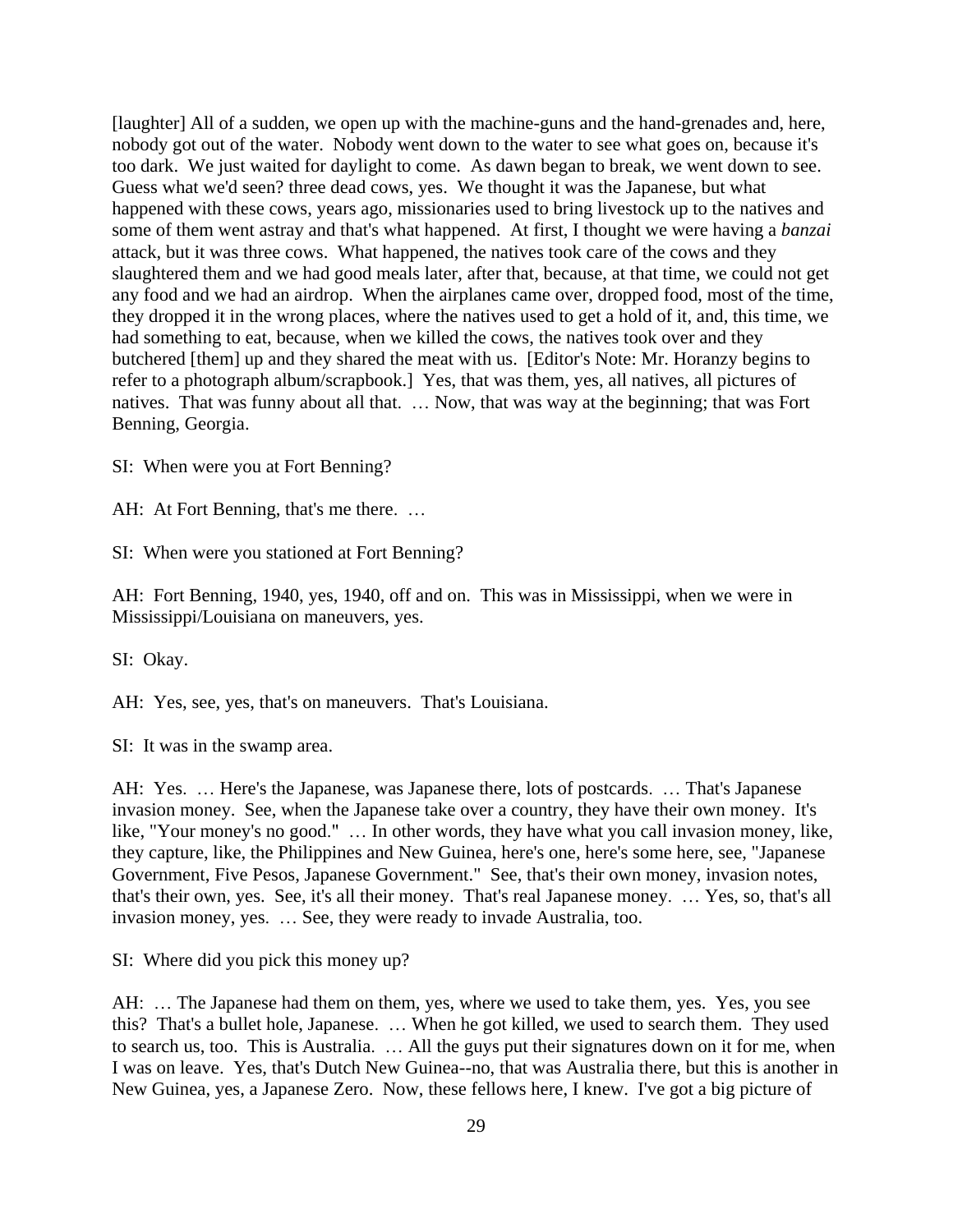these guys. When I got home, 1945, I'd seen their picture in the paper, was in the Collier paper, was about that big. I knew some of these fellows. They landed in the Philippines. They met the guerrilla fighters here.

SI: Okay.

AH: Yes, "Filipino Patriots Harassed By Japanese For Nearly Three Years," yes, but, let me think, what else? Do I have anything else here? That's it. … You don't have to have the recording on.

SI: Sure.

[TAPE PAUSED]

AH: Do whatever you want. …

SI: We spoke a little bit about your time in combat on New Guinea. How long in total were you fighting on New Guinea?

AH: In total.

SI: Approximately.

AH: … Well, we had sporadic fights, because, around New Guinea, there's different, various islands around New Guinea, like, you have Wadke, Biak, Atape, there's New Britain. These were sporadic areas, like, throughout. You go here, go there. Well, maybe about one good year, or something like that, you know, throughout the area, yes, throughout the area.

SI: When did you contract malaria?

AH: I'll tell you, I've got an idea. ... Let's see, we were on a patrol and we were ambushed. ... Yes, well, actually, we were not exactly ambushed, but we were about to be ambushed. So, we decided to get off the trail that's leading us to another area. So, we decided, "We'll go through the swamps." So, that's where I contracted malaria, because what happened there, … during the day time, it's nice, but, when it started getting dark, you get all kinds of leeches, get bloodsuckers, get the black flies up there, you get all the mosquitoes. So, this is when I first [contracted malaria], because we stayed there in the damn swamps for about three or four hours, because the Japanese were right across from us. So, that's when I got it, yes, in the swamps of New Guinea, because we could not leave the swamps, because we were surrounded. That's what happened, but, you could get it anywhere inside the jungles. On the coast, not too bad, but you go inside the jungles, you're going to, sooner or later, get it, because there are three types of malarias, one, two and three. I had the worst kind, and this is something funny I want to tell you. You could record this if you want.

SI: Okay.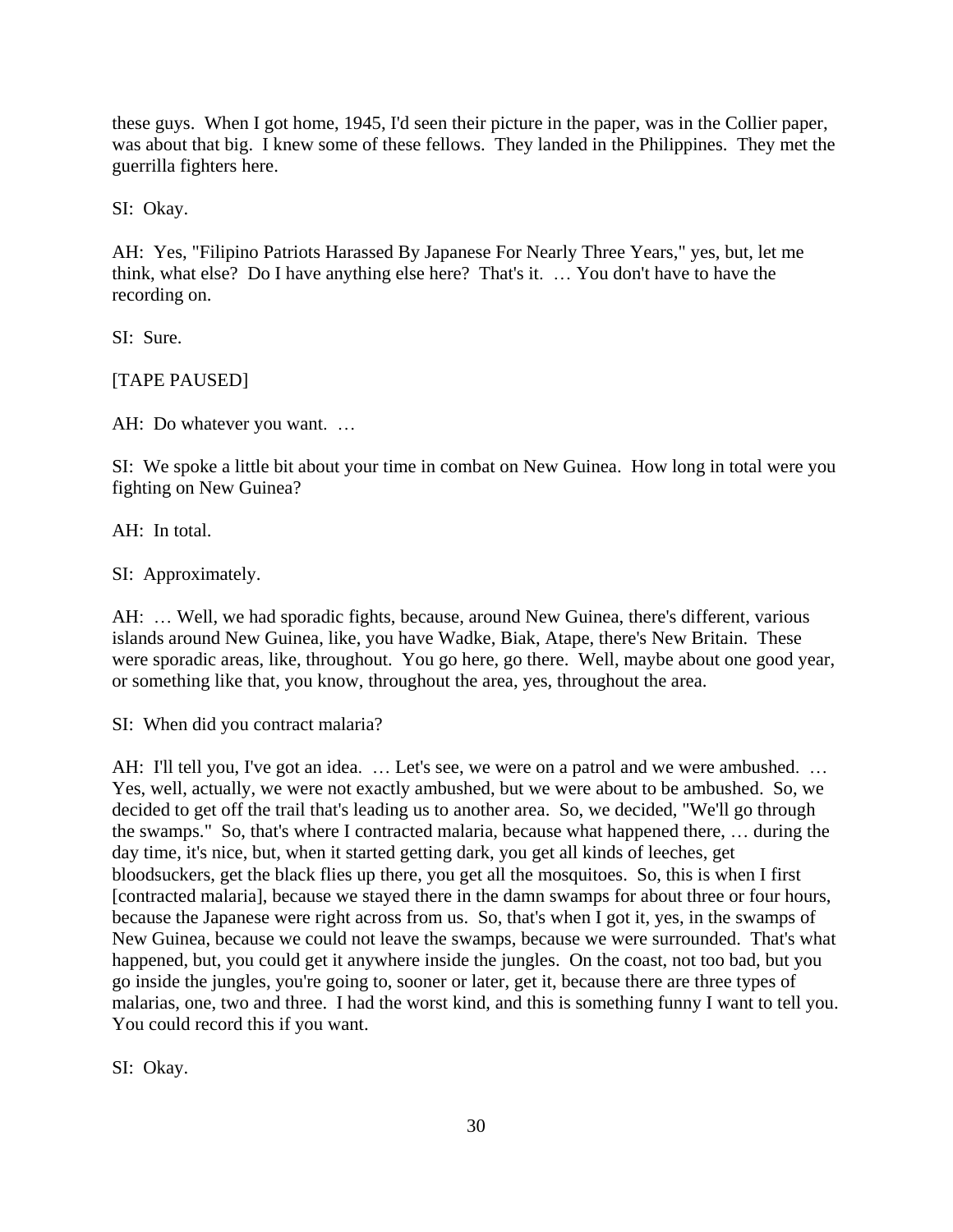AH: Okay. We wind up at Fort Dix, New Jersey, after I was getting, three of us. We decided to go in town, three soldiers. As we're going in town, we see a group of women, they're looking at us, wondering, "What the heck?" They're staring at us. So, a woman came up and told us, "How come you fellows are so yellow?" I said, "Listen, lady," I said, "we're captured by the Japanese and we had a blood transfusion." [laughter] No, what happened there, when we're in the jungle, you take this Atabrine and it makes your skin real yellow, like a yellow tint on your skin, and it's on there for a while and you had to take these Atabrine tablets every [night]. Not Atabrine--yes, that's it.

SI: I believe it was Atabrine, yes.

AH: I was right?

SI: Yes, most people have reported that they got the "yellow tan" from Atabrine.

AH: Yes, yes, okay. Well, this is what happened, because I'd been yellow for about a couple years after I took them, because I'd been taking Atabrine every day, and this is what happened, but it was a joke with them. They thought, actually, that we were captured by the Japanese and had a blood transfusion, [laughter] but that went on as a joke. I had to laugh after we got done. The lady used to go back [to] the other women, said, "Oh, them (boo-boos?), they've been captured by the Japanese." [laughter] That was fun. Yes, so, that was great. No, I wound up in quite a lot of different hospitals there. I'll have to see where the heck I went.

SI: You said you went into the field hospitals in New Guinea.

AH: Yes.

SI: How long were you in there?

AH: Oh, only about a couple of days, that's all, because the fever went away, because when you get the darn fevers, you know what you're getting. It hits you all of a sudden, and then, your bones begin to ache, the whole body begins to ache. Then, you get the cold sweats and everything else, and then, you get the shakes.

SI: Did they send you back up to the line after that?

AH: Oh, after that, yes, oh, yes, after that. … Then, shortly before that, we're ready to invade the Philippines. We're getting our equipment. Everything's ready to go to the Philippines, make an invasion there, here, but, when we're all ready to go, this was October 1944, we're ready to invade New Guinea, loading up the ships, the barges, everything's ready down at the bottom of the beach. All the ships are ready for an invasion. Here, , they called my name out and they called three other soldiers out to that area and says--they checked our points, how many points we had. So, they used to check you out according to how many points you had. So, I was one who had plenty of points. I almost had four years in [overseas], and the other fellows had about the same time. So, he says, "You fellows are going back to the States." [laughter] That was great. So, here, they were headed for the Philippines and we're headed for home, and we're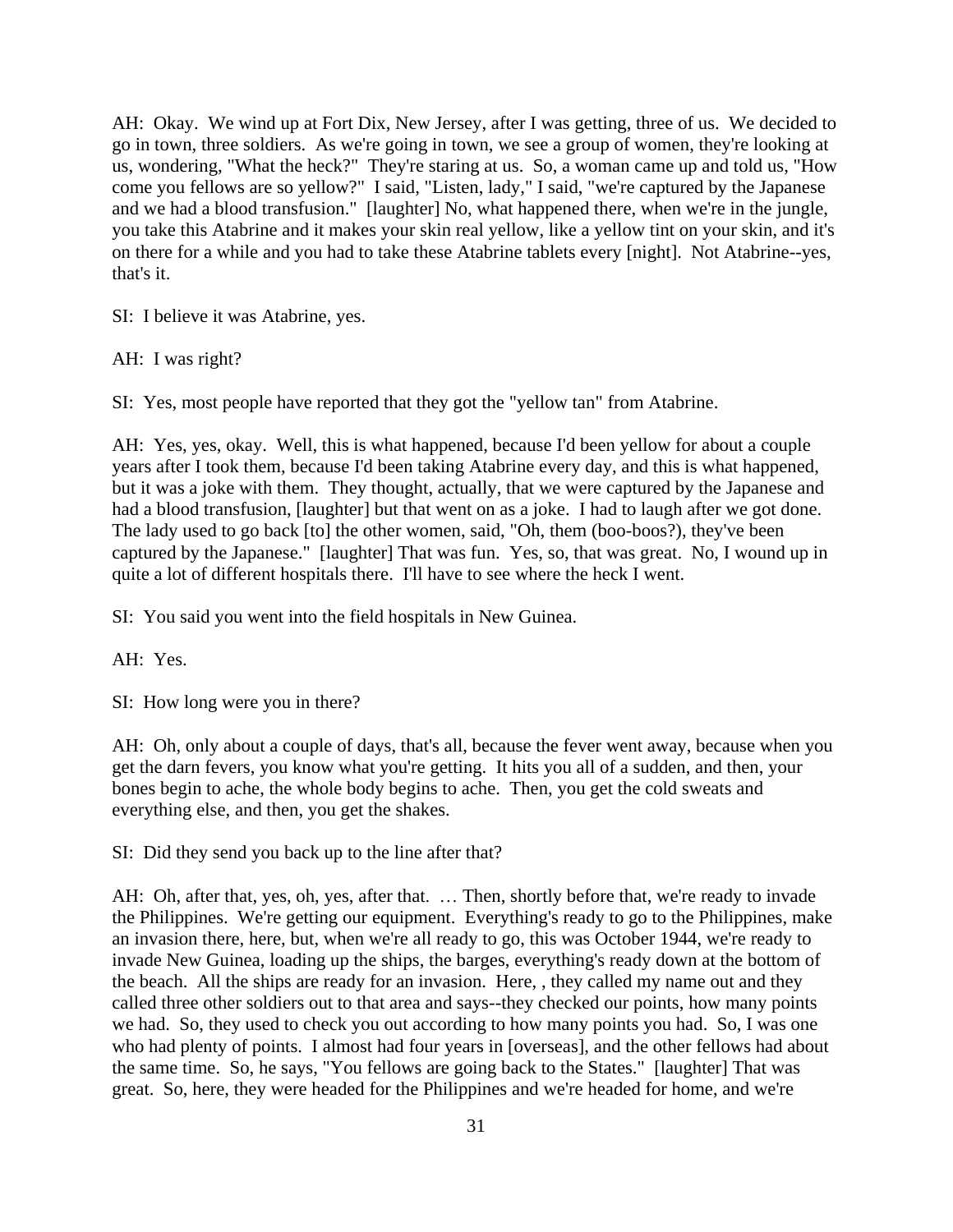supposed to be headed for the Philippines. I'll tell you, if they did not call us about a week before, we would've been headed for the Philippines, but, here, they had our points ready. They told us we're going, but we're going home, they said. We're going back to the States. That's how I got back. They used to discharge you on account of your points. If you're there long enough, you're going to go, you're going to go, if you are lucky.

SI: However, the malaria kept you in the hospital in the States.

AH: Oh, in the States, I got it bad, yes, … but, still, I was still in the service. Yes, that's when I started going to all these military hospitals. I was at Utica, New York, that's Rhodes General Hospital, I was [at] Valley Forge Hospital, I was at Asheville, North Carolina, that's another hospital, but, then, I came back from North Carolina, back on duty, as a military policeman. I got an attack, I wind up in Valley Forge again. Then, I wind up at Fort Mifflin, up in Philadelphia. From there, they transferred me back to Valley Forge Hospital, but, then, every time I got sick, spent about two weeks in the hospital, but, then, I used to get the damn malaria in the hospital. I used to get the attacks in the hospital. They couldn't get over it, but, then, one specialist, he knew all about the malaria. He says I've got … one of these kind of crazy attacks that it's hard to get rid of, because there are three different strains of it, and I had the worst one, because, as a Catholic, they gave you, what? the Last Rites. Are you Catholic?

### SI: Yes.

AH: See, they give you the Last Rites. When I was up at Utica, New York, Rhodes Hospital, I had my Last Rites when I was passed out, delirious, had a temperature of 106 degrees. I didn't know it until five days later, because they thought I was going to die, but I made it. What are you going to do? So, that's it, but you know what? I donated five gallons of blood, but they did not use my blood for a regular transfusion. They used it for plasma only. They just used it for plasma. They did not use it for transfusion, but I still … I gave them five gallons of blood, when I worked for the U.S. government, after discharge from the Army.

SI: When you were still in New Guinea, was it important to you to go to religious services, if they were available?

AH: Oh, yes, sometimes, yes. What it did, to me, it didn't matter. I went to the--once or twice, I went. I didn't go much, to be honest with you, but, when I came home, I'm going to get married, I'm still in the service. That's my wife there [in a photograph], by the way. Okay, I got married and here's what happened. Before I got married, we went to the priest. We're talking about getting married. He just gave me a sly look, like, you know what I mean, and then, my wife went for visits to the priest before marriage. So, she comes home, she tells me, "You know what? The priest is trying to discourage me from marrying [you]." ... I said, "Why?" "Well, I don't know, he just tells me that." So, I got so mad, I went down the next day, I knocked at the rectory. He lets me in, he said, "What can I do for you?" I says, "Look, what are you trying to tell my wife about not getting married?" I'm telling him this, you know. I says--well, what the heck did I tell him?--I says, "I'm here to get married and my wife wants to get married, but you don't want to marry us?" "No, I don't want to marry you." "You don't?" I said, "Why not?" He says, "All you soldiers and military people want to get married right away. When … something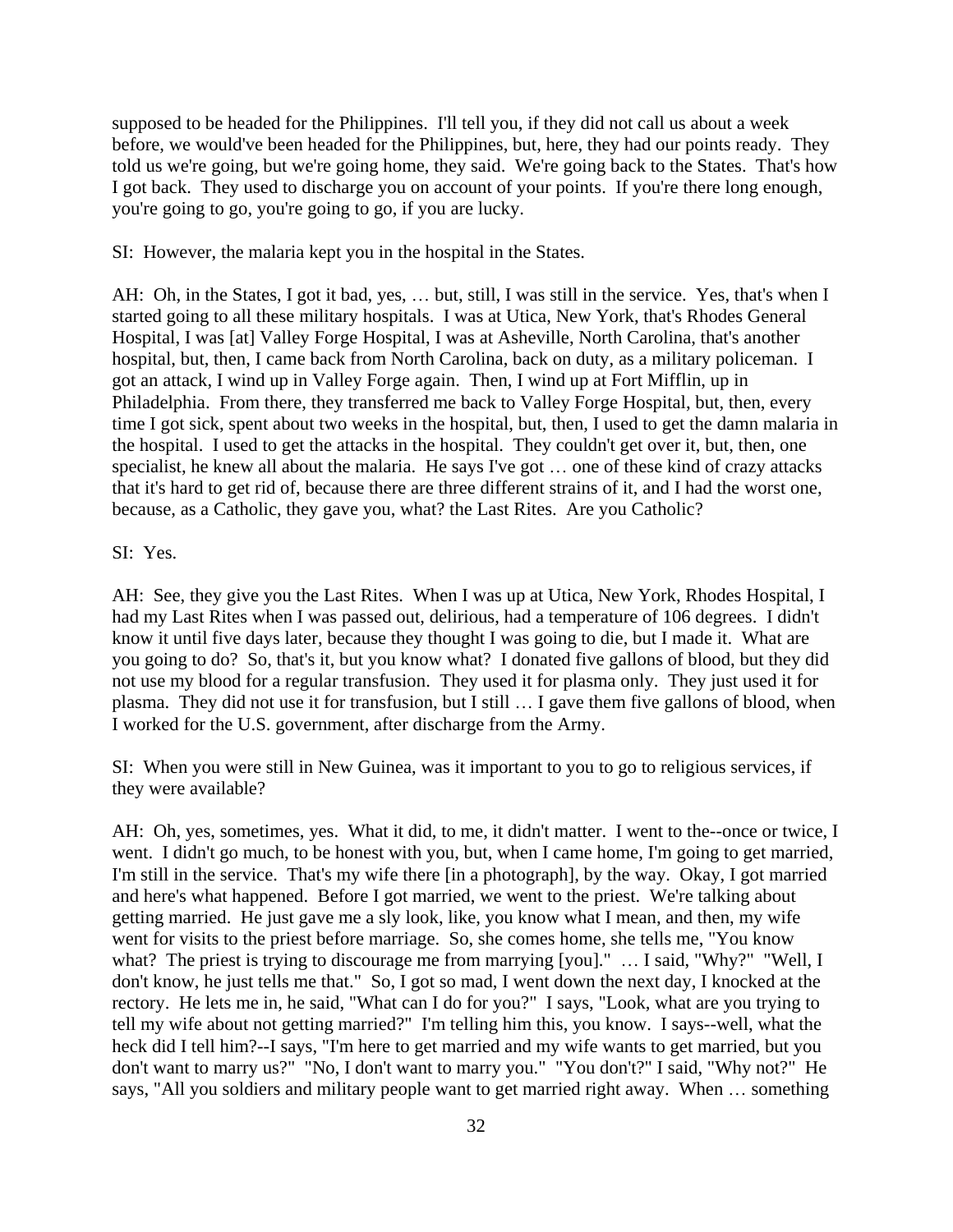like this happens, the marriage don't last long." He says, "I want her to be a good wife and you to be a good husband." I said, "Well, if you don't want to marry us, I'll go to a justice of the peace to get married," and I was ready to walk out. Actually, I was already walking, said, "I'll walk out." I says, "I don't have to be here. I'll go get married at the justice of the peace." He said, "Now, wait a minute, wait a minute, don't get excited." He says, "Just calm down," he's telling me. He said, "By the way, are you God? Are you telling me what to do?" He's trying to put me on the defensive here. I said, "No, I'm not God, but, being realistic, what are you saying?" yes. So, he said, "All right," he said, "okay." Now, okay, he said our marriage won't last--here, our marriage lasted for sixty-six years, [laughter] and he thought we were going to get divorced in a couple of weeks or months, but we were married. That's her, see, a wonderful life. She was beautiful, my wife, yes, and, another time, before I got married, I went to my parish priest. I went to my church. I figured I'll have to go to confession, to make my marriage right. So, I went to confession and the priest says, "Did you go when you were in the service? Did you attend the services?" "Yes, I went to the service." "What service did you attend?" "I went to any service. I went to Protestants, Lutherans, anybody that comes." He said, "Well, why?" I'll tell you, he got mad. He said, he hollers, started hollering at me, said, "What? You mean to tell me you went to these services?" He said, "What's the matter with the Catholics?" I says, "I didn't have any Catholics, so, I went to anyone." He said, "Why'd you go to there for?" I says, "Look, Father," I said, "they preached everything nice about the Lord." I said, "They didn't do anything bad about it. It was nice." He says, "I don't want you going there no more." I said, "Why not?" He says, "They're going to sway your way of thinking towards them." Oh, wow, I'm telling you, that's what the heck he tells me, yes. So, he gives me Stations of the Cross to do, yes. [laughter] … All these guys (survived?) and, you know, I was shook up the way it was when I came home and these guys were telling me what the heck to do. "I can't do this, can't do that. Come on, get the heck off, off my back. Leave me alone."

SI: When you would go to the services in New Guinea, do you think they helped you in terms of coping with what you were going through?

AH: Well, to be honest with you, I only went [to] about two or three times. You just [go], a guy preaches there and everything else. I didn't care whether it was a Catholic, Protestant, Lutheran, whatever. He's preaching, they're saying the good word about God. Nobody's telling me I should do this and do that and, I just went there, and then, I'd go back where I came from. I didn't see no harm in that. I thought it was good. Sometimes, I watch any kind of preaching, sometimes, I listen on the radio, some of these guys, the way they talk, because they thought I'd be converted to Protestant and Lutheran and whatever, [laughter] but, you know, that's what it's all about, yes.

SI: How did you deal with being in combat for so long and what effect did it have on you after a while?

AH: … Well, let's see, it does have an effect on you. I think it affects a lot of people, because you'll never forget it. No, you never forget it. I'll tell you, when I came home, I didn't know what the hell was wrong with me. I did not know, yes. I couldn't sleep or nothing. Even when I was married, I was still married, I got married in May and I got discharged in July, so, two months, I'm still with my wife, but I was bad, like, post-traumatic stress. They didn't know what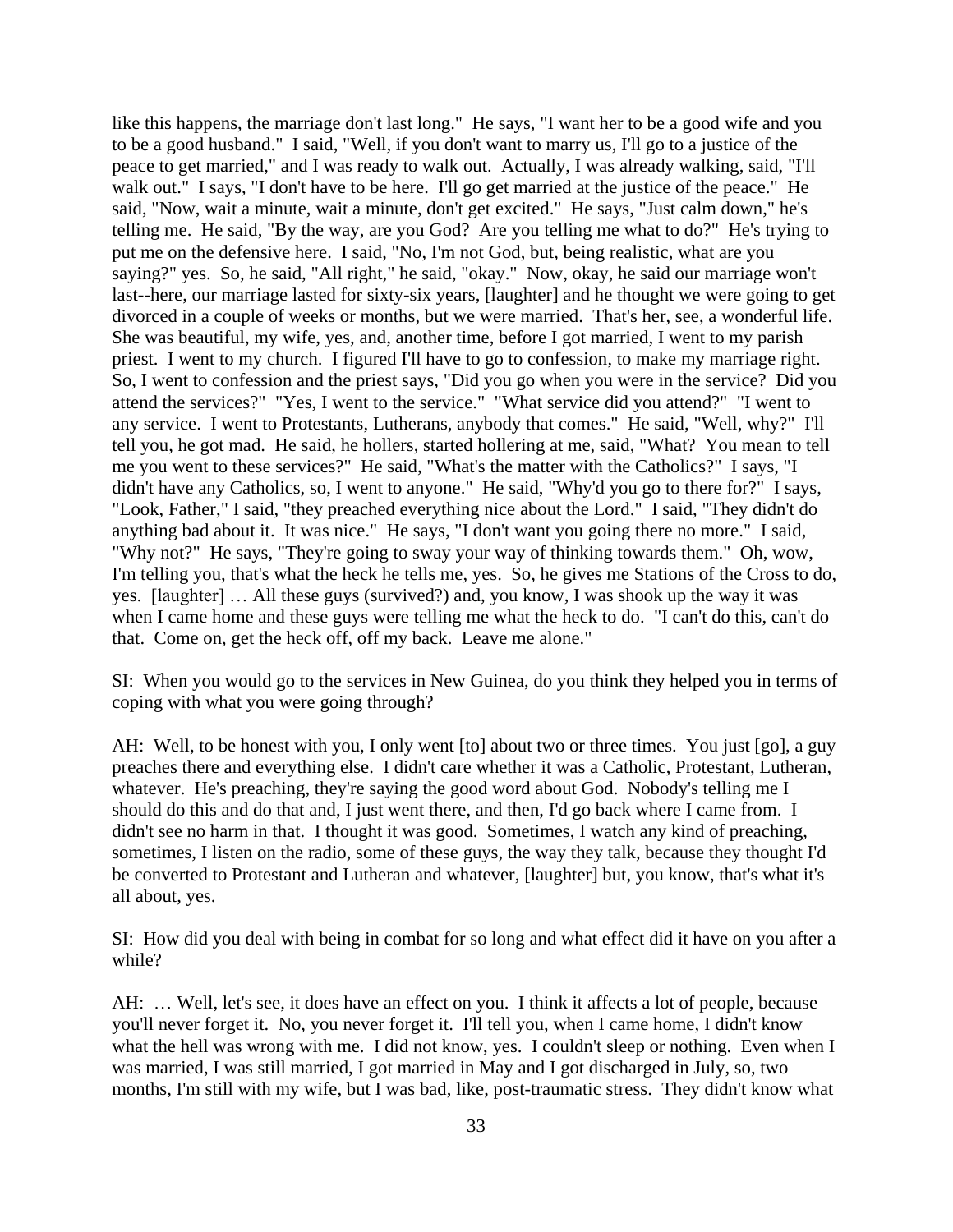the hell that was. I couldn't sleep. … Oh, well, there was a lot of things, like, I can go on and on, yes. [When] I couldn't sleep, I went to a druggist at that point. I didn't know anything about drugs. I figured, "Okay, so, I'll go to the druggist," and I says, "I'd like something to put me to sleep. How about some drugs?" He wouldn't give me anything. So, I started walking out the door. He's talking to me, he said, "Come here." So, I went back. I went there and he gave me some sleeping pills. I couldn't sleep. Even after I got married, I used to walk around and, now, let's see, one time, a couple times, I went into town. She's wondering what the hell I'm doing there. I'm walking around, and then, I go sit on the bench there, in the park, dark as heck, and, turn around, the cop says, "What are you doing here?" I was still in uniform. I said, "I'm just sitting around." He says, "Where you going to sleep at?" I said, "I'll find a place to sleep." So, he takes me over to the Y, the YMCA. [laughter] There's a lot of post[traumatic stress]. You know what? They didn't know what the heck posttraumatic stress was, at that time. Now, they've all got posttraumatic stress today. You take a person today, he never was overseas, he's never seen combat, but he's got posttraumatic stress, but why has he got posttraumatic stress? He didn't see nothing like combat. You know why? because he left his children behind, left his wife behind. That's posttraumatic stress. He gets the same deal, but different ways. Sure, he's worried about them. He's worried about the family. That's posttraumatic stress, yes, but this is why so many guys are putting in for posttraumatic stress. They'd never seen combat, never seen it. They should've categorized this, like, if you're in combat, it depends what situation you're in, but they didn't. They compiled it all together, "[If] you're a veteran, you're a veteran. You're not a veteran, you're not a veteran," yes.

SI: When did you earn the Purple Heart? [Editor's Note: The interviewer was confused by a display in Mr. Horanzy's living room that combined some of his and his late brother's wartime decorations and insignia.]

AH: No, I didn't. The trouble is, I didn't get a Purple Heart. No, you had to be wounded in combat, but, it's funny, I was in the jungles and in the swamps, and then, I'm under fire and, yet, they call that, what the hell did they call it? I did not get the [Purple Heart]. My brother got [that]. That's his Purple Heart up there.

SI: Okay, all right.

AH: Yes.

SI: Was he in the same division?

AH: He was with the 77th Division and killed in Okinawa, May 2, 1943. No, … some of my medals are there. I've got my medals upstairs. … It's only a little bit I put them up there, yes. So, all this is crazy, yes. You know, so, they gave me fifty-percent disability then, when I left, but, when I left the hospital on my own, I think they wrote me up and, gradually, they started taking it away from me, take me fifty, forty, twenty percent, then, all of a sudden, they took it all, yes.

SI: Where were you when the war ended?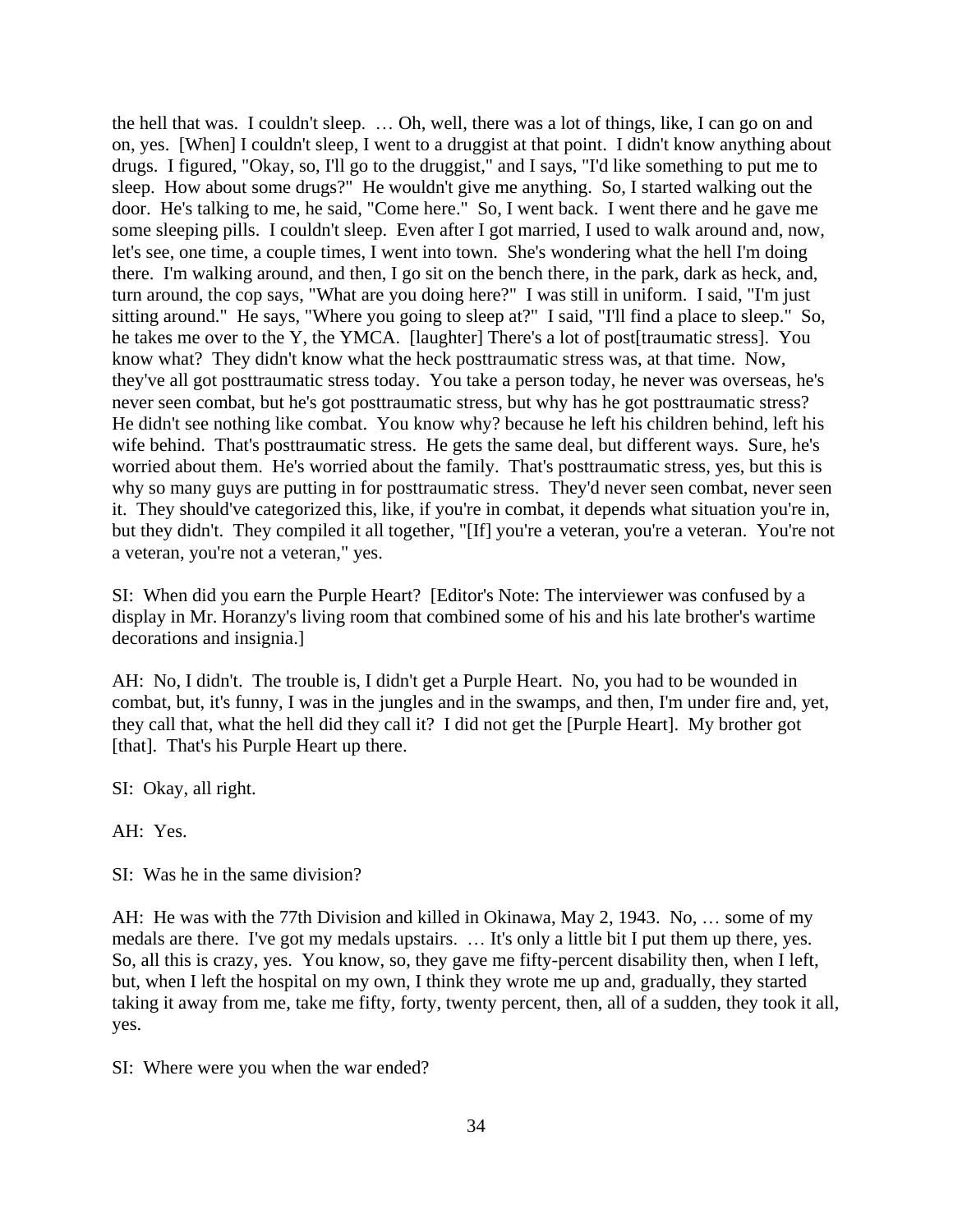AH: Where was I? Let's see, Germany already surrendered, I was at the military police, down there with the police, on Broad Street, Philadelphia, next to the Bellevue-Stratford Hotel. I was there when Germany surrendered, and then, I got discharged July 13th 1945, and the following month, in August, Japan surrendered. So, I got discharged about two, three weeks before Japan surrendered, yes.

### SI: Do you remember any kind of celebration at that time?

AH: Well, I didn't have any celebration, because I felt bad about my brother being killed, but, it all depends how you were affected. [Editor's Note: Mr. Horanzy's brother was killed during the amphibious invasion of Okinawa, which began on April 1, 1945, and lasted until the island was declared secure on June 22, 1945.] Now, I know a guy, one of the Pearl Harbor Survivors, you know, yes, he's still living. [Editor's Note: The Pearl Harbor Survivors Association was founded in 1958. Its members include those service personnel who were at or in the vicinity of Pearl Harbor on December 7, 1941.] He was at Wheeler Field. Now, they asked him the same question, "How do you feel about the Japanese? Have you got any regrets or anything else?" "No," … he said, "I think they're pretty nice people. You have to give them credit. They're smart people. I don't harbor no hard feeling against them. I think they're terrific people," but he didn't go [through] what other people went through. [If] they asked me, I would've ... told them what I thought, because he didn't have any [overseas duty]. Right after Pearl Harbor, he goes home--he never left the States. What I heard, the way he's talking, he's praising the Japanese. "My God, you know, it didn't affect you any, … you just happened to be there, but how about the other guy?" but, then, I did tell them, I said, "Well, to me, it happened different. To me, it hurt." I said, "It took three years away from me," because he stayed stateside for three years. He's still telling the people that, how he loves the Japanese. [laughter] I wouldn't even buy a Japanese car- -I didn't even buy a Japanese or German car, believe it or not. I've got a Hyundai, but it's a Korean car. [laughter]

SI: At the time, what did you think of the Japanese?

AH: At the time, when I was fighting them? I didn't have no feeling at all. Honest to God, I didn't have no feeling at all, just shoot them, "Bang, bang, bang, bang," yes, none, no, no feeling at all. No, I said, "You've got a job, you've got to do it, you've got to do it. You have to do it, what else are you going to do?" yes. … If not, it's going to be you.

SI: In that kind of jungle fighting, did you run into many booby-traps?

AH: Oh, there's a couple. … The natives told us. The natives used to tell the boys, "Be careful where you're going," what area he's going to. Actually, once we established ourselves, they pointed out where the booby-traps were, yes. See, the natives were pretty good with us, yes. They kept away from a certain area because [the] Japanese probably told them, "There's boobytraps, don't go in there, it's for Americans." So, they had the field detectors probing around the ground, different areas, no booby-traps, yes. Yes, the natives helped us out a lot.

SI: When you were in combat, did you face a lot of artillery fire or aerial strafing?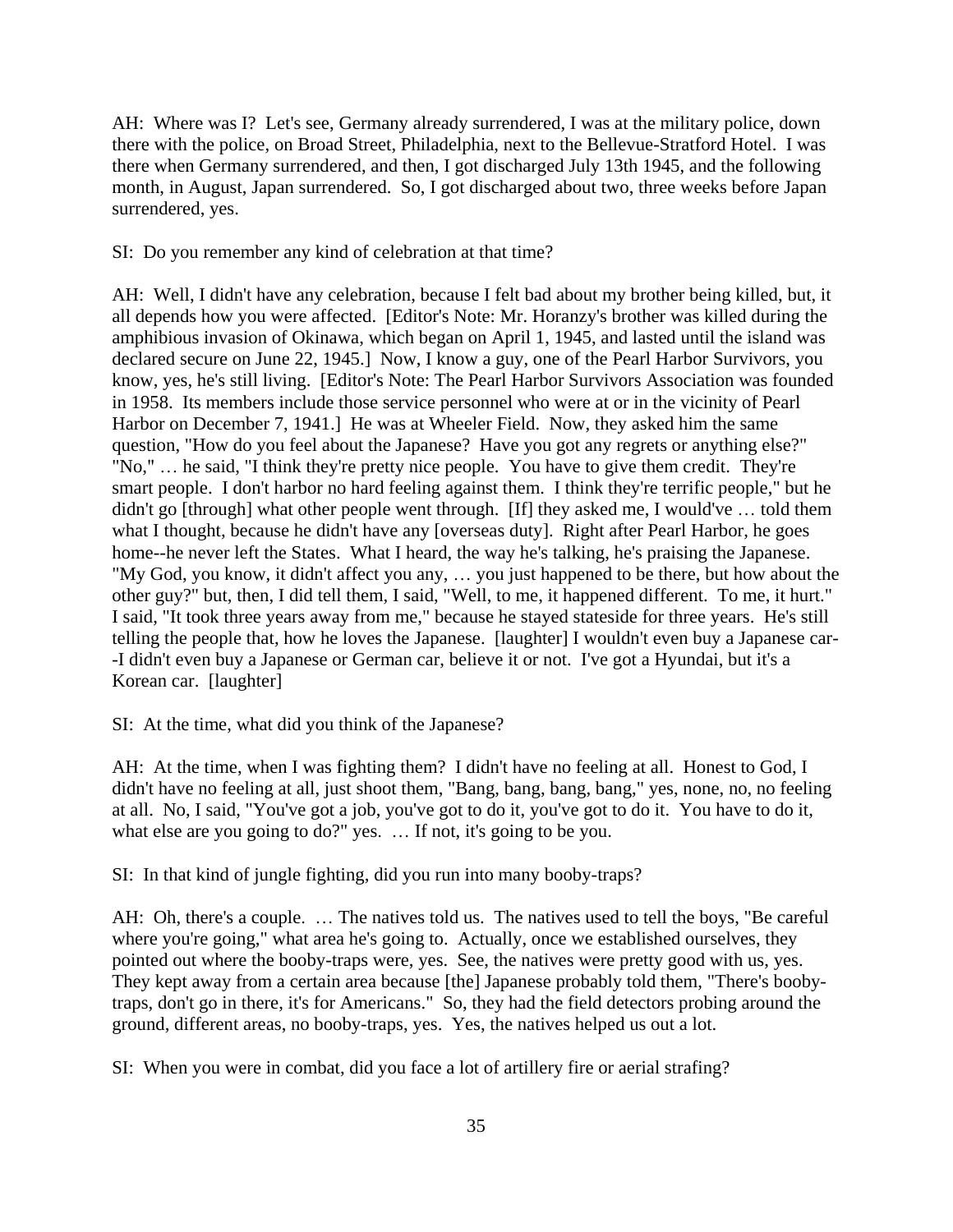AH: Okay, look, … I was with these tanks. Do you see the picture of the tank?

SI: Yes, you showed me in the book.

AH: Yes, okay. … Well, they're seventy-five-millimeters. We used to take it up on the hill and you could see the Japanese, like, mingling around and we used to fire towards this, where they're staying, with the tank, with its seventy-five-millimeter. … Then, these tanks were mobile, but, then, other things we had towed, seventy-five-millimeters and 105-millimeters. You know, you'd tow them up to the mountains and high ground. Then, you'd fire from a distance, yes.

SI: Was Japanese artillery a problem for you?

AH: Well, oh, yes, no, they're a big problem, yes, they're big, because, yes, that's where my brother got hit, too. He got hit with a mortar shell, yes.

SI: Did you get shelled often?

AH: … Did I get shot?

SI: Shelled.

AH: Oh, yes, I got shelled a lot, yes. Oh, you get shelled, you get things flying all over, because you didn't know what direction they're coming in, because, when I was a point man, I thought that was going to be it. … I was point man about three or four times already and I said, "Hey, I think it's a matter of time. They're going to get me, sooner or later," but it came out all right, yes, well, but, like, I got six, seven stitches here. That was three days after Pearl Harbor. We're up on the North Shore, putting barbed wire along the beach. They hooked the barbed wire on the wench of a jeep and he's pulling and we're right there. All of a sudden, … the damn thing snaps. It grabs me right here, right along the thumb. See, well, you can see the scar.

SI: Yes.

AH: Well, it's not bad, but it's good now. I had about six stitches here, right, and then, I got slashed across the eye, here and here. I didn't get nothing for it, see, but you've got to be actually in combat. Combat stopped, see, you're not under fire. That's it. Even here, see, I've got a scar here yet, from barbed wire, here, here. When he pulled that wench, it snapped, and then, all of a sudden, it went, "Phew," just like springs, spring wire. About three of us were right there standing. We all got scratched up, yes, and then, we went out on the ocean, out on the beach. There was, … an empty tank from an airplane that had gasoline. We would sit in there. Guy had some concussion grenades. We figured, "We'll go in there, … to get some fish with a concussion grenade." So, all of a sudden, the guy, he throws another one and, "Bang," it was a live grenade. Now, I got hit in the leg here. (This event took place at the beach of Hollandia, New Guinea.)

SI: Wow.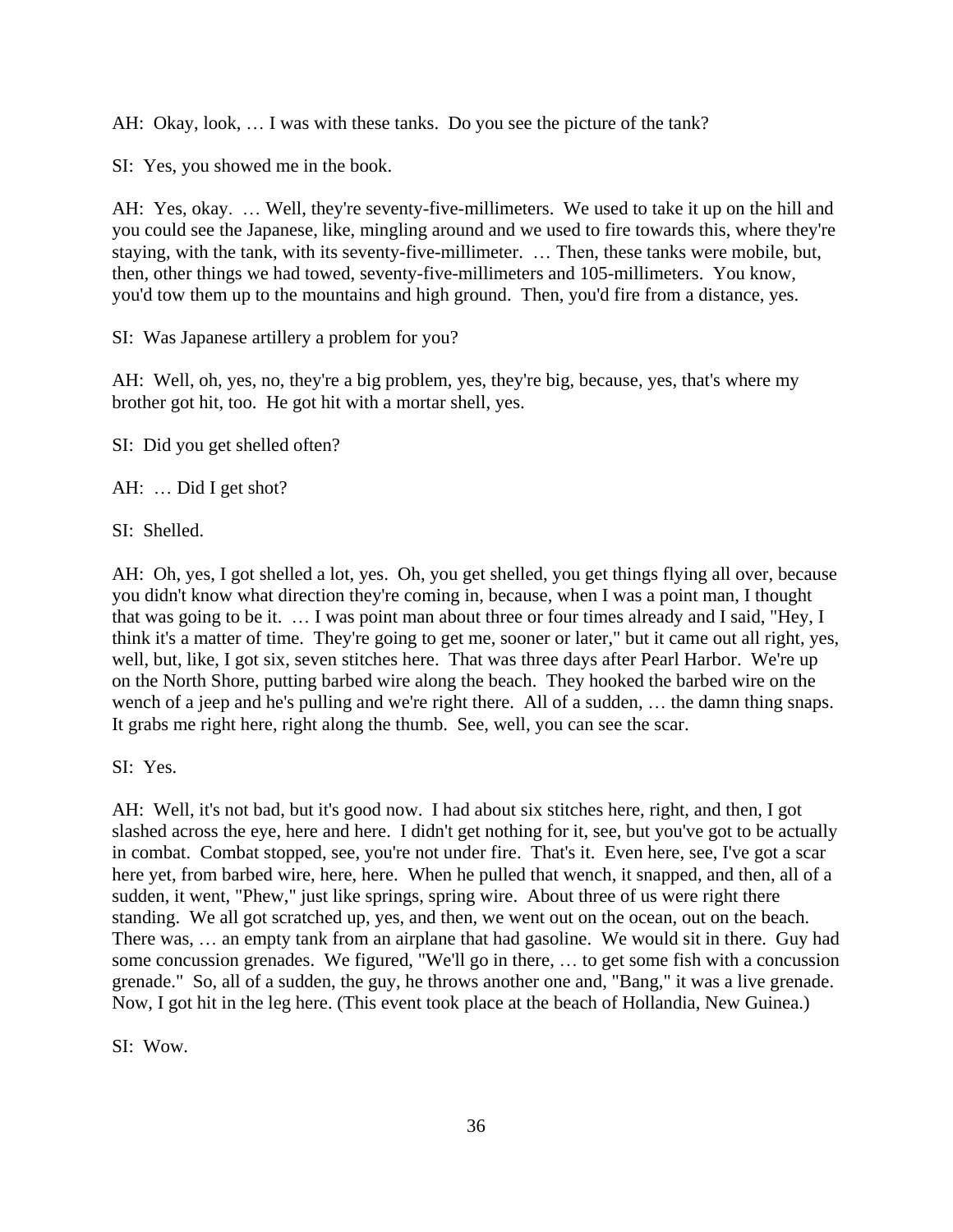AH: But, he thought it was a regular grenade--not a regular grenade, concussion grenade. Concussion grenade's just nothing, but, yes, I got hit in the leg like that, but you didn't get nothing for that. Yes, so, see, it's got to be actually combat.

SI: Are there any other close calls from your time in New Guinea that stand out in your memory?

AH: No. Well, let's see, you're always in harm's way. There was one time, it was [a] close call when this soldier ... We were on patrol, we're going through swamps. Then, Japanese mortars came in overhead, right, and then, one soldier, I think this guy was just brand-new, him and his friend, and he got killed by a mortar, but, when I went up to this soldier, he tells me, he says, "Tourniquet, tourniquet," and that's what he says, because he was hit. So, I go like this, moves his hand over his shoulder--I got burnt, because shrapnel hit him in the shoulder, yes. So, I tried to push him over, but he's bleeding all over. He died, but the mortars they have today are different types of mortars. … They've got electronic mortars, they've got, I can't think--my sonin-law makes them up. He makes mortars, all kinds of equipment at this defense plant, yes- proximity fuses. On shells, you set your fuses on the mortar and it blows up, yes, and so, close calls, yes, I had about four or five close calls, maybe more than that, yes. You take one day at a time. Actually, I think I was a cat [that] had nine lives. I just happened to be fortunate, to be honest with you, what I went through, yes.

SI: Can you describe your attitude for me? Did you just think, "It is not going to happen to me?"

AH: Oh, well, to me, I didn't care one way or the other. Especially, [when] you get paid, we used to gamble all our money away, believe it or not, because you're in the infantry, you never know when it's going to happen. But it's always the fear of it, that you're going to get it, sooner or later, especially if you see your own people dying.

SI: You had served with these men for a long time beforehand.

AH: Yes. There's one soldier that died, I meant to see his wife, but I never got to see her, and he's from South Philadelphia, yes. So, he was on patrol and he went up and they got a hold of him, but, by the time they went in, the Japanese stripped him of all of his clothes, but they brought his body back and they buried [him], put him in his sack and they put him on the road, but they took his body out and sent it away. Yes, so, he was from South Philadelphia. …

SI: Was it difficult to bring in new replacements?

AH: What's that?

SI: Was it difficult to integrate replacements into the unit?

AH: Oh, what, you mean when I came back to the States?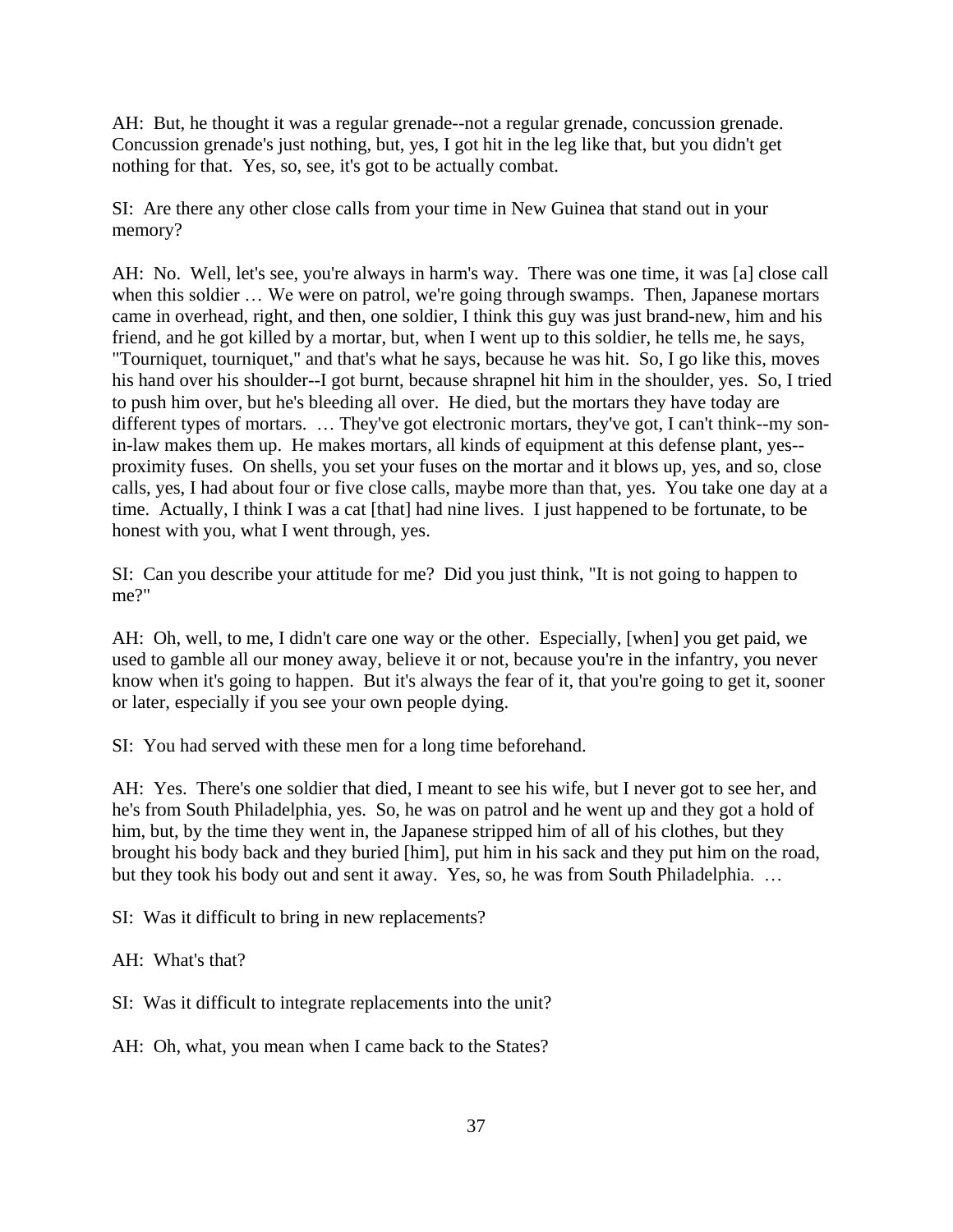SI: No. When one of the men in your unit would get wounded or killed, would they bring in replacements?

AH: Oh, yes, they had replacements. Oh, yes, they'd replace them--that's if they're available. Yes, they were usually available. You have to have enough to keep going.

SI: Did those men work themselves into the unit well?

AH: Well, they worked well with the unit. They'd go with the unit, yes. Yes, you'd get guys, maybe they were drafted or something like that, or they were National Guards. They'd get drafted and they'd come into the unit. They worked pretty good together, yes.

SI: Towards the end of your time in the service, obviously, you were dealing with the malaria very heavily.

AH: Yes.

SI: What did you see for yourself after you got out of the service? What did you want to do with your life then?

AH: Well, I didn't know, because, I didn't have what you'd call a good education, because, I dropped out of school and I figured, "Well…" Then, I was sick with malaria. This is it. See, when the GI [Bill] came out, he is entitled to 52/20. You know what 52/20 [was]? get twenty dollars a week for fifty-two weeks, right. So, I get malaria and I figured, "Well, I'll go get my 52/20." I go--they would not give it to me. You know why? because they says, "You're out of work, but you're not able to work. You can't go look for a job in your condition." So, I never got the 52/20, but I lived on that fifty-percent disability I had. [Editor's Note: The Servicemen's Readjustment Act of 1944, known as the GI Bill of Rights, offered funding for college or vocational education, as well as one year of unemployment and loans to buy homes, to returning World War II veterans. The "52/20" clause provided twenty dollars a week for fifty-two weeks to discharged servicemen while they looked for work.] Then, I lived with my father, until I got on my feet and I figured, "Well, what am I going to do now? I have to get educated." So, I figured, "Well, I'm going to go to school." I went three years to art school, right, under the GI Bill, right. … Okay, after that, I get out, I figure out, "Oh, boy, these guys don't want to give you nothing." They wanted to give you peanuts to get started. So, I gave that up, after three years. So, I figured, "Well, I'm going to go see what happens." I see my friend. He was wounded in World War II in Europe. He had one leg shot off. So, we're talking, talking. He tells me, "Why don't you go in, put in for a government job?" he tells me. He says, "Put in for a government job." So, he gets me a form to fill out. So, I filled that out, I send it in and I felt, "I'll never get no job." Here, they called me in … to work for security for the Department of the Army. So, okay, I worked for security for a while and I figured, "Well, I'm getting nowhere with this. I'd better do something else." So, I went in and I figured, "Well, I have to get my [career going]; I want to be something." I figured, then, they had an apprenticeship for machinists and toolmakers, because they were in great demand for that. So, you had to take a test for that. I went to apply for the test and he says, "No, you cannot take it. Where's your high school diploma, GED test?" [laughter] "Oh, hell, here I go again." So, okay, I get my GED test, I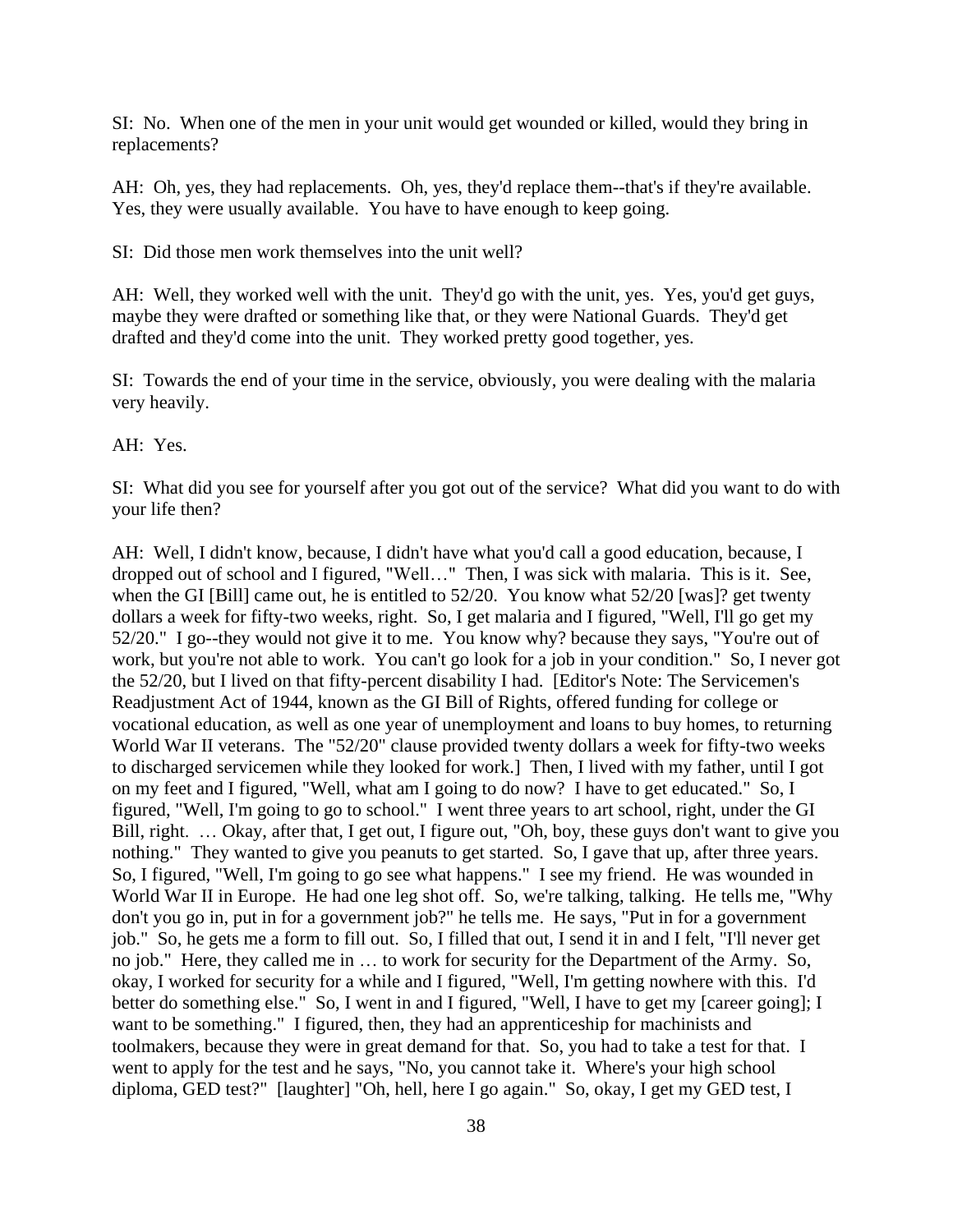passed it. So, I go back, the time come up, okay. They put me on the list. "Man, there's about two thousand guys going to put in for these jobs and how the hell am I going to get something like this?" So, I go take the test, a two-day test. Here, that was all. I didn't hear nothing, but, while I'm walking with this one fellow, he says, "Oh, I know this, I know that, I know all about the machine equipment." Here, they called me for an interview. So, I passed that interview. … Well, they interviewed me quite a lot. The main object was, "Do I know anything about this?" Well, they told me a lot of things, too. "I don't know a darn thing about this." "Well, why do you want this job for?" I say, "Look, … I'm in security. I want a job." Okay, so, [they] didn't say nothing, but, about three months later, I put in [for] a job for [the] Police Department in Washington, DC. I passed the test down there, too. They called me down, to come down. So, I passed the test and I'm waiting and waiting, no test. They're not waiting for me. Here, the Department of Army calls me up for an interview, to interview me. I got the job. Okay, I could go for my four-year apprenticeship. As I'm working, here, the Police Department in Washington is calling me to get sworn in. [laughter] So, obviously, I could go to either one, but I figured, "I'm going to stay with here, stay, be a machinist-toolmaker." So, I stayed with [being] a machinist and toolmaker, about--well, I went to school for four years. That's a tough course, but a very good course, though, because you had a good education there. I stayed with them and I worked in the shop for about four or five years, because you learned all this equipment and all, metallurgy, scientific work and all that, yes, and then, I worked my way up to be the quality assurance specialist. I used to do a lot of government surveillance for contractors that got contracts. You work according to military specifications. Like, say, you've got a plant or something, you're working for the government, and, before they got the award, contract, I'd go out and make sure they've got all the equipment, all the men, all the knowledge and all, [so] that they could do the job, and all your equipment's according to specifications. Do you get the job or not? So, that's what I used to do. Last few years, I had that. That was a good job, but, at the beginning, I had nothing. You're seventeen years old, well, what are you going to do? Your head isn't together yet. It's not, but, as you get older, … you wise up.

#### SI: When did you retire?

AH: From Department of Army, thirty-three and a half years (Grade G-511). Oh, to be honest, I retired when it was, 1978, I was fifty-five, but I worked all these other different places, all over. I worked, subcontracted for the U.S. government, at the Naval Supply Depot for about four years, yes. I worked all over, like, doing part-time work. I didn't retire, actually, until I was seventy-eight years old, and then, I worked for my son-in-law. … Well, before he bought the place, I worked down there for about nine years. They do a lot of military work for the government. I worked there. I was a quality assurance specialist. I used to inspect their work and make sure it's according to specifications.

SI: Were all of your jobs here in the Philadelphia area?

AH: Yes, in Philadelphia, yes, a couple places in New Jersey. What's that place, off over in Riverton? I worked there for a while. I was trying to think of a place. What the hell's that name? Oh, man, it's someplace in Philadelphia, Hatboro-Horsham, I worked, yes. I worked for RCA, yes. Well, I didn't have any time. I didn't have no worry about jobs, because that was all there for me.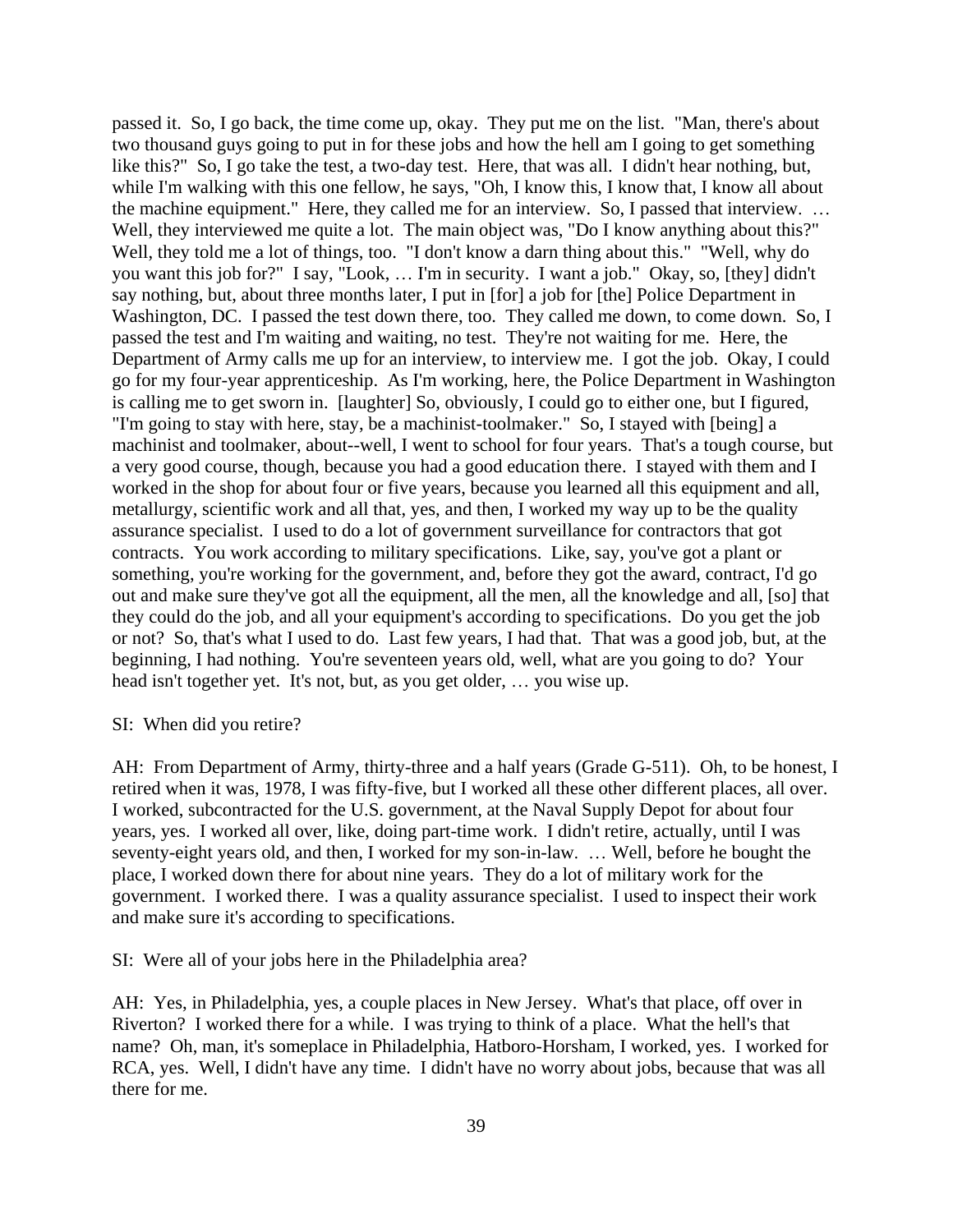SI: When you went to the art school, what were you studying?

AH: Commercial art, three years, GI Bill.

SI: Okay, commercial art.

AH: Commercial art, yes. I went for commercial art, yes, but they didn't want to pay nothing. I said to myself, "How could I survive? I've got a wife and two kids now," but, then, my wife went to work. We got somebody to watch the kids. She done good, yes.

SI: What did she do?

AH: She was employed by Frankford Arsenal--inspection. Well, she became--like, they had optics, like for tanks in there. She used to inspect the glass, or something, whatever you call it, and employed by the IRS as a tax examiner.

SI: The sights?

AH: Well, the lenses that go inside of telescopes.

SI: Lenses?

AH: The lenses, yes, the lenses. She used to be an inspector in that, and then, she got promoted to other jobs. … Then, she got the job at the IRS. She worked for the IRS, yes.

SI: How many children did you have?

AH: Three, one boy and two girls. My son's got a good job. He works for Texas Instruments. Yes, he's got himself a good job. I got him started in that. When he was about five years old, I took him down to (Berlin Mart?), New Jersey, and they had radio equipment laying [there], all spare parts and everything else. So, I looked at one piece. There was a crystal set there, like you could probe, and then, … with earphones, you could pick up radio stations. So, I got him a set like that. He started playing with that for the longest time. So, I figured, "Well, I'm going to bring you some other stuff, like, maybe from RadioShack," buy him a little equipment, like, electronics equipment, and he was fascinated by electronics. So, he started taking all that apart and putting things together, and then, he had some parts [from] where I used to work. They used to scrap a lot of electronic parts; I used to bring them back home. He used to fix it up. He even made his own computer when he was fifteen years old.

SI: Wow.

AH: Yes, he did. Then, he became president of the computer [club], up in high school and where he went. ... Well, actually, that's how he got up there. He started exploring all this electronic equipment, and then, he graduated as an engineer from Temple and he worked for a Japanese outfit by the name of Okidata. Now he works for Texas Instruments. He made about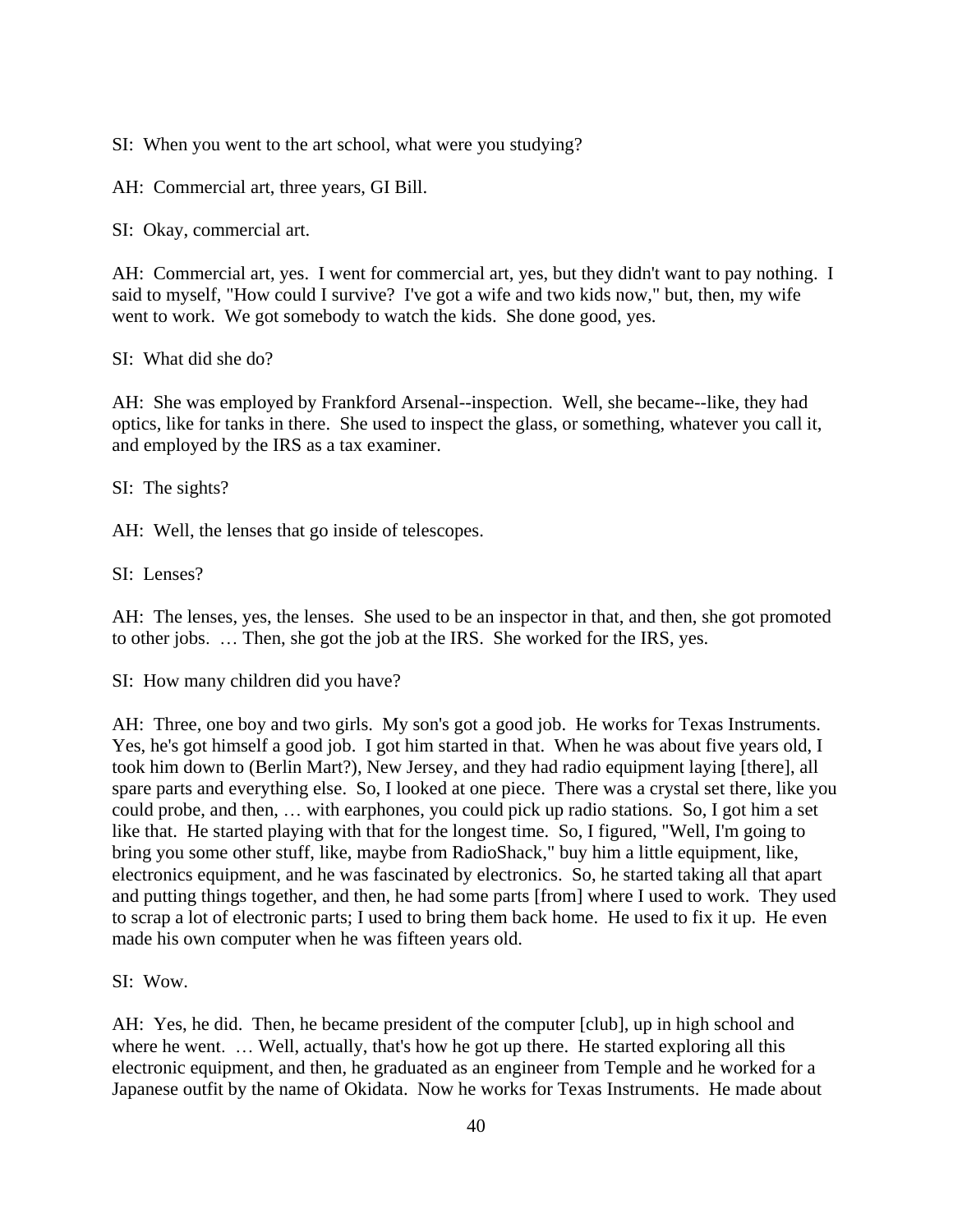three or four patents for the company. They gave him about ten thousand dollars each, for each patent he made, and now, he has a good job. He's on his way. So, that's how he came in, and then, my other daughter, she's vice-president of the company my son-in-law owns. … I'd like to take you up and see that place sometime, how they manufacture things. He's got all high-tech equipment, all high-tech equipment. So, yes, his plants is at Keystone [Industrial] Park, at Bristol, Pennsylvania, yes. It's all modern equipment.

SI: When did you become active with the Pearl Harbor Survivors Association?

AH: I never talked about any of the war, never. My kids or no one knew anything about it. I'll tell you what, somebody got a hold of me. They … knew I was a Pearl Harbor survivor and they always wanted me to join the organization. I said, "I don't want to do nothing about the war," but I didn't want to disappoint my friend. Now, he was the president of this old chapter. That was back in 1995. He said, "Well, why don't you come down at the meeting? We're having a meeting." So, okay, I go down to the meeting. We had a Naval Supply Depot up here in Lawndale, right. So, the meeting came out nice, and so, we went out to dinner a couple times, and he still wanted me to get in. He said, "You ready?" "No, no, I don't want to." "Okay." So, he insisted on me to go one day. He said, "Maybe we'll go see a ballgame after you come out of the meeting." I said, "Okay," but we never went … to a ballgame, because he just wanted me to come to the meeting. So, okay, I signed up. So, that's how I got involved. That's back in 1995, but, before, I never wanted no parts of it.

SI: You were not in the VFW or the American Legion.

AH: Yes. All I'd done was just belong to the VFW, lifetime member, but I never went to no meetings. I still carry a membership for VFW, up in Roxborough, yes, but I never [went].

SI: Was there any particular reason why you did not want to become active with these organizations? Was there a reason why you did not talk about the war?

AH: Well, nobody would be interested, nobody'd been interested. … Right now, they're more interested about Pearl Harbor. You know why? because half these veterans are gone. They're on their way out. That's why they keep calling me up all the time. Yes, they keep calling. I've got so many places to go, because there's nobody else around, because they're all gone. They'll have me down at functions. You have to go down and see the Flag [Day] Association, Army Day, when they have that in June. [Editor's Note: Each June, numerous organizations in Philadelphia join together to commemorate both Flag Day and Army Day with a series of events and celebrations at Independence Hall, the National Constitution Center, the Betsy Ross House, and other venues.] They have everything going on down there, yes. Then, they had me sitting up in the front with the VIPs, right, and I'm up there sitting with the VIPs, up in Betsy Ross's place. They had a place for me up on the stage, all of the big boys of Obama, fire department chiefs, all kind of Philadelphia chiefs up there, all these people up there, and they've got me sitting on the side. So, they introduced me. … Then, first, they introduce these guys here. They got a little clap, but, when they come up to introduce me, they all stand up and clap, and I seen all these chiefs, they're looking around, "Who's this guy?" and I see them turn their heads around. [laughter] Oh, that was funny, that was funny. Another time, I'm down at--this happened last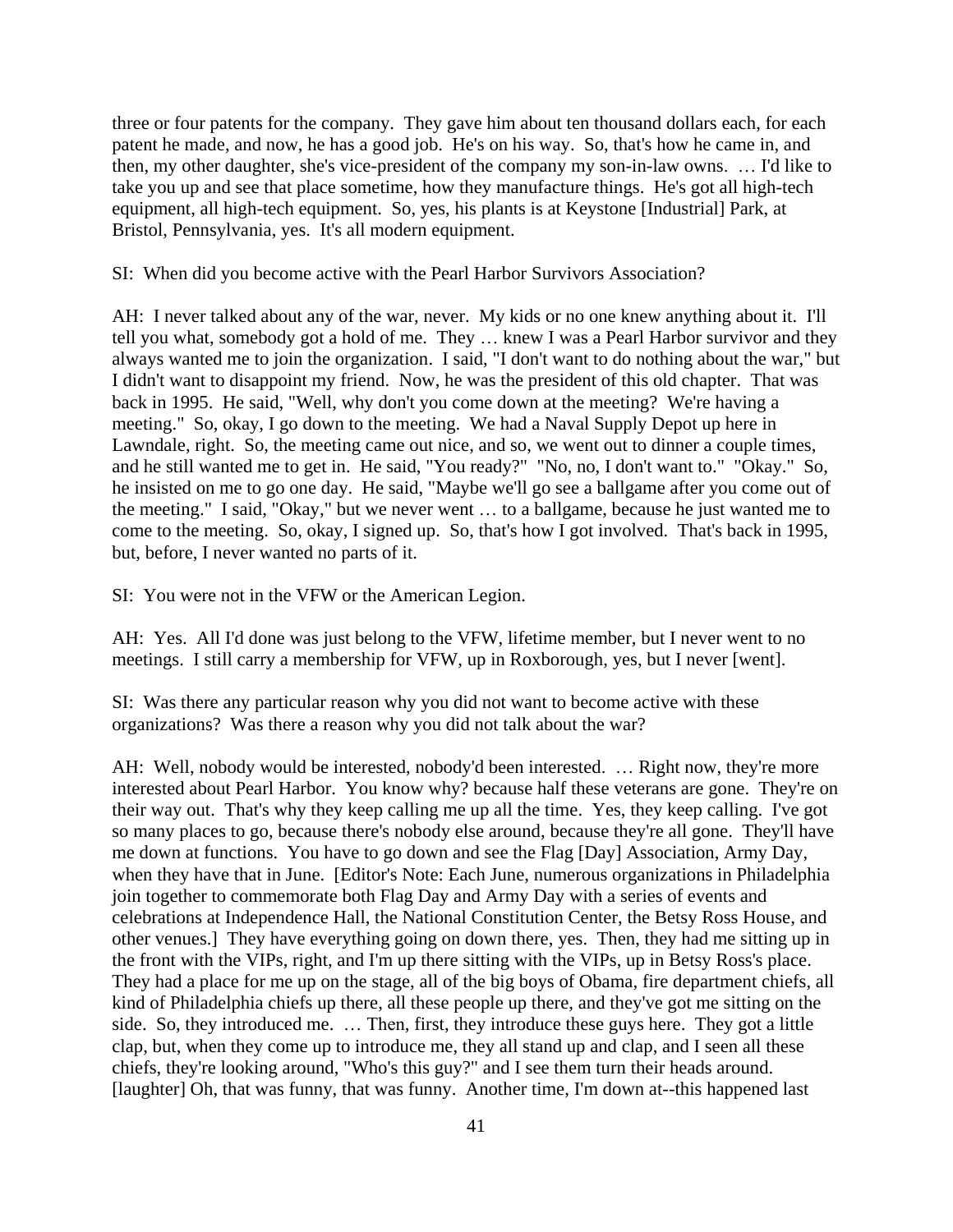year, yes, last year--I was invited to come down to the Army and Flag Day celebration in town. So, in front of Independence Hall, only VIPs allowed up there, they've got me as a special guest. So, I'm sitting there … on the end and who's sitting, comes next to me, it's an officer. Then, all the guys from Washington, DC, they're all sitting up front and, here, this fellow next to me, I didn't recognize [him]. I just didn't … even look at him. Then, he started to talk to me and I looked--oh, he's a two-star general, two-star general. So, he started talking to me and I started talking to him, like I'm talking to you, … because he says he got his stars the hard way. He had to work for it, he said, okay. So, I says, at the end, I says, "You know, General," I said, "you've got two stars." I says, "You know what? Why don't you give me one of them?" That's what I told him. [laughter] You know what he said? He said--he reached in his pocket, he gave me a coin with two stars on it. You know, did you ever see these challenge coins?

## SI: Yes.

AH: Yes, he got his challenge coin, with two stars on it. He gave me his challenge coin. Then, he says, "You've got the two stars." [laughter] I was only kidding with him, yes, two-star general, yes, and another time, year before that, I met this one-star general. He was talking to me. I was ready to leave and, inside the front of Independence Hall, people were there and a lot of people wanted to talk to the General, but the General spotted me. He's standing there, he started talking to me and all that. I says, "General, look," I said, "I've got to go." I said, "All these people are waiting for you." He says, "Let them wait. You're more important." [laughter] That other guy was General--I've got his name upstairs--General (Matti?), General (Matti?), and this other one I got, the first general, one-star, his name's General (Lanza?). His name's General (Lanza?), yes, General (Lanza?), yes, but the two-star general, man, … when you're in the service, you don't mess around with them.

SI: You said earlier that you thought highly of your officers in the 24th Infantry Division.

AH: Yes.

SI: Did that opinion hold up during your time in combat?

AH: Yes. Now, you know what happened? … The first officer we had, he went berserk, and then, we got another officer, was Captain … He was pretty good. I've got his pictures. … Yes, the first officer was Captain … Captain …, he was related to the people here in Philadelphia somehow. They had a big furniture place in town and, one time, at one of the islands, somebody gave him motion pictures about the kids he's got, and he called me up to see his kids on the screen, like in the jungle. … I knew he was shook up about it, but he used to talk about it, used to walk in a daze and because he wasn't in combat yet. So, one night, he'd come out … in the middle of the night, got all the troops together, go on this long march, all during midnight, and he kept talking to himself, and it happened for quite a while. After we come back, we were ready to go back, take our nap, "Get up, go out. Go out to the field again. Start getting your rifles together, clean them up. Make sure everything's in order," crazy things like that, that you didn't do ordinarily, but, one time, finally, he really went berserk. He started screaming out of his head, didn't know what happened. First thing you know, I haven't seen him anymore, but I heard he went [berserk] because I think he had the family, when he'd seen his pictures with the kids.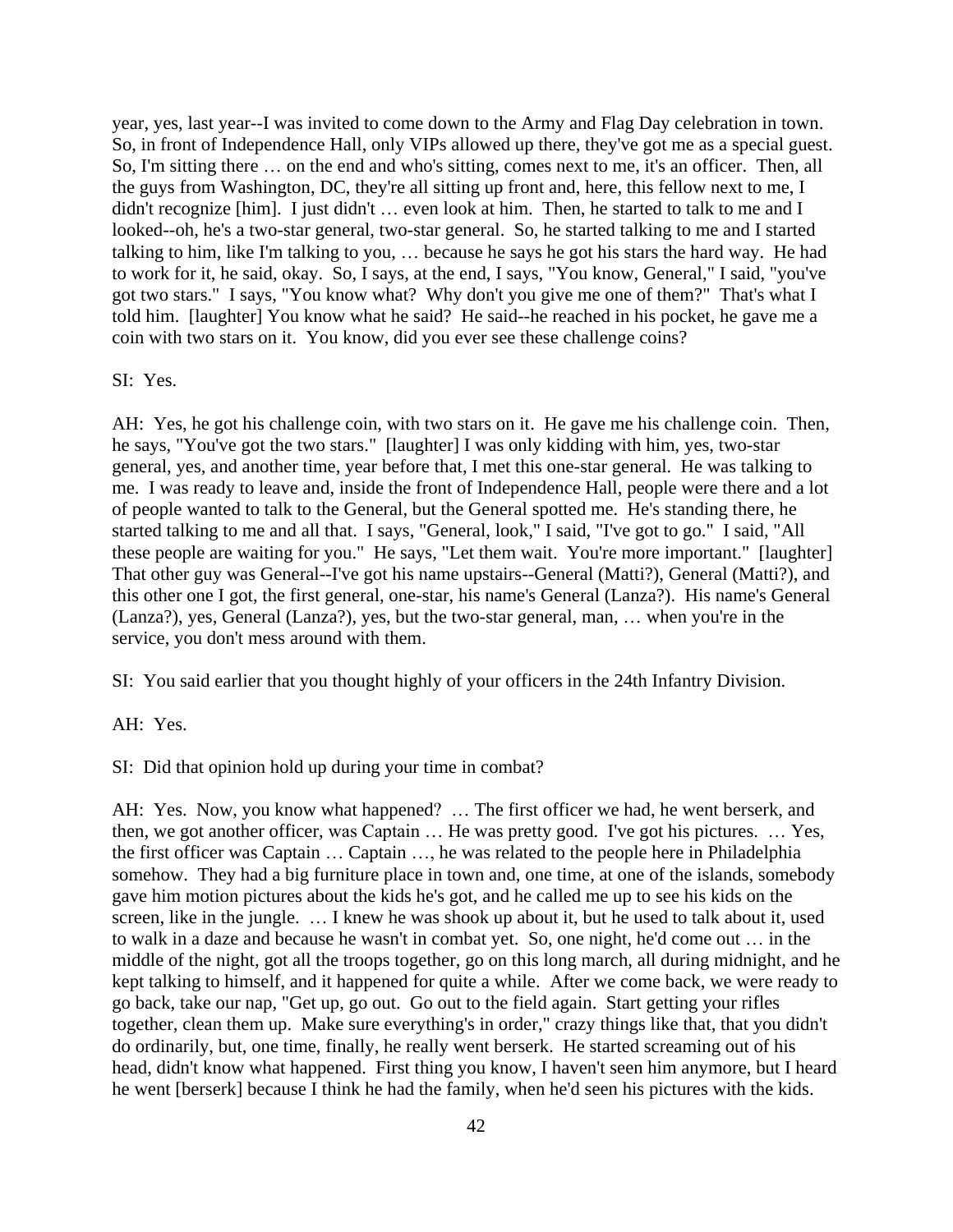The family sent him the films and he had a projector, a battery-operated projector. That's how he'd be seeing it there. … So, I think that's what got to him, yes, but he was a good captain, but it's just the way he acted at the end, because he'd think he's going to combat, but he had never seen it, but, then, we got a hold of this other Captain … . He'd done pretty good.

SI: Was that while you were still in Australia?

AH: Oh, no, no, this was another island, after we left Australia. This was another jumping [off] point. We were on Goodenough Island, southeast of lower New Guinea.

SI: Goodenough, yes

AH: See, it was Goodenough Island in there, if you see it in there, Goodenough Island, yes.

SI: Did you see any other cases of men not being able to handle the stress of combat?

AH: Oh, yes, there was one--we were in Australia then. This one soldier, he gets out of bed, he's running and we've got tents all around. Now, this is at night--always at night. What happens, he used to get out of bed, used to run up and down the tents, screaming like a dog, barking like a dog, every [night], and he used to howl like a dog. … The soldiers used to grab him up and they would shake him, he looked like he was in a trance. ... It kept going for about a week or two, so, they finally got rid of him. So, it only happened at night, not during the day- fine, he's just like I'm talking to you--but, at night, he's a different person. I think he must've had nightmares or something, because he used to scream like a dog and bark like a dog and he used to run into the woods. So, oh, yes, another guy, he committed suicide right after Pearl Harbor. We took loads of ammunition, explosive, up to the North Shore, we come back. I'm walking up to my place. All of a sudden, "Bang, bang;" here, I run upstairs, the ceiling, all blood up on the ceiling, everything. The guy's laying down in bed, his head's blown off, just like this. … I think he put his rifle in his mouth and, "Boom," yes. So, that's one time I seen it. That was right after Pearl Harbor, I think about a week after Pearl Harbor, yes. He blew his head apart, that was still dripping, that was still dripping, was coming down. Everybody came out to help with the guy, but, him, he was a regular person. He was a regular person. You could talk to him, nice, solid guy, but you never knew what's on his mind. I was surprised he committed suicide, and that lieutenant, he committed suicide after the war, because my friend went up to see him after the war, a couple times, and then, later on, the next time he went up, found out he committed suicide. So, yes, it's hard to get adjusted. ... If you're overseas, it's easy, but, if you're in a different situation, that's when it's bad, yes. That's when it's bad. Yes, you just don't want to get in those situations. Like you said, "How come I never talked to anyone?" I never talked because the kids were not interested in anything. You go to schools today, "Who's your heroes?" football players, singers, rap song music people. "You know all the names?" all the hands come up, "Yes, I know this guy, I know that person, know this woman." "You know any Pearl Harbor survivors?" "What's that? Who's that?" [laughter] Well, now, I go to school, I talk to the kids. I go around, joke around with them a little, get them interested. So, you have to do it, yes.

SI: Is there anything else you would like to add to the recording?